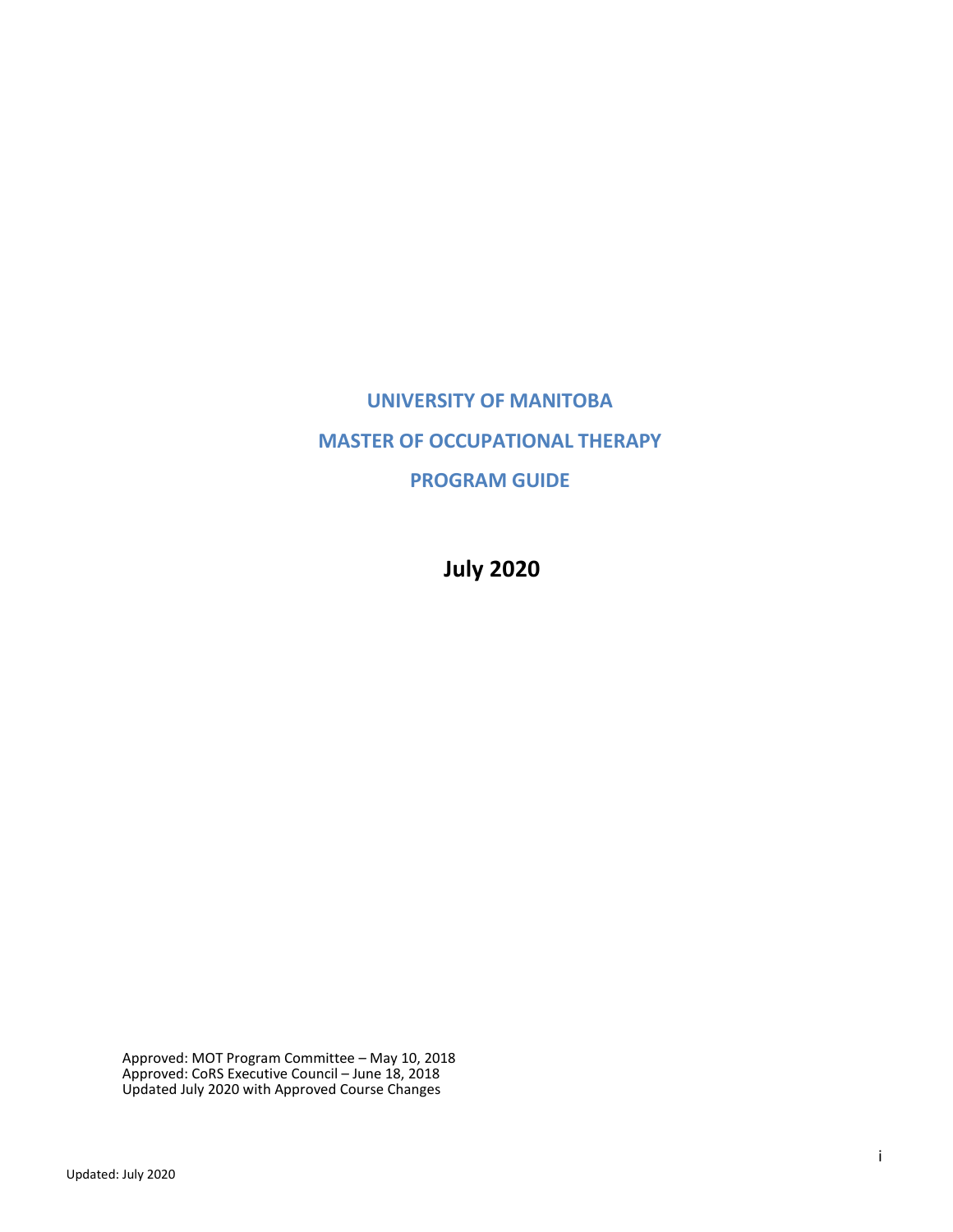# **Table of Contents**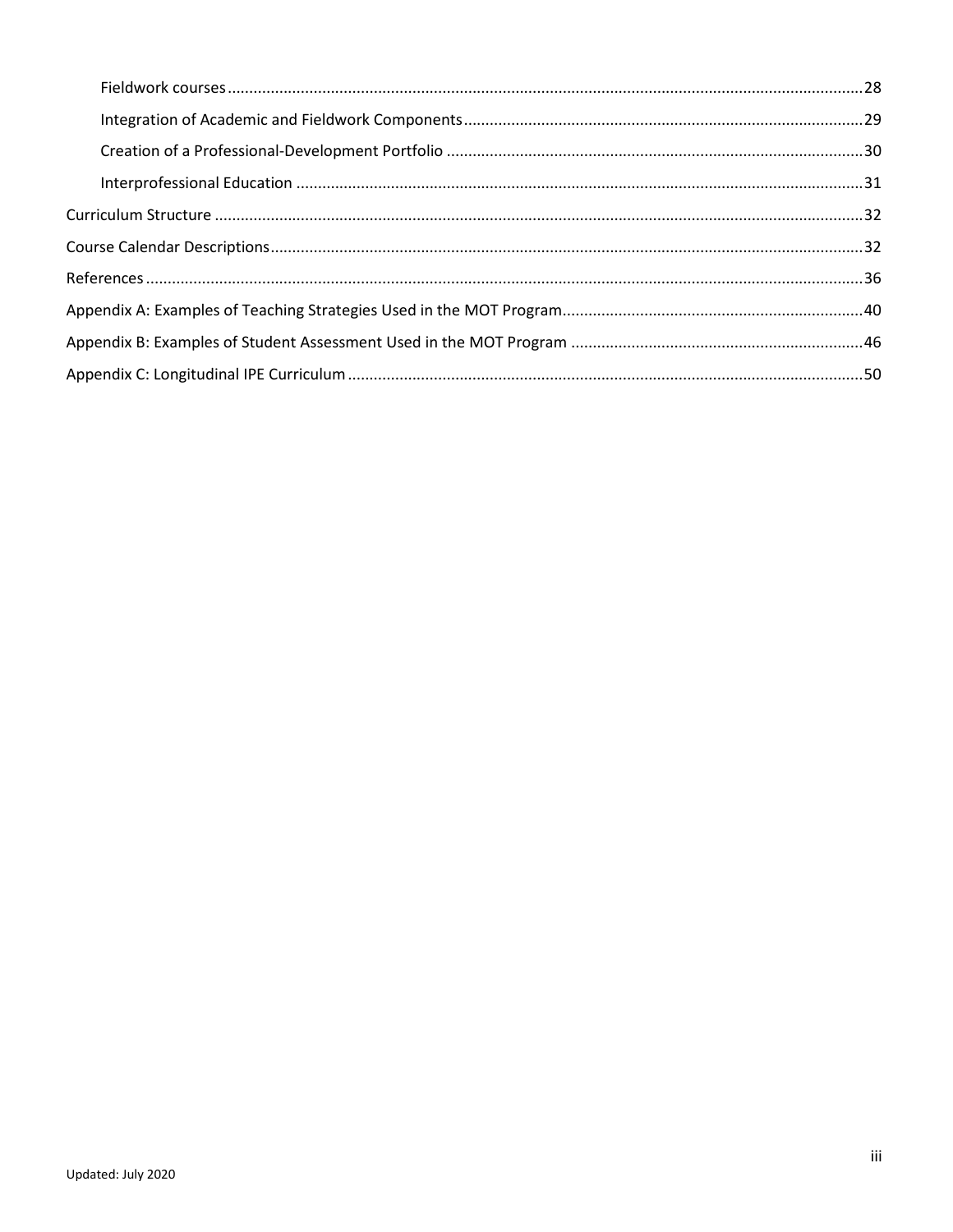# **Introduction**

<span id="page-3-0"></span>The Department of Occupational Therapy is one of three departments in the College of Rehabilitation Sciences, Rady Faculty of Health Sciences, University of Manitoba. The two other College departments are the Department of Physical Therapy and the Department of Respiratory Therapy. The Rady Faculty of Health Sciences is comprised of five Colleges: Dentistry, Medicine, Nursing, Pharmacy, and Rehabilitation Sciences.

The Department of Occupational Therapy is responsible for developing, monitoring, administrating, and delivering the Master of Occupational Therapy (MOT) entry-to-practice degree program, and the Master of Occupational Therapy One-Year (accelerated) degree-completion program. This Program Guide provides content and guidance related only to the entry-to-practice MOT degree program.

The Master of Occupational Therapy Program Guide presents the Department of Occupational Therapy's vision, mission, beliefs and values statements, all of which were developed from, and are integrally related to, those same elements of the College of Rehabilitation Sciences. The Program Guide also presents the MOT professional and educational philosophies, the MOT program goal, graduate profile, and program objectives, as well as the professional and educational conceptual frameworks that underpin the MOT program. In addition, the document outlines the MOT teaching strategy, teaching methods, approaches to student assessment, a summary of curriculum content and structure, and course descriptions.

The intent of this document is to provide direction to occupational therapy administration and faculty members in the development, review, evaluation and modification of the program and curriculum. The document is also intended to inform our stakeholders, including students, occupational therapy practitioners, fieldwork educators (preceptors), university administration, and other faculty members regarding the occupational therapy program and its key foundational building blocks.

# <span id="page-3-1"></span>**Vision of the Department of Occupational Therapy**

To be an exemplary occupational therapy university department, known for innovation, inclusivity, collaboration, and leadership.

# <span id="page-3-2"></span>**Mission of the Department of Occupational Therapy**

Through *consultation* and *collaboration* with stakeholders, the Department of Occupational Therapy:

- Provides a high quality, accessible, innovative educational program that embraces diversity and prepares students for current and future practice.
- Creates and translates knowledge that advances the profession and promotes quality of life, health, well-being, and participation of individuals, groups, organizations, communities, and populations through occupation.
- Engages in service activities consistent with the teaching, research, and scholarly functions of the department, that enhance the program and broader university, and contribute to the profession and community, locally and globally.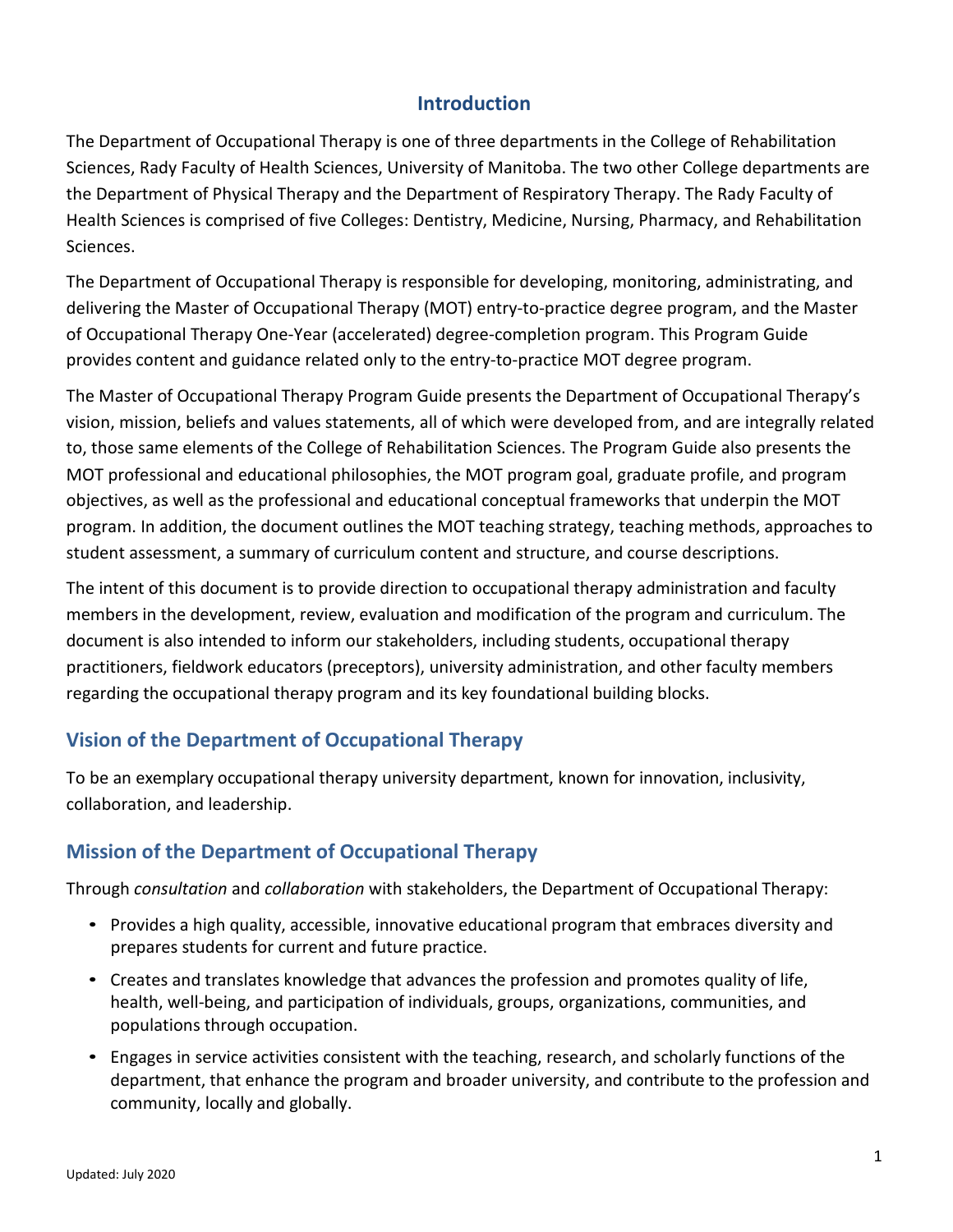# <span id="page-4-0"></span>**Department of Occupational Therapy Beliefs and Values Statements**

### **We believe that …**

- engagement in occupation gives meaning to life, is a human right, is life-sustaining, and is a determinant of health and well-being;
- engagement in occupation is influenced by the social contexts within which people live, such as, by families, groups, communities, and populations and by their economic, cultural, political, and physical environments;
- people and communities are unique and each have the right to make individual and collective decisions about their lives;
- people and communities have the capacity to grow, adapt, change, and learn;
- Indigenous communities have the right to self-determination; Indigenous and non-Indigenous peoples have a mutual responsibility to engage in collaboration and reconciliation;
- learning is a shared responsibility between occupational therapy faculty, students, and clinicians; the learning process is enhanced through self-awareness, the use of a variety of teaching/learning strategies, and through collaborations with others who hold diverse sources of knowledge, both personal and professional;
- life-long learning is a professional responsibility.

### **We value…**

Evidence-informed education, practice, and scholarship:

*We actively participate in the generation, integration, evaluation, and translation of evidence to support occupational therapy education and practice, and use evidence as the basis for innovation in education, research, and practice.*

Professional and social accountability:

*Faculty and students intentionally seek opportunities for leadership and mentorship that will enhance and benefit the university, profession, and community.*

#### Inclusivity and diversity:

*We recognize and respect social, cultural, spiritual, and personal diversity. We strive to identify and remove barriers to inclusivity and foster diversity in human resources, research, service, and within the student population. We incorporate multiple perspectives and approaches to health in the curriculum.*

#### Professional attitudes and behaviours:

*Occupational therapy faculty, staff, and students uphold the ethics, behaviours, and responsibilities expected of a professional, or a professional-in-training.*

### Collaborative partnerships:

*We develop partnerships with colleagues, students, clients, and communities, within and beyond the university, that are collegial, mutually respectful, rewarding, and promote beneficial outcomes. Connecting and contributing through collaborative relationships enhances educational experiences and social accountability.*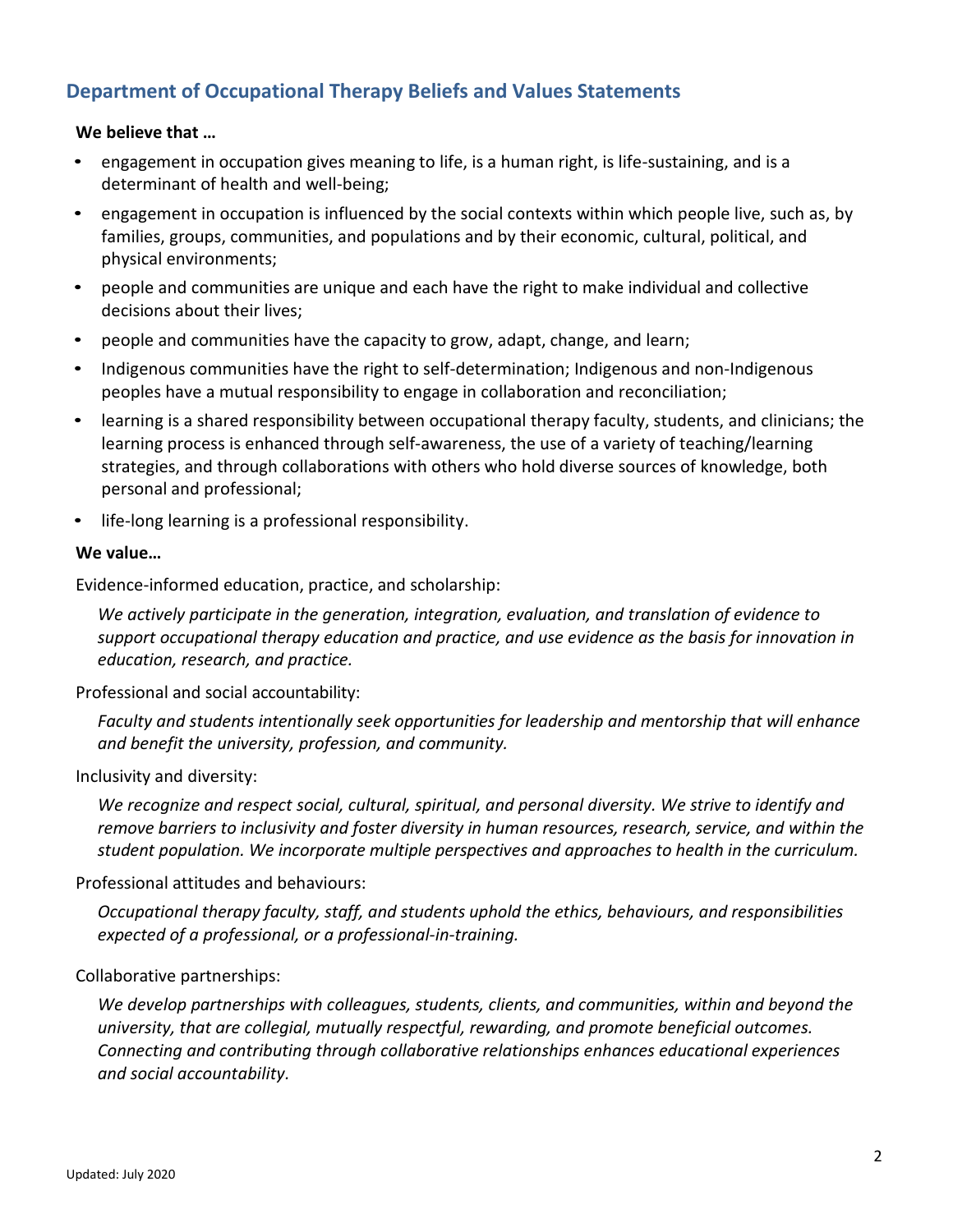Respectful, learner-centred, and safe learning environments:

*We facilitate a culture of learning that is based on collegiality and respect. We implement fair, honest, and equitable policies, procedures, and processes that are shared with our learners to ensure they are informed and empowered.*

# **Master of Occupational Therapy Education Program**

<span id="page-5-0"></span>The primary responsibility of the Department of Occupational Therapy is to prepare our graduates for the occupational therapy roles and functions set out by the Canadian Association of Occupational Therapists (CAOT) and recognized by practitioners and society. Within this context, the MOT program also prepares graduates to meet the professional competencies established by the Association of Canadian Occupational Therapy Regulatory Organizations (ACOTRO), and the expectations outlined by the World Federation of Occupational Therapists (WFOT). Graduate preparation is accomplished through a high quality, comprehensive, accessible, innovative educational program that culminates in an entry-level professional master's degree.

The MOT educational program follows the academic accreditation standards put forward by the Canadian Association of Occupational Therapists and minimum educational standards outlined by the World Federation of Occupational Therapists.

# <span id="page-5-1"></span>**Program Goal**

The goal of the Master of Occupational Therapy program is to develop self-directed, competent, entrylevel occupational therapists, who are leaders and advocates, prepared to work in current and evolving practice environments toward the improved health and well-being of Manitobans, Canadians, and the global community.

### <span id="page-5-2"></span>**The Graduate Profile**

The MOT graduate is an entry-level occupational therapist able to perform the roles and functions of the 'competent occupational therapist' as described in the Profile of Practice of Occupational Therapists in Canada (CAOT, 2012) (herein referred to as Profile), and to meet the Essential Competencies of Practice for Occupational Therapists in Canada as defined by ACOTRO (2011) (herein referred to as Essential Competencies).

The MOT graduate has knowledge related to the theories, concepts, and principles of occupation, occupational engagement, occupational justice, and occupational therapy. The MOT graduate employs a client-centred, culturally safe approach and understands the importance and consequences of the interactions between people or collectives, their environment(s), and their occupations. The MOT graduate is a self-directed, lifelong learner, who demonstrates reflecting, critical thinking, and problemsolving strategies. The graduate demonstrates leadership and advocacy skills and is capable of addressing complex and changing needs across various systems: social services, education, employment, justice, and health. The MOT graduate has an awareness of human rights issues locally and globally, recognizes and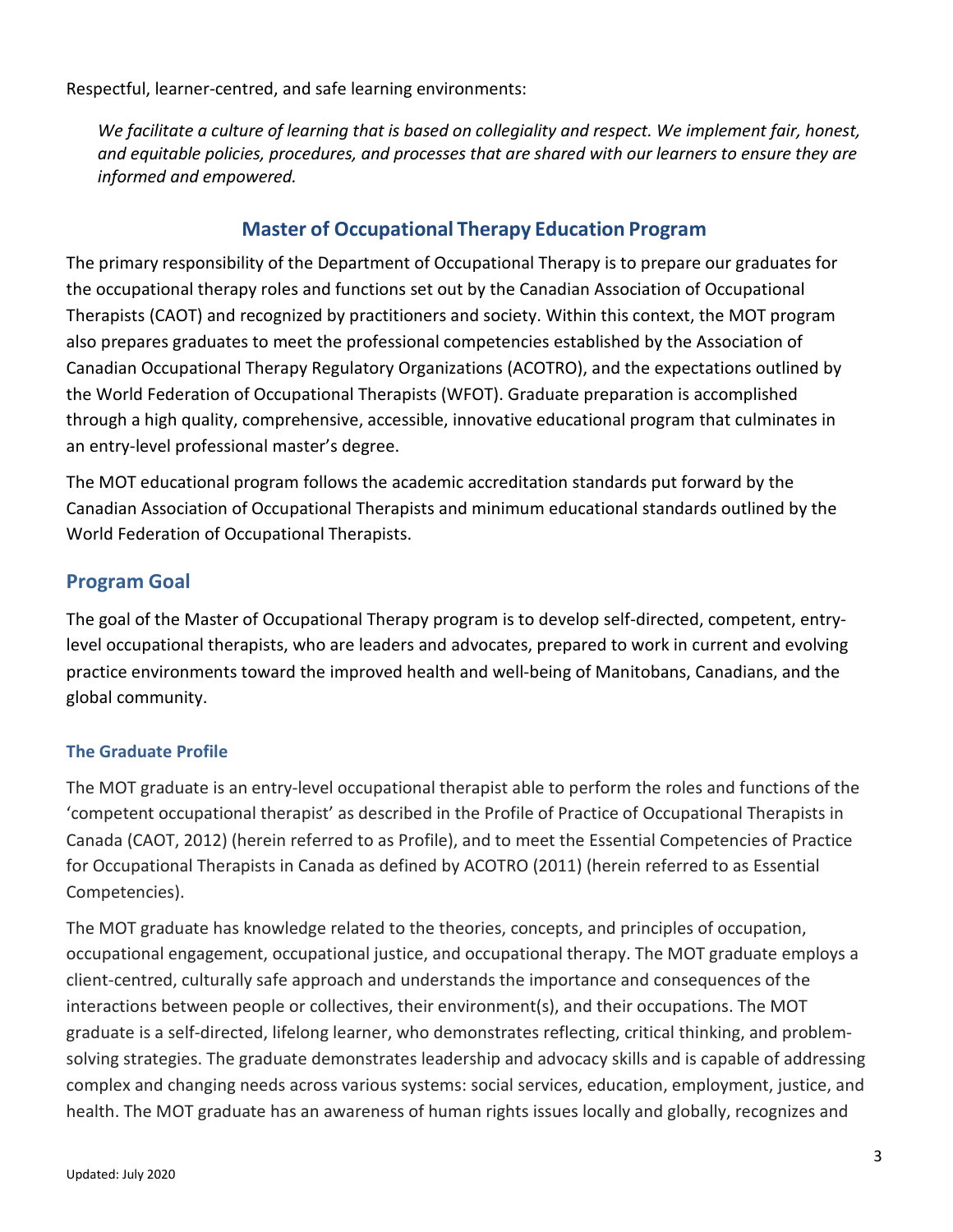respects diversity, and works to facilitate an inclusive and equitable society. The MOT graduate takes responsibility for managing their practice effectively and efficiently (e.g., time and caseload management skills), for supervisory functions of students, support workers, or others, and for participating in quality improvement activities. The MOT graduate also takes responsibility for self-appraisal of professional development needs, and is a critical consumer of research evidence, incorporating these into practice.

# <span id="page-6-0"></span>**Program Objectives**

Consistent with the stated program goal, and in line with the Profile (CAOT, 2012) and the MOT program professional and educational conceptual frameworks, the MOT program developed eleven outcome objectives to guide the program, students, and faculty. These objectives provide a sense of purpose, direction, and general benchmark for development of the MOT courses, course learning outcomes, and content. In developing these objectives, consideration also was given to the WFOT Minimum Standards for the Education of Occupational Therapists (2016) and the Essential Competencies (ACOTRO, 2011).

At the completion of the Master of Occupational Therapy program, the graduate will be able to:

- 1. appraise, integrate, and apply philosophical values, beliefs, theoretical concepts, models, and frames of reference related to occupation, occupational performance, and occupational engagement; (*Profile role: Expert in Enabling Occupation*)
- 2. analyze, integrate, and apply knowledge of individuals, families, groups, communities, organizations, populations, and environments to facilitate occupational performance and engagement; (*Profile role: Expert in Enabling Occupation*)
- 3. examine, integrate, select, and implement components of the occupational therapy process to enable occupation for diverse clients; (*Profile role: Expert in Enabling Occupation*)
- 4. use a client-centred, culturally safe, and equity-based approach to practice and engage clients in decisions about their care, services, programs, and policies; (*Profile roles: Expert in Enabling Occupation, Collaborator, and Change Agent*)
- 5. critically evaluate and act in accordance with occupational therapy professional and ethical standards, beliefs, values and attitudes, and relevant legal statutes; (*Profile role: Professional*)
- 6. communicate effectively and professionally (respectfully, clearly, accurately, concisely), in writing, speaking, electronically or other means to clients, families, team members, and broader audiences; (*Profile role: Communicator*)
- 7. establish, adapt, and maintain effective collaborative working relationships; (*Profile role: Collaborator*)
- 8. synthesize the knowledge, skills, and attitudes required for development and provision of quality occupational therapy practice within a complex changing environment; (*Profile role: Practice Manager*)
- 9. critically appraise, synthesize, and integrate current evidence from literature, best practice guidelines, experience, and client perspective into occupational therapy practice; (*Profile role: Scholarly Practitioner*)
- 10. create, translate, and disseminate knowledge that enhances evidence-informed practice, and supports research and program evaluation; (*Profile role: Scholarly Practitioner*)
- 11. integrate and apply knowledge and skills to influence individual, social and political change that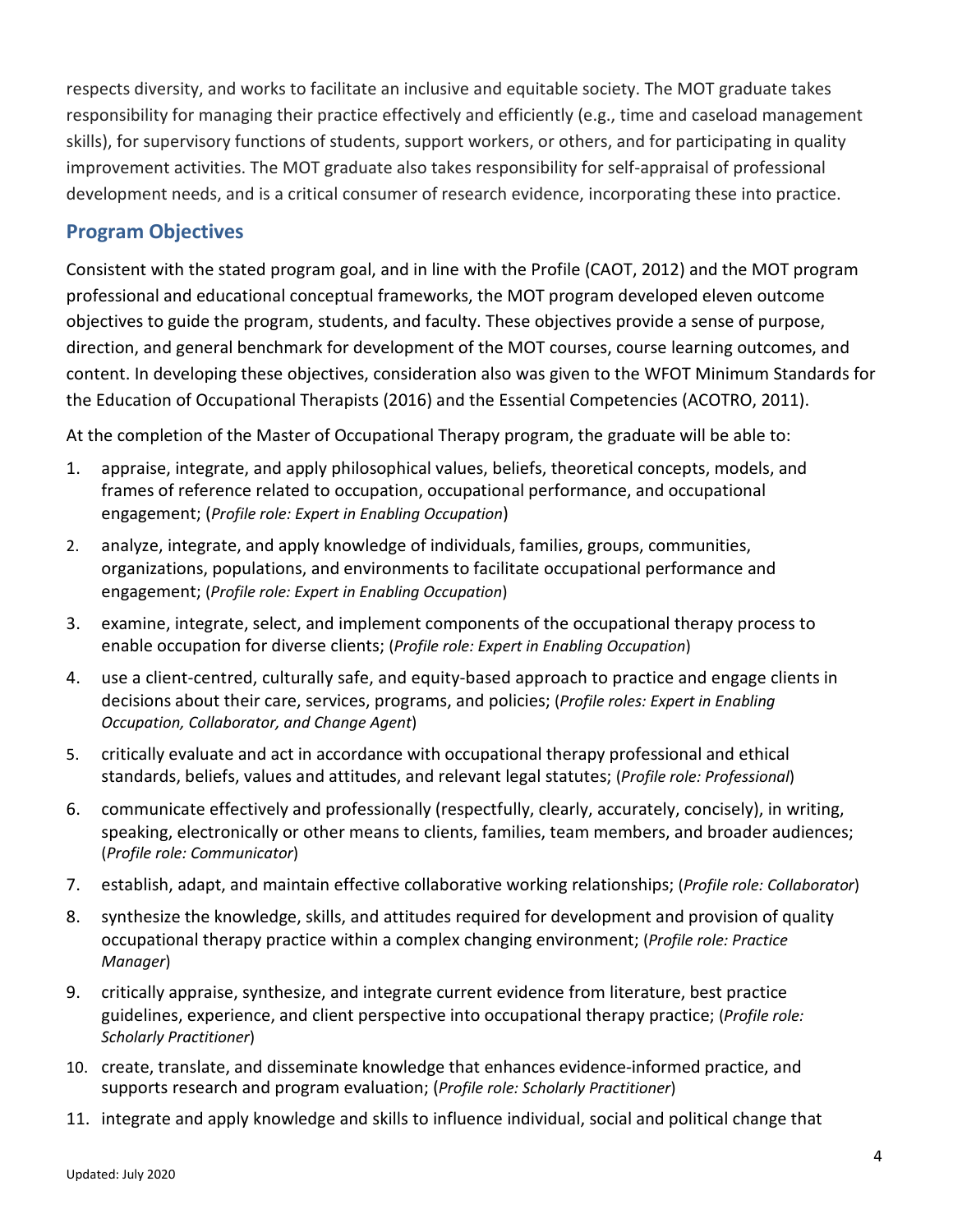<span id="page-7-0"></span>respects diversity and contributes to an inclusive and equitable society through enabling the advancement of occupation, occupational engagement, and participation; (*Profile roles: Change Agent and Professional*)

# **Professional Conceptual Framework**

# <span id="page-7-1"></span>**Our Professional Philosophy**

Occupational therapy is a profession that influences the health, well-being, and quality of life of individuals and communities through occupation. Occupations are activities that give life purpose and meaning, and include everything people do in everyday life (CAOT, 2002; 2012; Townsend & Polatajko, 2013; WFOT, 2010c; 2018). Occupational therapists believe that engagement in occupation is a human right (WFOT, 2006).

Participation and engagement in occupation can be affected by the abilities and capacities of the individual or the collective, by the characteristics of the occupation, as well as by the social, economic, political, and physical context of a situation. Occupational therapists believe in and advocate for an inclusive and equitable society (Restall, MacLeod Schroeder, & Dubé, in press) where everyone can engage in a range of occupations of their choosing (WFOT, 2006). Using a client-centred approach and practice process framework, occupational therapists work to identify and eliminate barriers to occupational engagement, including building on individual or collective strengths, modifying the characteristics and demands of an occupation, and/or changing the environment to facilitate participation and engagement.

As professionals, occupational therapists demonstrate professional behaviours and attitudes, are professionally and socially accountable for their actions, engage in ethical and evidence-informed practice, work collaboratively with other professionals, and through the practice of cultural humility<sup>[1](#page-7-3)</sup>, recognize and value diversity.

# <span id="page-7-2"></span>**Our Professional Conceptual Framework**

The MOT program is framed around the following key concepts:

- 1) occupation, occupational performance, and occupational engagement,
- 2) client-centred and culturally safe practice,
- 3) scholarship and evidence-informed practice,
- 4) professional and ethical practice,
- 5) diversity, inclusiveness, and equity in practice,
- 6) the occupational therapy process.

These concepts are integrally linked to the MOT program belief and value statements and underpin the substance of the program curriculum. These concepts align closely with the occupational therapist roles outlined in the Profile (CAOT, 2012), the Essential Competencies outlined by ACOTRO (2011), and with

 $\overline{a}$ 

<span id="page-7-3"></span><sup>1</sup> *Cultural humility is a process of self-reflection to understand personal and systemic biases and to develop and maintain*  respectful processes and relationships based on mutual trust <https://culturallyconnected.ca/>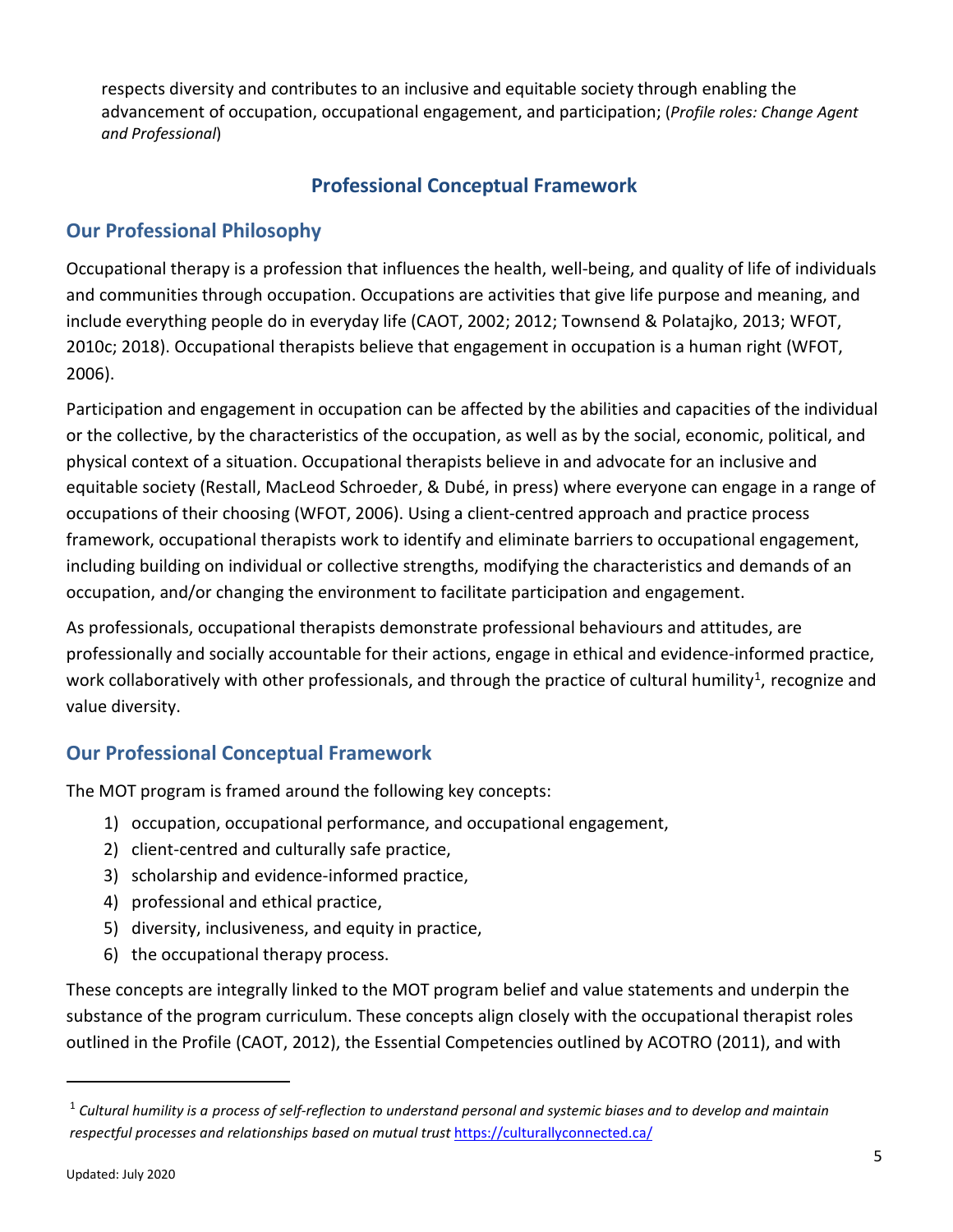the WFOT Minimum Standards for the Education of Occupational Therapists, (WFOT, 2016). Content related to each of the key concepts of the Professional Conceptual Framework (PCF) is integrated into multiple academic and fieldwork courses. These concepts are introduced early in the program and built on throughout as they are revisited across the two-year period.

Each key concept is described below along with examples of the MOT curriculum content related to the concepts followed by the academic courses that primarily address this content. Fieldwork placements provide students with experiences related to each of the key concepts. A full list of all courses with course numbers and course descriptions is located on [page 32.](#page-34-2) The related role(s) from the Profile are outlined in a textbox within each description.

### <span id="page-8-0"></span>**Occupation, occupational performance, and occupational engagement**

Occupation is the core domain of the profession of occupational therapy (Polatajko et al., 2007). Occupations are "groups of activities and tasks of everyday life, named, organized, and given value and meaning by individuals and a culture. Occupation is everything people do to occupy themselves; including looking after themselves (self-care), enjoying life (leisure), contributing to the social and economic fabrics of their communities (productivity)" (CAOT, 2002, p.181). Occupations are those activities that give life purpose and meaning, and which provide a sense of value and self-worth (Whalley Hammel, 2004).

Having access to occupations and the opportunity to participate in occupations of choice has been recognized as a determinant of health and well-being (CAOT, 2002; Wilcock, 2006). Humans are inherently occupational beings (Wilcock, 2006; Yerxa et al., 1989) and occupation can be used to enable a person to adapt and fulfill their needs and contribute to their communities through collective occupations (Leclair, 2010). The science of occupation informs our understanding of human occupation, the nature of occupations, and how occupations are used by humans to adapt to the challenges of one's environment (Polatajko et al., 2007).

Occupational performance *("executing or carrying out an occupation", Townsend & Polatajko, 2013)* and occupational engagement *("becoming involved in or participating in an occupation for the purpose of being, becoming, and belonging, as well as for performing or doing", Wilcock, 2006)* are the means by which people or collectives carry out their chosen occupations. Both actions comprise an interaction between the person [or collective], their environment, and the chosen occupation (CAOT, 2002; Polatajko et al., 2007), and reflect a dynamic connection whereby the social, cultural, physical, and institutional (economic, legal, and political) environments affect, and are affected by, occupation (Polatajko et al., 2007).

#### *Profile Role:*

*Expert in Enabling Occupation is the central role, expertise, and competence of the occupational therapist. As an Expert in Enabling Occupation, occupational therapists use evidence-based processesthat focus on a client's occupations including self-care, productive pursuits, and leisure—as a medium for action and outcome. Clients include individuals, families, groups, communities, populations, or organizations.* 

*As a Change Agent, occupational therapists use their expertise and influence responsibly to advance occupation, occupational performance, and occupational engagement.*

*(CAOT, 2012, p. 3)*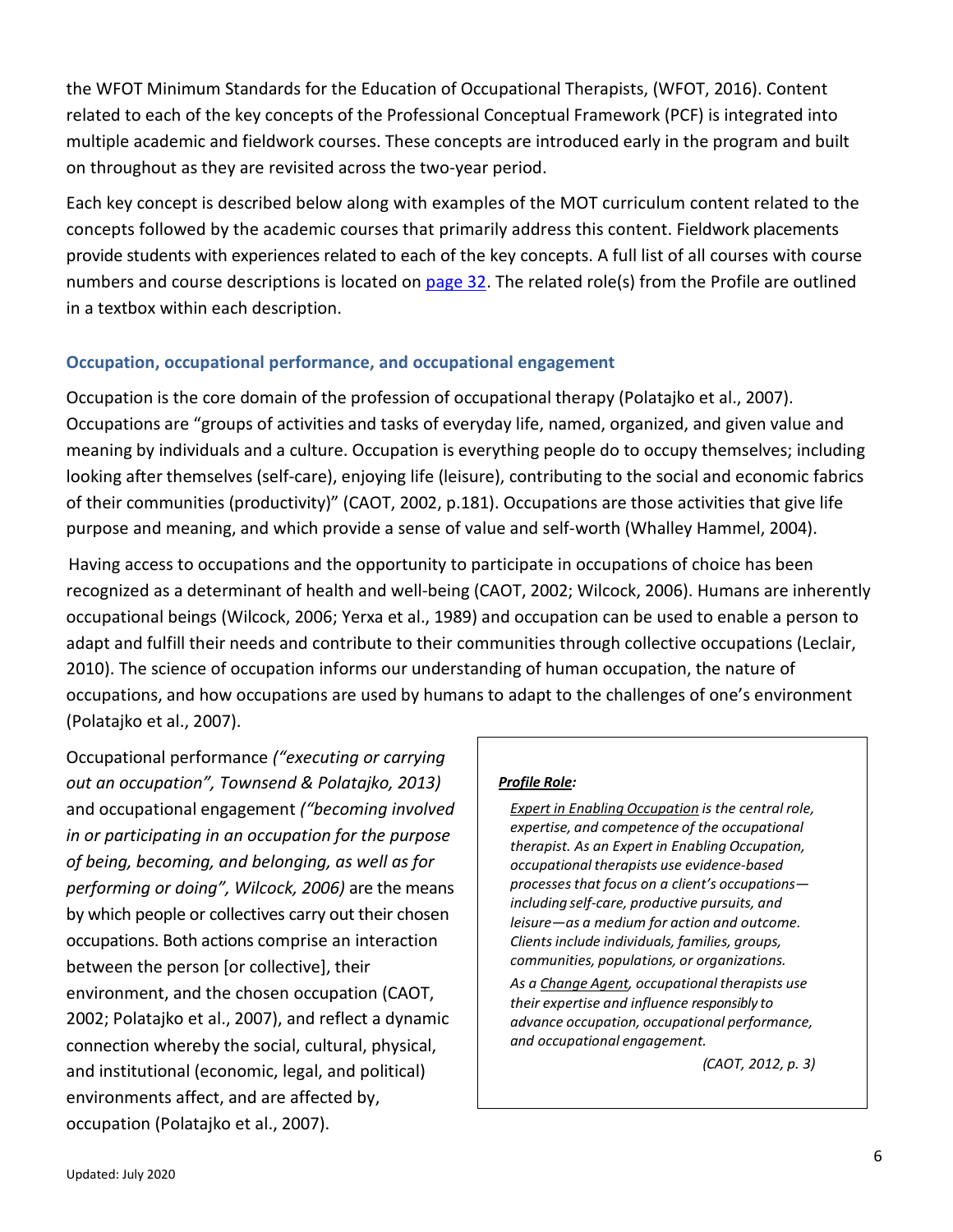Occupational therapists are experts in occupation and in enabling occupational performance and engagement (Townsend & Polatajko, 2013; CAOT, 2012; Joosten, 2015). Occupational therapists work with individual clients as well as with groups, organizations, communities, and populations to enable engagement in occupations that are important to them. They enable engagement across a variety of practice contexts, systems and environments, such as a client's home, school, community, workplace, or health institution, and within the sectors of health (primary, acute, rehabilitation, and long term care), social services, education, employment, and justice. Understanding occupational performance and engagement requires understanding the person or group (family, organization, community, and population) with whom one is working, their environment, the desired occupation, and how engagement or absence of engagement affects the individual or the collective (Hyett, Kenny and Dickson-Swift, 2018). This understanding draws on a diverse and comprehensive knowledge base, which is intentionally constructed and integrated throughout the academic and fieldwork components of the MOT curriculum.

WFOT (2006) advocates that people's access to, and ability to engage in, a 'range of occupations' of their choosing is a human right. People's right to occupational engagement can be impacted by a number of factors, including through "economic, social or physical exclusion, attitudinal or physical barriers, or through control of access to necessary knowledge, skills, resources or venues where occupations take place" (p.1), any of which may lead to abuses of rights with resultant occupational injustice. Occupational therapists, as experts in occupation, must identify, address, and limit the impact of such occupational injustices on individuals and collectives, and work to elevate society's awareness of a broader view of occupation and the importance of individual and collective occupational engagement (WFOT, 2006; Hammel, 2015).

### *Examples of curriculum content*

- Occupational therapy (and other) theoretical frameworks, philosophy, models, and frames of reference used to guide occupational therapy practice and promote occupation, health and well-being *(OT 6110, OT 6130, OT 6330, OT 6310, OT 7572, OT 7772, OT 7560, OT 7760)*
- Concepts of occupation, occupational performance and engagement, enablement, health and wellbeing, disability, and human rights/occupational rights *(OT 6110, OT 6130, OT 6330, OT 7572, OT 7772, OT 7560, OT 7760)*
- Individual-level cognitive, affective, and physical factors and their influence on occupational performance *(OT 6100, OT 6130, OT 6300, OT 6320, OT 6330, OT 7572, OT 7772, OT 7560, OT 7760)*
- Dynamic relationship between person, environment, and occupation *(OT 6100, OT 6300, OT 6130, OT 6320, OT 6330, OT 7572, OT 7772, OT 7560, OT 7760)*
- Assessments, interventions, and outcome measures used in occupational therapy practice to enable occupation and participation *(OT 6130, OT 6330, OT 6352, OT 7572, OT 7772, OT 7560, OT 7760)*
- Integration of program prerequisite supporting foundational knowledge/theories (e.g., human development across the lifespan, human anatomy and physiology, human functional and biopsychosocial theories) with occupational therapy theoretical frameworks to inform the OT process *(OT 6100, OT 6110, OT 6130, OT 6330, OT 7572, OT 7772, OT 7560, OT 7760)*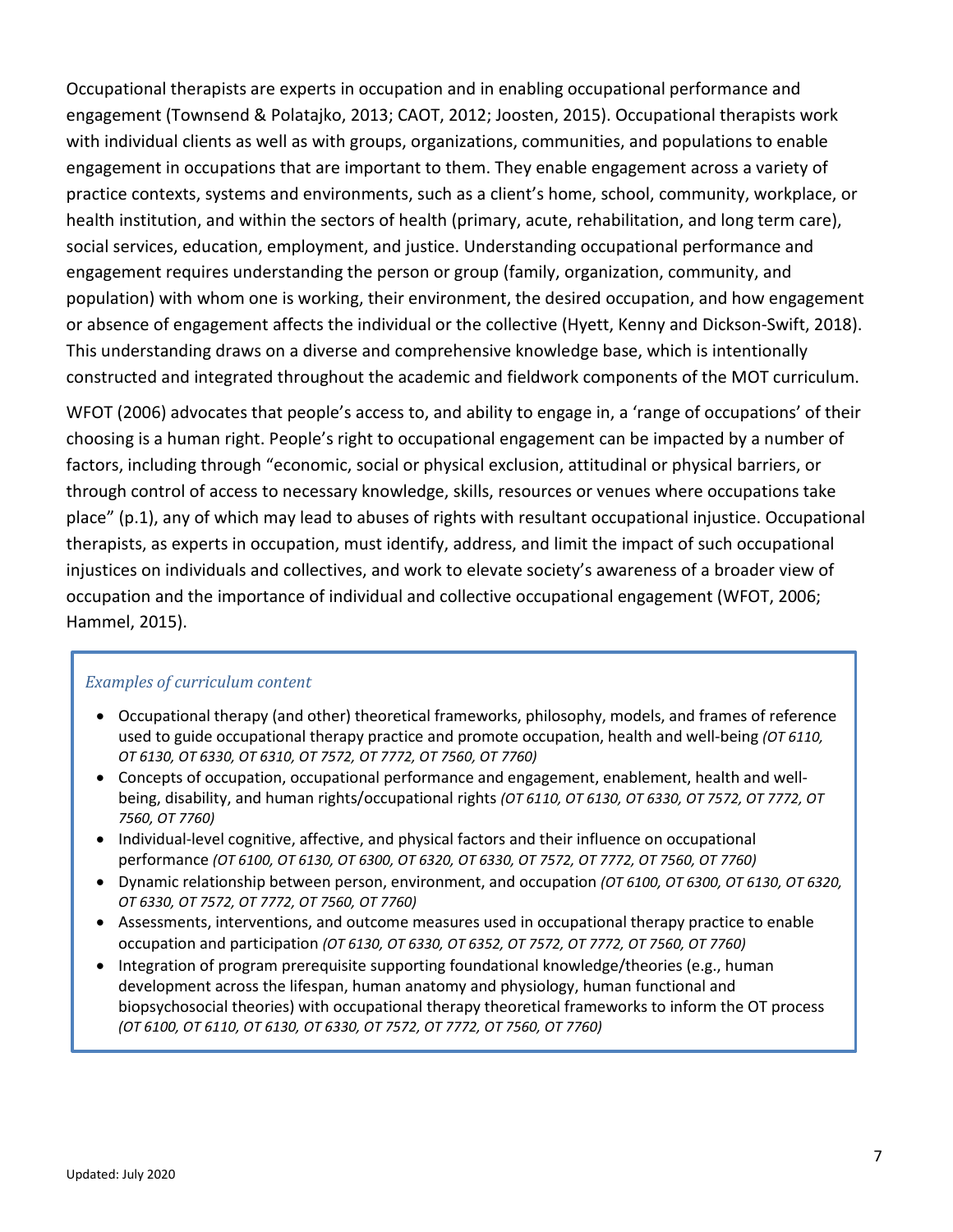### <span id="page-10-0"></span>**Client-centred and culturally safe practice**

A client-centred approach is foundational to occupational therapy practice (Sumsion & Law, 2006; WFOT, 2010b). Clientcentred occupational therapists work to develop collaborative partnerships with clients intended to promote occupational performance and engagement, well-being, and inclusion. Occupational therapists recognize the contextual diversity of people and use cultural humility and inclusive approaches to create culturally safe encounters (WFOT, 2010a; CAOT, 2011; Beagan, 2015; Gerlach, Browne & Suto, 2018). Occupational therapists recognize and critically reflect on the power and privilege that comes with personal and professional status, and

#### *Profile Role:*

*Expert in Enabling Occupation is the central role, expertise, and competence of the occupational therapist. As an Expert in Enabling Occupation, occupational therapists use evidence-based processes that focus on a client's occupations—including self-care, productive pursuits, and leisure—as a medium for action and outcome. Clients include individuals, families, groups, communities, populations, or organizations.*

*As a Communicator, the practitioner-clientrelationship is central to occupational therapy. Communication includes oral, written, nonverbal, and electronic means.*

*As a Collaborator, occupational therapists work effectively with key stakeholders to enable participation in occupations by using and promoting shared decision-making approaches.*

*As a Change Agent, occupational therapists use their expertise and influence responsibly to advance occupation, occupational performance, and occupational engagement.*

*(CAOT, 2012, p. 3)*

work to minimize its influence on client-therapist encounters and relationship building (CAOT, 2012; Beagan, 2015). Occupational therapists respect the uniqueness and diversity of each person or collective and the environment, within which they function, use effective communication strategies, promote shared decision-making, and empower clients to make informed choices (Law, 1998; Sumsion & Law, 2006; Townsend and Polatajko, 2013). Occupational therapists employ client-centred strategies and skills to influence individual and social change, occupational justice, and advocate for client-centred practice at the individual, practice environment, and broader systems level (Restall & Ripat, 2008; Restall, Ripat & Stern, 2003; Townsend et al., 2007; Wolf et al., 2010).

#### *Examples of curriculum content*

- Identifying the client as an individual, family, group, organization, community or population *(OT 6110, OT 6122, OT 6142, OT 6300, OT 6330, OT 7542, OT 7742, OT 7560, OT 7760, OT 7772)*
- Being client-centred at the micro, meso and macro levels *(OT 6110, OT 6122, OT 6142, OT 7542, OT 7742, OT 7560, OT 7760)*
- Understanding sources of power and privilege *(OT 6110, OT 6122, OT 6142, OT 7542, OT 7742, OT 7560, OT 7760)*
- Minimizing power differentials in the therapist's relationships *(OT 6142, OT 7542, OT 7742)*
- Sharing decision-making *(OT 6142, OT 7542, OT 77420)*
- Advocating for the individual and collective client *(OT 6142, OT 7542, OT 7742, OT 7760)*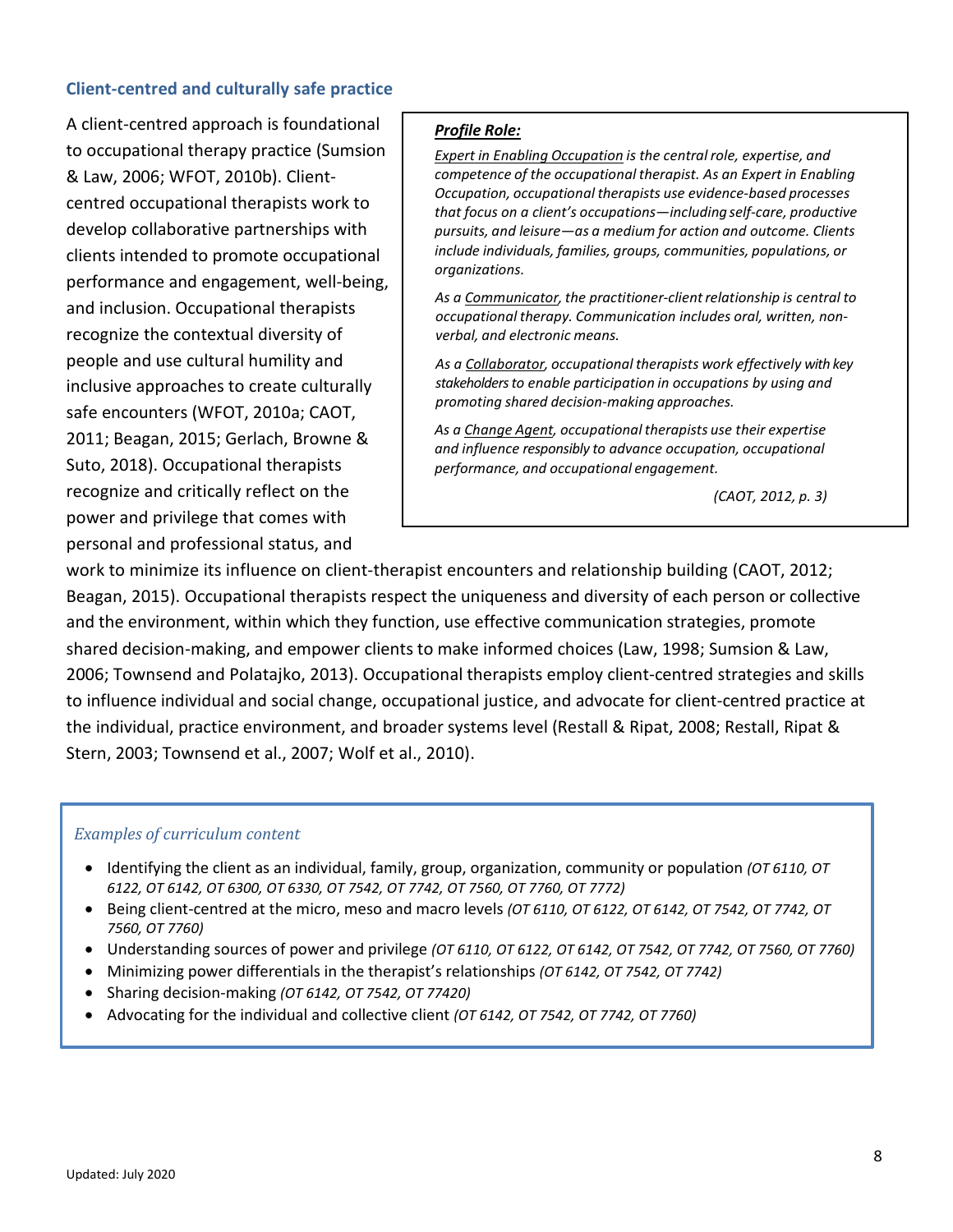### <span id="page-11-0"></span>**Scholarship and evidence-informed practice**

Evidence-informed practice reflects a decision-making approach where occupational therapists make clinically reasoned, sound judgements

#### *Profile Role:*

*As a Scholarly Practitioner, occupational therapistsincorporate critique, reflection, and quality improvement in their everyday practice and through lifelong learning. As educators, occupational therapistsfacilitate learning with clients, team members, and other learners.*

*As a Change Agent, occupational therapists use their expertise and influence responsibly to advance occupation, occupational performance, and occupational engagement.*

*(CAOT, 2012, p. 3)*

based on the best available research, in conjunction with their clinical knowledge, and client values and experiences (Law & MacDermid, 2008; Sumsion & Law, 2006; Sackett, Rosenberg, Gray, Haynes, & Richardson, 1996). Occupational therapists seek, critically review, and use evidence as a basis for day-today practice, and contribute to the creation of evidence, quality improvement activities, policy making, and innovation in research and practice. An evidence-informed occupational therapist draws on various sources of evidence such as the research literature, policy documents, self-reflection, and experience and knowledge of peers, clients, and others to inform and improve practice.

#### *Examples of curriculum content*

- Applying evidence in making appropriate, responsible and ethical practice decisions *(OT 6130, OT 6320, OT 6330,OT 6352, OT 7752, OT 7560; OT 7572, OT 7760, OT 7772)*
- Critically evaluating and synthesizing existing evidence *(OT 63520, OT 7752, OT 7560; OT 7760)*
- Evaluating the effectiveness of occupational therapy interventions, programs, and services *(OT 7560; OT 7572, OT 7760, OT 7772)*
- Generating new knowledge *(OT 7752, OT 7742)*
- Translating knowledge *(OT 6142, OT 6300, OT 7752, OT 7572, OT 7742, OT 7772)*
- Scholarly writing *(OT 6100, OT 6110, OT 6122, OT 6352, OT 7752)*

#### <span id="page-11-1"></span>**Professional and ethical practice**

Occupational therapists are self-regulated professionals who are accountable to, and hold specific responsibilities to, themselves, their clients, those they supervise, their employers, their team, the public, and the profession (Bossers et al., 1999; COTM, 2010). They are autonomous practitioners who demonstrate professional integrity and ethical behaviour, are committed to provision of competent, safe, respectful, caring services, are honest and transparent, and adhere to confidentiality and privacy regulations. Occupational therapists are aware of and function within their scope of practice and the legislative and regulatory requirements of their jurisdiction (COTM, 2010; Aguilar, Stupans, Scutter and King, 2013).

Occupational therapists value an interprofessional approach to practice and work effectively on interprofessional and intra-professional teams, developing and maintaining collaborative client and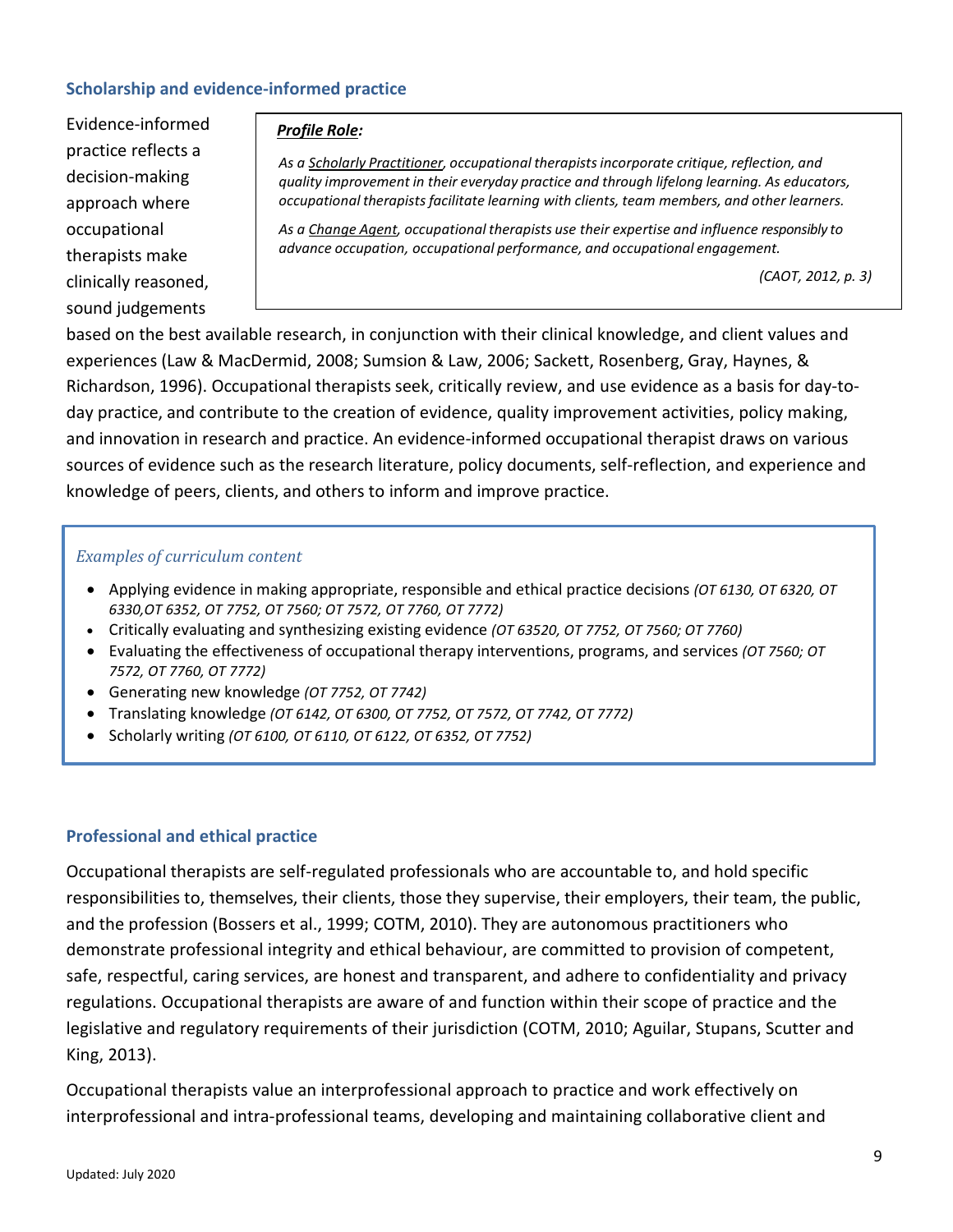team relationships. Occupational therapists communicate clearly through a variety of methods (verbal, written, electronic, and non-verbal) and recognize the need to alter communication approaches/strategies in a wide variety of situations, whether working with clients, team members, support personnel, government or private programs/agencies, or the public at large (CAOT, 2012).

As professionals, occupational therapists take responsibility for

### *Profile Role:*

*As a Communicator, the practitioner-clientrelationship is central to occupational therapy. Communication includes oral, written, nonverbal, and electronic means.*

*As a Collaborator, occupational therapists work effectively with key stakeholders to enable participation in occupations by using and promoting shared decision-making approaches.*

*As a Practice Manager, occupational therapists manage time, prioritize, and support the management of effective and efficient practice.*

*As a Professional, occupational therapists are committed to ethical practice and high personalstandards of behaviour in enabling occupation.*

*(CAOT, 2012, p. 3)*

managing their day-to-day practice effectively and efficiently including establishing priorities within the practice context, developing time and workload management, managing supervisory functions, and assisting in quality improvement activities (CAOT, 2012; ACOTRO, 2011). They are life-long learners, committed to continuing professional development, who regularly evaluate their own learning needs. Occupational therapists engage in reflective practice (Kinsella, 2000) and integrate new learning into their day-to-day practice (CAOT, 2012). Occupational therapists contribute to professional service

### *Examples of curriculum content*

- Professional responsibilities, behaviours, ethics, legislation, and management of the practice environment *(OT 6142, OT 6190, OT 7542, OT 7742)*
- Content and experiential opportunities for the development of knowledge, skills, and attitudes in the following areas:
	- embracing reflective practice *(OT 6142, OT 6122, OT 75420, OT 7742)*
	- being a self-directed, life-long learner *(OT 6100, OT 6142, OT 6190, OT 6352, OT 75420, OT 7742, OT 7752)*
	- integrating new learning into practice (*OT 6130, OT 6330, OT 7572, OT 7772*)
	- communicating via verbal, non-verbal, written and electronic means *(All courses*)
	- **developing therapeutic and professional relationships with clients, families and other team members** *(OT 6110, OT 6142, OT 6130, OT 6330, OT 7542, OT 7560, OT 7572, OT 7742, OT 7760, OT 7772)*
	- collaborating with the client (individual, groups, communities) and their informal supports *(OT 6110, OT 6130, OT 6142, OT 6310, OT 6330, OT 7542, OT 7572, OT 7560, OT 7742, OT 7760, OT 7772)*
	- collaborating with teams and adopting the team approach to client-centred care (intra and inter professional teams) *(OT 6110, OT 6130, OT 6142, OT 6310, OT 6330, OT 7542, OT 7572, OT 7560, OT 7742, OT 7760, OT 7772)*
	- recognizing diversity and the importance of inclusiveness *(OT 6110, OT 6122, OT 6142, OT 6310, OT 7542, OT 7560, OT 77420, OT 7760, OT 7772)*

through engagement in occupational therapy professional associations and regulatory bodies at the local, national, and international level.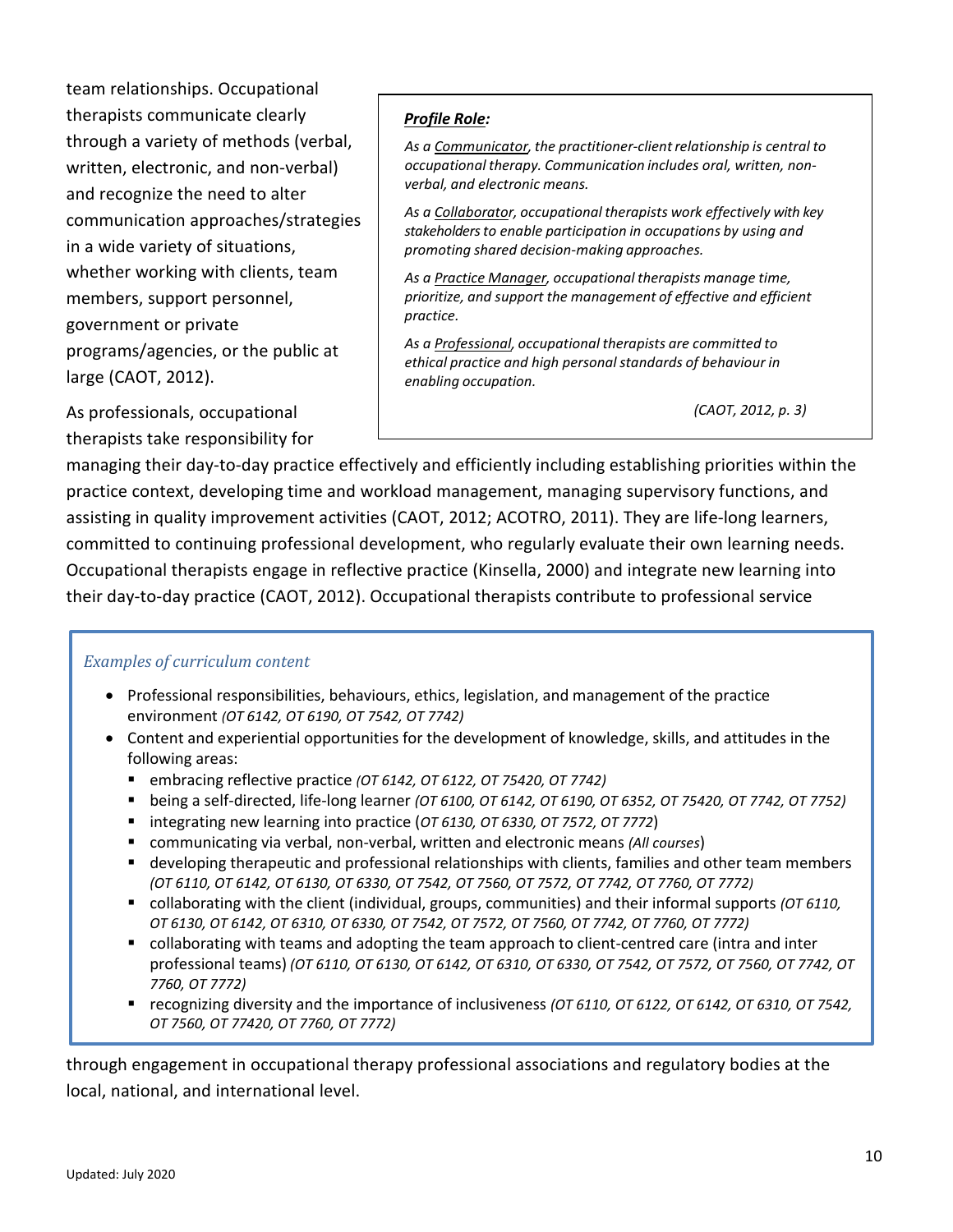#### <span id="page-13-0"></span>**Diversity, inclusiveness, and equity in practice**

Occupational therapists are aware of, respect, and value diversity (WFOT, 2010a) and recognize that clients, families, colleagues, students, and broader communities with whom they work embody diversity including, but not limited to, culture, ethnicity, socio-economic status, age, gender, sexual orientation, religion, and ability. In acknowledging diversity, occupational therapists understand that a client or collective's occupational choices, occupational performance, and participation reflect their unique context and culture, and that these factors must be considered in all aspects of occupational therapy practice (WFOT, 2010a). Embracing diversity in practice promotes the occupational therapist's ability to broadly enable health, well-being, participation, inclusion, and quality of life through occupation (Townsend & Polatajko, 2013).

Occupational therapists believe in and advocate for an inclusive and equitable society, and work at various system levels (micro, meso and macro) to promote occupational justice and eliminate barriers to

occupation and participation, whether those barriers are physical, social, attitudinal, institutional, or otherwise (Wolfe, Ripat, Davis, Becker & McSwiggan, 2010). Occupational therapists work to promote equitable access for all people, no matter their unique context, to desired occupations and to services related to their health and social needs. They also critically evaluate and work to reduce inequities that clients and potential clients may experience in accessing and using occupational therapy programs and services (Restall, MacLeod Schroeder, & Dubé, in press). As health professionals in Manitoba, occupational therapists are aware of the unique position of Indigenous peoples in this province and in Canadian society, and

### *Profile Role:*

*Expert in Enabling Occupation is the central role, expertise, and competence of the occupational therapist. As an Expert in Enabling Occupation, occupational therapists use evidencebased processesthat focus on a client's occupations —including self-care, productive pursuits, and leisure—as a medium for action and outcome. Clients include individuals, families, groups, communities, populations, or organizations.*

*As a Practice Manager, occupational therapists manage time, prioritize, and support the management of effective and efficient practice.*

*As a Communicator, the practitioner-clientrelationship is central to occupational therapy. Communication includes oral, written, non-verbal, and electronic means.*

*As a Change Agent, occupational therapists use their expertise and influence responsibly to advance occupation, occupational performance, and occupational engagement.*

*(CAOT, 2012, p. 3)*

the injustices and substantial health and social disparities experienced by Indigenous peoples across this country. It is critical that occupational therapists recognize and understand the important historical context of colonialism as a determinant of health, and the complexity of the social and political environment within which Indigenous and non-Indigenous peoples coexist. Occupational therapists are encouraged, as individuals and as a collective, to participate in the process of reconciliation in response to the 'Calls to Action' of the Truth and Reconciliation Commission of Canada (2015). Within this context, Restall, Gerlach, Valavaara, and Phenix (2016) recommend that occupational therapists partner with local, provincial, and national Indigenous stakeholders, to collaboratively "guide the transition of practices, curricula, and professional competencies" that can lead to improved and equitable access to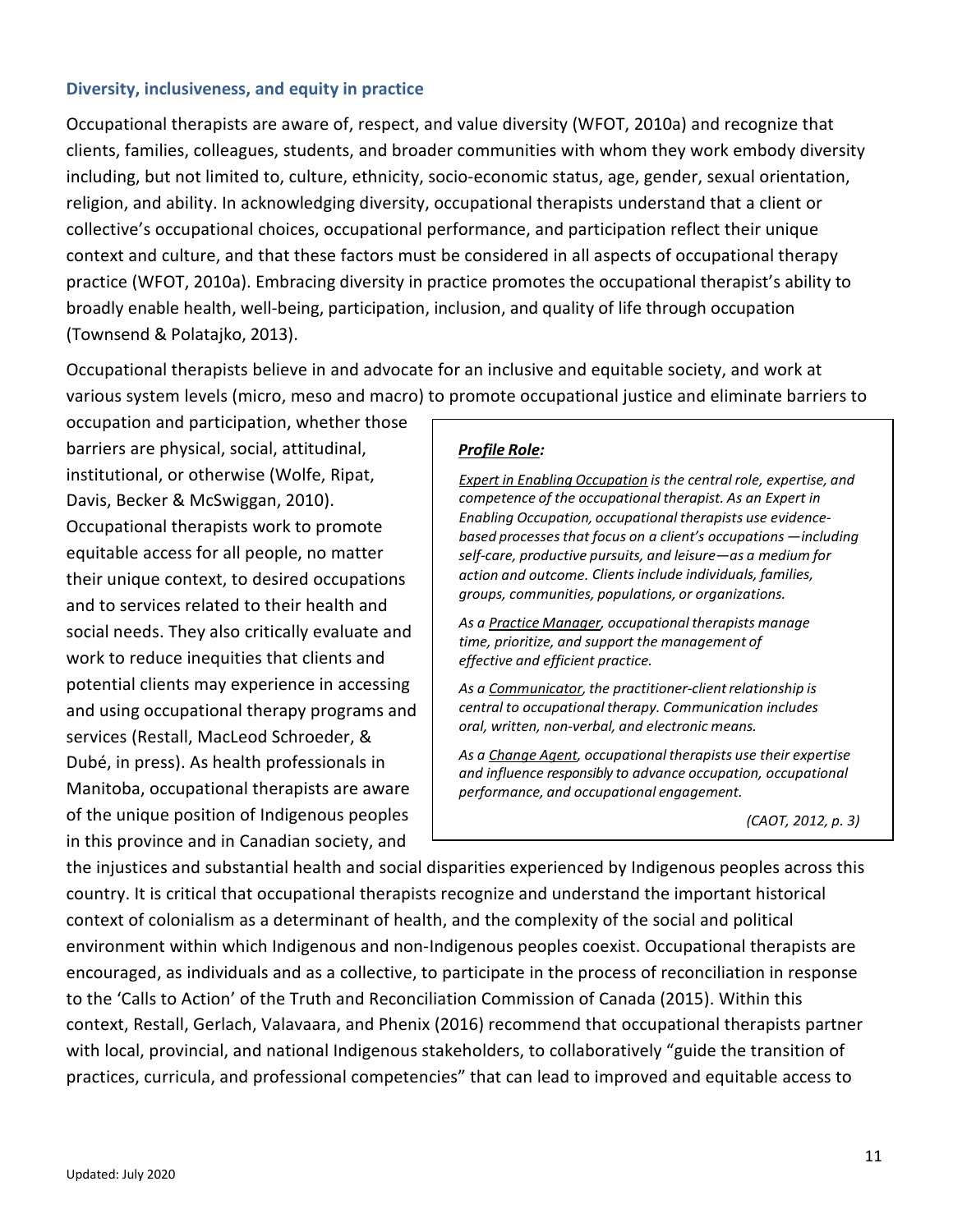services, health outcomes, and quality of life for Canada's indigenous peoples.

#### *Examples of curriculum content*

- Promoting occupation as a human right, identifying barriers to occupation, and seeking occupational justice (local, national and international perspectives) *(OT 6110, OT 6122, OT 6310, OT 6142, OT 7560, OT 7760)*
- Using an equity lens for program development and evaluation *(OT 6110, OT 6122, OT 6142, OT 7742, OT 7560, OT 7760)*
- Advocating at the micro, meso and macro levels *(OT 6110, OT 6122, OT 6142, OT 7542, OT 7560, OT 7742)*
- Recognizing and developing an understanding of diversity and how an individual's or collective's unique context affects their choice of occupations and their level of engagement/participation, as well as the therapist's approach to working with them *(OT 6110, OT 6122, OT 6142)*
- Understanding the social determinants of health and their influence on inequalities in health, well-being, and access to health and social services and economic resources *(OT 6110, OT 6122, OT 6142, OT 7542, OT 7560, OT 7760, OT 7772)*
- Providing a culturally safe practice environment *(OT 6110, OT 6122, OT 6130, OT 6142, OT 6310, OT 6330, OT 6190, OT 7572, OT 7560, OT 7760, OT 7772)*

### <span id="page-14-0"></span>**Occupational therapy process**

As occupational therapists engage in their day-to-day practice, they incorporate the use of a *practice process framework* that will serve to guide an evidence-based, client-centred, clinically reasoned approach when working with all types of clients, in a variety of environments, to meet their occupational goals. Occupational therapists may adopt any number of frameworks relevant for their practice (for example, the Community-Centred Practice Framework (Hyett, et al., 2018), the PROGRESS equity

#### *Profile Role:*

*Expert in Enabling Occupation is the central role, expertise, and competence of the occupational therapist. As an Expert in Enabling Occupation, occupational therapists use evidence-based processesthat focus on a client's occupations including self-care, productive pursuits, and leisure—as a medium for action and outcome. Clients include individuals, families, groups, communities, populations, or organizations.*

*(CAOT, 2012, p. 6)*

lens framework (O'Neill et al. (2014), or the Do-Live-Well Canadian Framework for promoting occupation, health and well-being (Moll et al., 2015). The practice process frameworks applied most often in the MOT education program are the Occupational Performance Process Model [OPPM] (CAOT, 2002), and the Canadian Practice Process Framework [CPPF] (Townsend & Polatajko, 2013). Both of these frameworks include several action points or stages that the therapist can use when working with a client.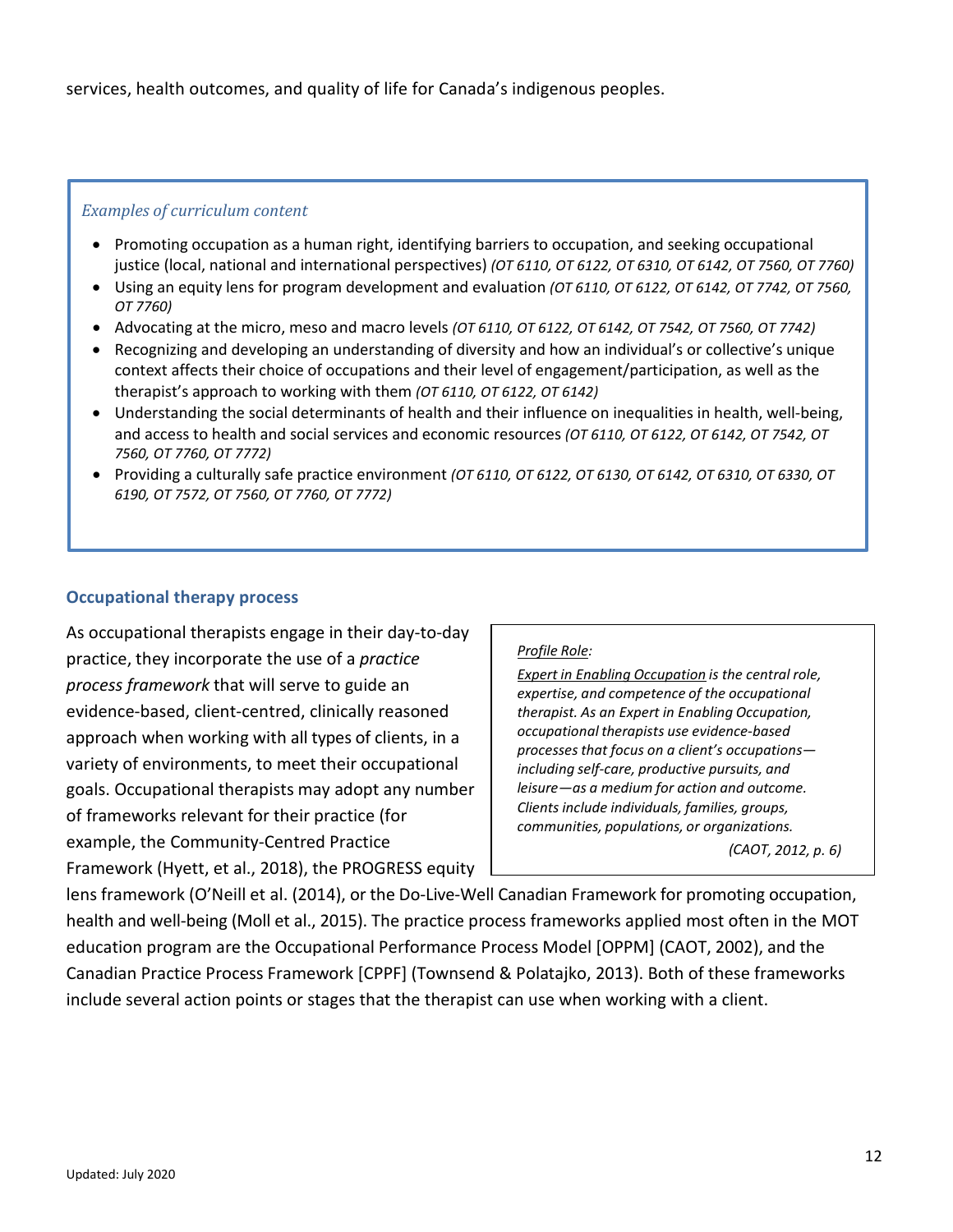#### *Examples of curriculum content*

- Applying the OT process within a variety of settings, in a complex and changing environment *(OT 7560, OT 7760, OT 6130, OT 6330, OT 7572, OT 7772, OT 6190)*
- Using professional reasoning within OT practice *(all courses)*
- Using enablement skills (e.g., advocacy, education, consultation) *(OT 6142, OT 7560, OT 7760, OT 6130, OT 6330, OT 7572, OT 7772)*
- Promoting interactions between an individual, group or community, the environment in which they live, work and play, and the occupations in which they need, or want, to engage *(OT 7560, OT 7760, OT 6110, OT 6122, OT 6130, OT 6142, OT 6330, OT 7572, OT 7772)*
- Developing and delivering assessment and intervention approaches used by occupational therapists in identifying barriers to, or supports for, occupational performance/engagement and participation in society *(OT 7560, OT 7760, OT 6130, OT 6310, OT 6330, OT 7572, OT 7772)*
- Selecting and using techniques, tools and technologies to enable occupational performance/engagement and opportunities for clients *(OT 7560, OT 7760, OT 6130, OT 6310, OT 6330, OT 7542, OT 7572, OT 7772)*

## **Educational Conceptual Framework**

### <span id="page-15-1"></span><span id="page-15-0"></span>**Our Educational Philosophy**

The Master of Occupational Therapy program draws on the philosophical stance of humanism where self-actualization is the primary goal of learning, people are self-motivated to grow and develop to reach their full potential, and one's potential for growth and development is unlimited (Rogers, 1983; Maslow, 1970). Education in the Master of Occupational Therapy program is a transformative process, where students of diverse backgrounds come together to acquire the knowledge, skills, and attitudes required to excel as graduate occupational therapists. Students are facilitated and coached to develop a deeper and transformative understanding of health, well-being, diversity, and the importance of an equitable and inclusive society, of the concepts of occupation and occupational rights, and the roles and functions that they will take on as occupational therapists. Students are provided with opportunities for critical reflection, sharing of ideas, beliefs, and values, and to explore these within the contexts of health and society, occupational justice, and the profession of occupational therapy.

To enhance transformative learning, the program encourages a respectful, safe, and collaborative learning environment. Our teaching strategy comprises a learner-centred, active-learning approach that promotes reflective and critical thinking, encourages self-directed and life-long learning, supports diversity and inclusiveness, and integrates interprofessional education opportunities. Faculty embrace the roles of facilitator and coach, as well as being content experts and providers of knowledge, as they deliver the program selecting teaching methods and teaching activities congruent with learning outcomes and learners' experiences.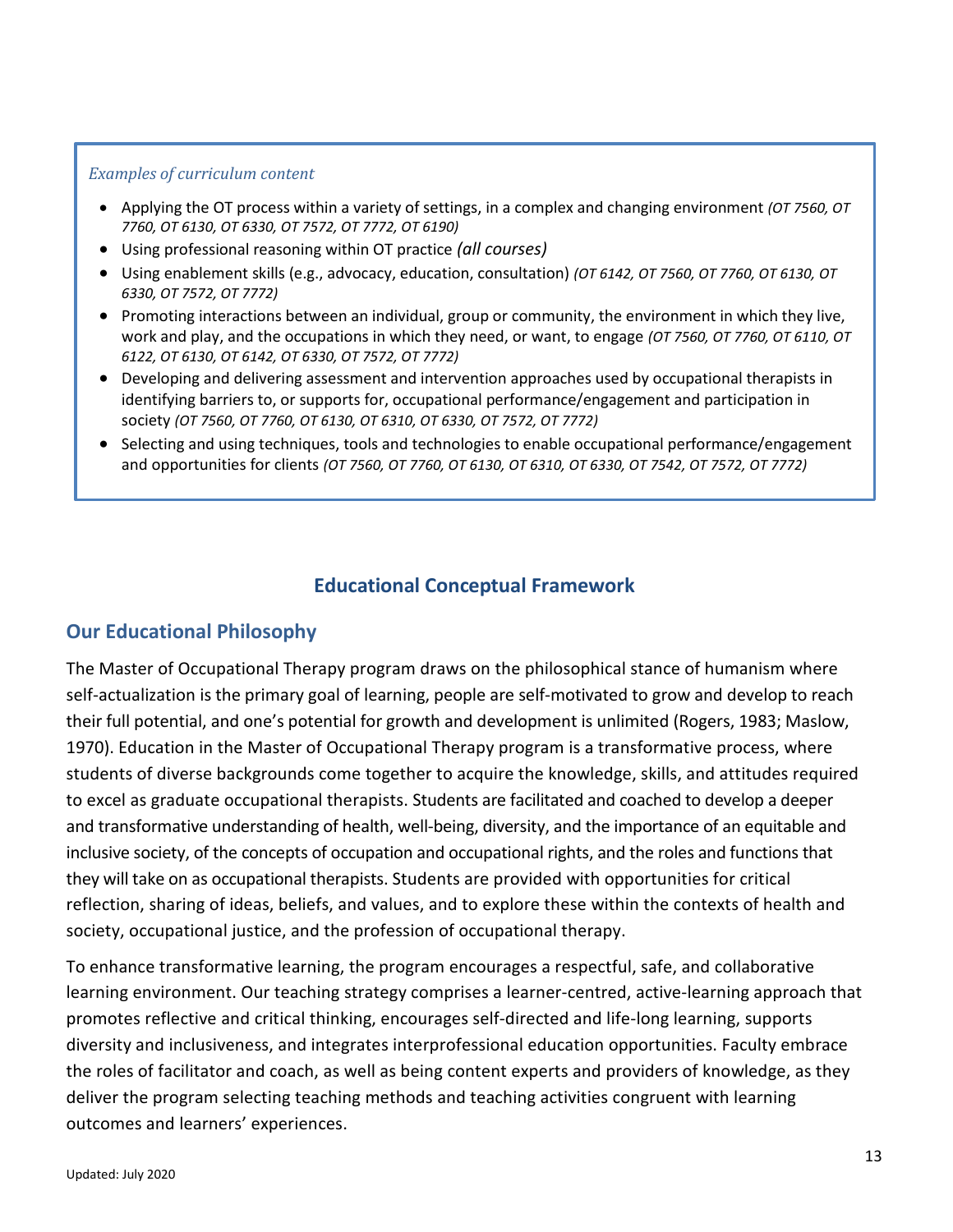Curriculum content is current and evidence-informed. Learning objectives in and between courses are organized around Bloom's Taxonomy to provide a cognitive, affective, and psychomotor developmental approach offering a 'just right challenge' to the learner as they progress through the program. Feedback on learner performance is constructive and timely. Academic and fieldwork components of the program are closely integrated to ensure that academic and experiential learning opportunities come together to reinforce and build new knowledge, skills, and attitudes for the student occupational therapist.

# <span id="page-16-0"></span>**Our Educational Conceptual Framework**

While the Professional Conceptual Framework provides guidance for the content or substance of the curriculum, the Educational Conceptual Framework (ECF) directs the curriculum process, i.e., informs how we design and deliver the program. The ECF helps us to understand how people learn and how educators can best facilitate the learning process. This framework guides the structure of the curriculum, as well as the selection of teaching, learning, and student assessment strategies. It is important to recognize that while this educational framework assists in guiding current curriculum development, evaluation, and modification, it also must be responsive to new and emerging educational theories, teaching strategies or instructional methods, and incorporate these as appropriate into the MOT program.

The MOT Educational Conceptual Framework is multidimensional in its composition. The framework draws primarily from several complementary theoretical perspectives including constructivism and social constructivism, transformative learning, critical pedagogy, experiential learning, and reflective practice. These theories are often described as 'subjective' in their approach, in that learning and knowledge exist within the individual who constructs their own learning based on personal and others' experiences (Jenlink, 2013a; Merriam & Bierema, 2014).

The MOT Educational Conceptual Framework also drawsfrom cognitivism and, to a lesser extent, from elements associated with behaviourism. Although cognitivism and behaviourism are philosophically different regarding how learning takes place, both are thought to be based in 'objectivism', rather than being 'subjective', suggesting that learners acquire knowledge from the 'teacher' with no expectation of developing individual interpretations of what they learn (Jonassen, 1991; Cronje, 2006; Ertmer & Newby, 1993).

It is important to note that theoretical approaches derived from a constructivism (subjective) perspective are often viewed as mutually exclusive of those based in behaviourism and, to some extent, to cognitivism (Jonassen, 1991; Narayan, R., Rodriguez, C., Araujo, J., Shaqlaih, A., Moss, G., 2013). In contrast to this perspective, Ertmer and Newby (1993; 2013) propose that the selection of a theoretical foundation may vary depending on the nature of the learning task and the proficiency level of the learner. The more basic or factual the learning task, or the more novice the learner, the more likely the instructor is to select a behaviourist approach; whereas, when the learner has mastered basic content and seeks to develop deeper understanding of its application to differing situations, apply problem solving techniques to explore issues/concerns, or give meaning to learning based on their own experiences, the instructor will be more apt to select a cognitivist or constructivist approach (Ertmer and Newby, 1993). Cronje (2006) suggested that the integrated use of these approaches might enrich rather than diminish the learning experience.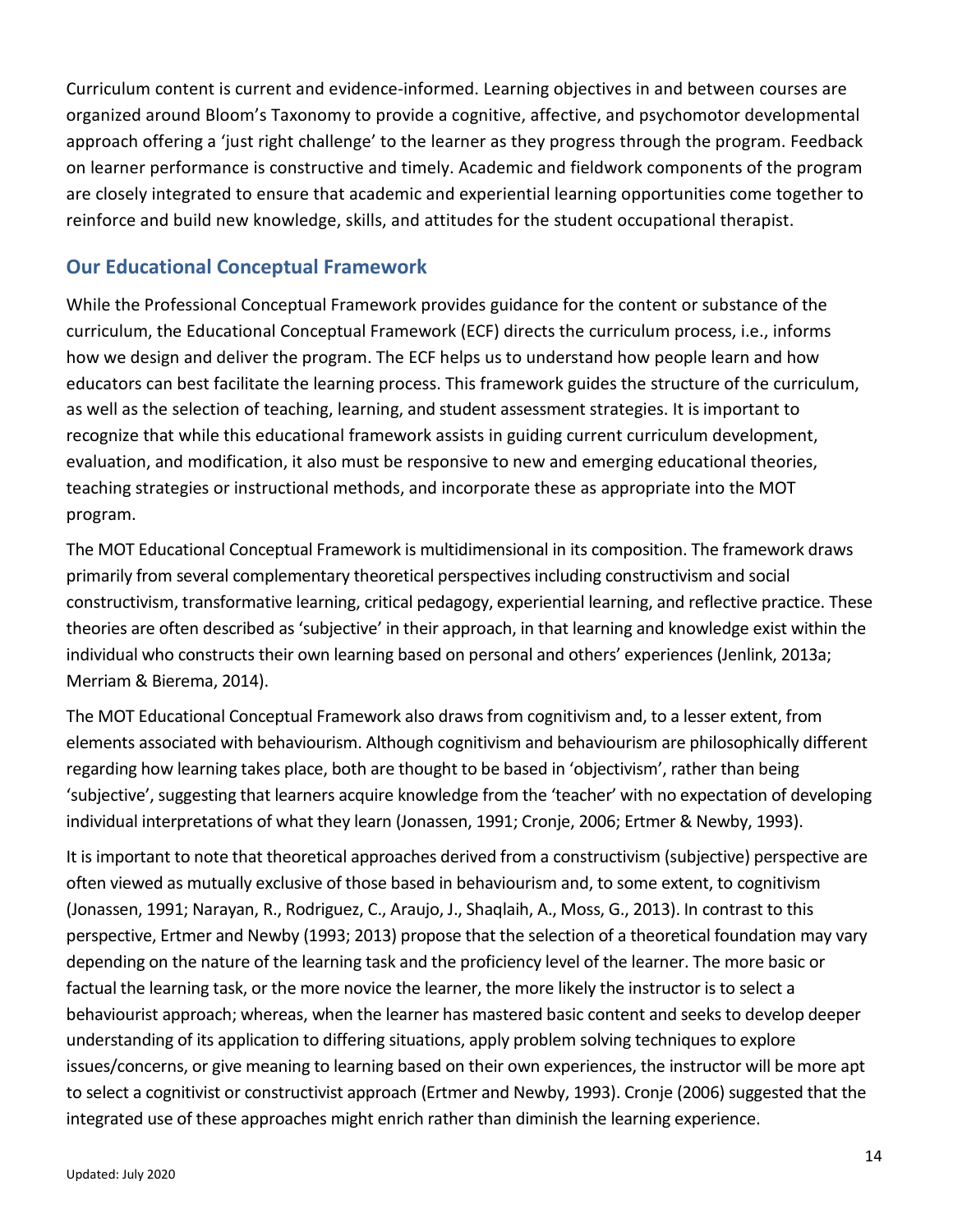The MOT program adopted this notion of using an integrated approach when constructing the MOT Educational Conceptual Framework, and although founded primarily in constructivism, the framework is multidimensional in nature. Brief descriptions of the theories and approaches that comprise the MOT program Educational Conceptual Framework are provided below, categorized into three primary subsections:

- constructivism, social constructivism and transformative learning,
- cognitive learning theory, and
- behaviourism

Curriculum/instructional design strategies emanating from these theories/approaches and examples of how these are applied within the program are also provided.

# <span id="page-17-1"></span><span id="page-17-0"></span>**Theories and Approaches**

### **Constructivism, Social Constructivism and Transformative Learning**

The MOT Education Conceptual Framework draws heavily on constructivism-based theories, in particular on transformative learning theory. These theories propose that the individual actively constructs knowledge rather than having knowledge transmitted to him/her.

The **constructivism-based** philosophical approaches posit that knowledge is built within the individual and that learning occurs as individuals work to make sense out of their experiences (Merriam & Bierema, 2014). Within the MOT program, learners engage in an active process where they work, with the support of faculty, fieldwork educators, clients, and peers, to construct new ideas and deeper understanding of the materials by building on past and present experience or knowledge. Driscoll (2005) notes that "…learners are not empty vessels waiting to be filled, but rather active organisms seeking meaning" (p.387). Our learners continually take in new information as they interact with their environment in the classroom and practice setting, work to integrate it with pre-existing knowledge, and create new meaning and understanding within that context.

**Social constructivism** proposes that people can construct deeper understanding of the world around them by hearing or observing the thoughts and perspectives of others (Driver, Asoko, Leach, Mortimer, & Scott, 1994). Students in the MOT program construct knowledge when they engage with others in discussions and activities about shared problems and tasks. Through this process, students learn a "culturally shared way of understanding and talking about the world" (Merriam, Caffarella & Baumgartner, 2007, p. 292) as they use their own and others' experiences in their knowledge construction. Faculty use questioning and critical reflection to enable broader and deeper understanding and construction of knowledge. As proposed by Friere (1970), faculty use a critical pedagogical approach to learning providing opportunities for learners to share and reflect on their experiences and explore the meaning of these experiences within their context and that of their peers and educators. Throughout this process, faculty members provide feedback to shape the development and socialization of MOT students.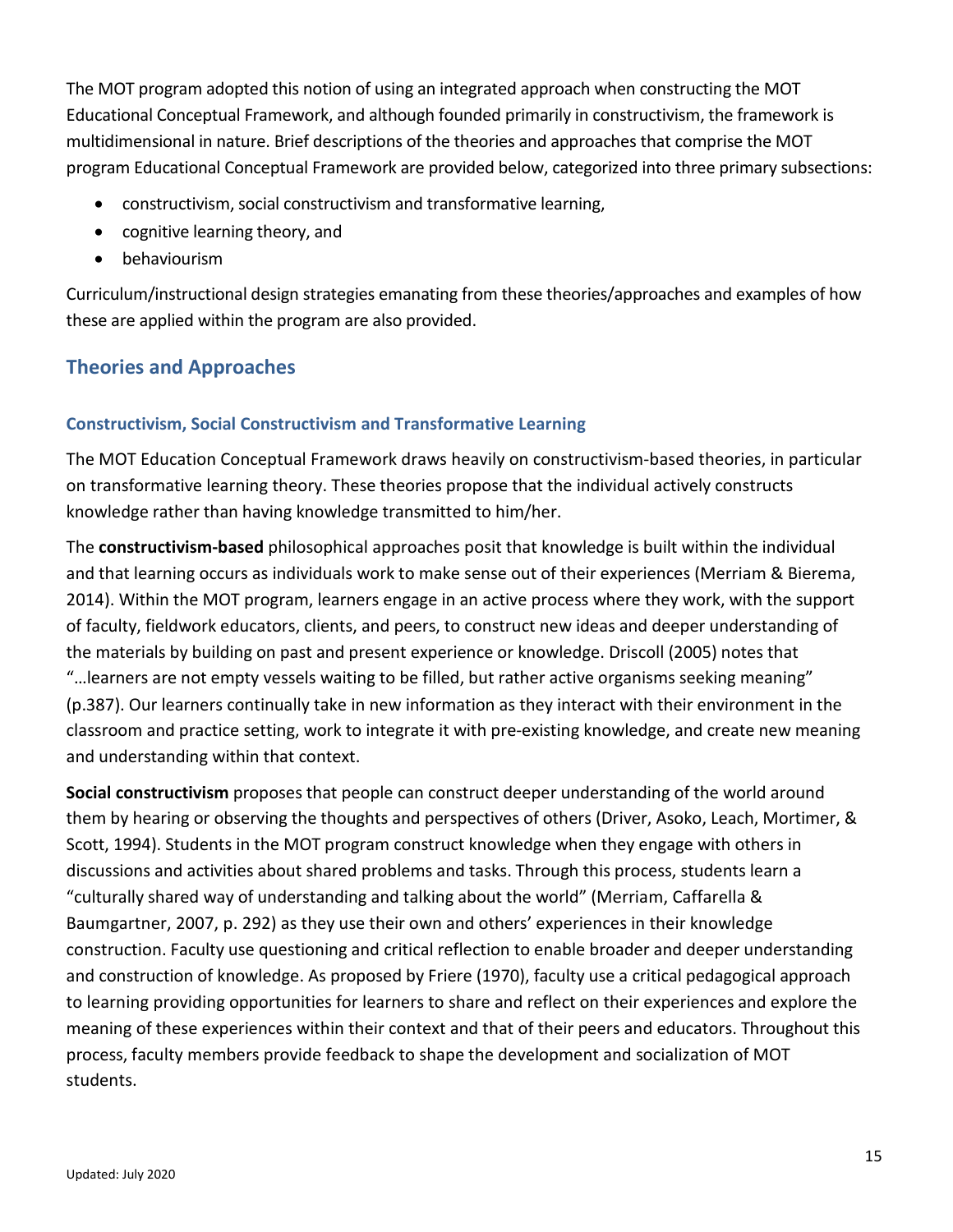#### *Specific examples of constructivism and social constructivism within the MOT program*

*Critical Inquiry Research Project (OT 7752)*: Learners participate in the development of a critical inquiry project with other learners and an advisor, leading to various knowledge-dissemination activities.

*Health Conditions and Occupational Performance (OT 6320)*: Students from different professions engage in small group learning using a case study focused on community health promotion. Students learn together about the determinants of health and their impact on individuals, families, and communities. Together they develop a community-based health promotion strategy. In addition, through the engagement in interprofessional education activities and assignments, students develop knowledge, attitudes, and skills related to interprofessional team communication and role clarification.

*OT Process 1 & 2 (OT 7560, OT 7760):* Students work through learning scenarios that incorporate a range of health and social conditions, client demographics, and practice settings. Students are required to identify their learning needs for each scenario and apply the OT process using their findings in the literature. As students work through the scenarios, they explore and debate various approaches to working with the client and make decisions about approaches and interventions.

#### *Specific examples of assessment methods consistent with constructivism and social constructivism*

Basic Fieldwork (OT 6200), Intermediate Fieldwork 1 (OT 6400), Intermediate Fieldwork 2 (OT 7600), *Advanced Fieldwork (OT 7800):* These four fieldwork courses provide experiential learning in practice environments, supervised by an occupational therapist. Students receive positive and constructive feedback and opportunities to apply and build on skills and knowledge learned in the classroom. Students are assessed on their professional behaviours, communication skills, and clinical skills related to the OT practice process.

*Professionalism & Leadership in Enabling Occupation 2 (OT 7742)*: Students will complete: a) the COTM Continuing Competency Program Self-Assessment Form and b) a Professional Development Plan. Use of these tools provides the learner with opportunities to select personal goals based on their self-assessed learning needs, and construct a learning plan to attain these goals.

**Transformative learning theory** is grounded in constructivism and social constructivism. Transformative learning is "the process by which we transform our taken-for-granted frames of reference….to make them more inclusive, discriminating, open, emotionally capable of change, and reflective" (Mezirow, 2000, p. 8). Transformative learning theory has four primary components: experience (often one that is disorientating in nature, i.e., different from what a person might expect), critical reflection, reflective discourse, and action.

The MOT educational program draws heavily from transformative learning theory. Students come to our program from different backgrounds, cultures, and with different experiences. Applying a transformative learning approach, as described by Mezirow (1991), students are engaged in various learning experiences, and facilitated through a series of phases as they move through the program, including, developing an enhanced level of awareness of the context of their own beliefs and feelings, critiquing their assumptions and premises,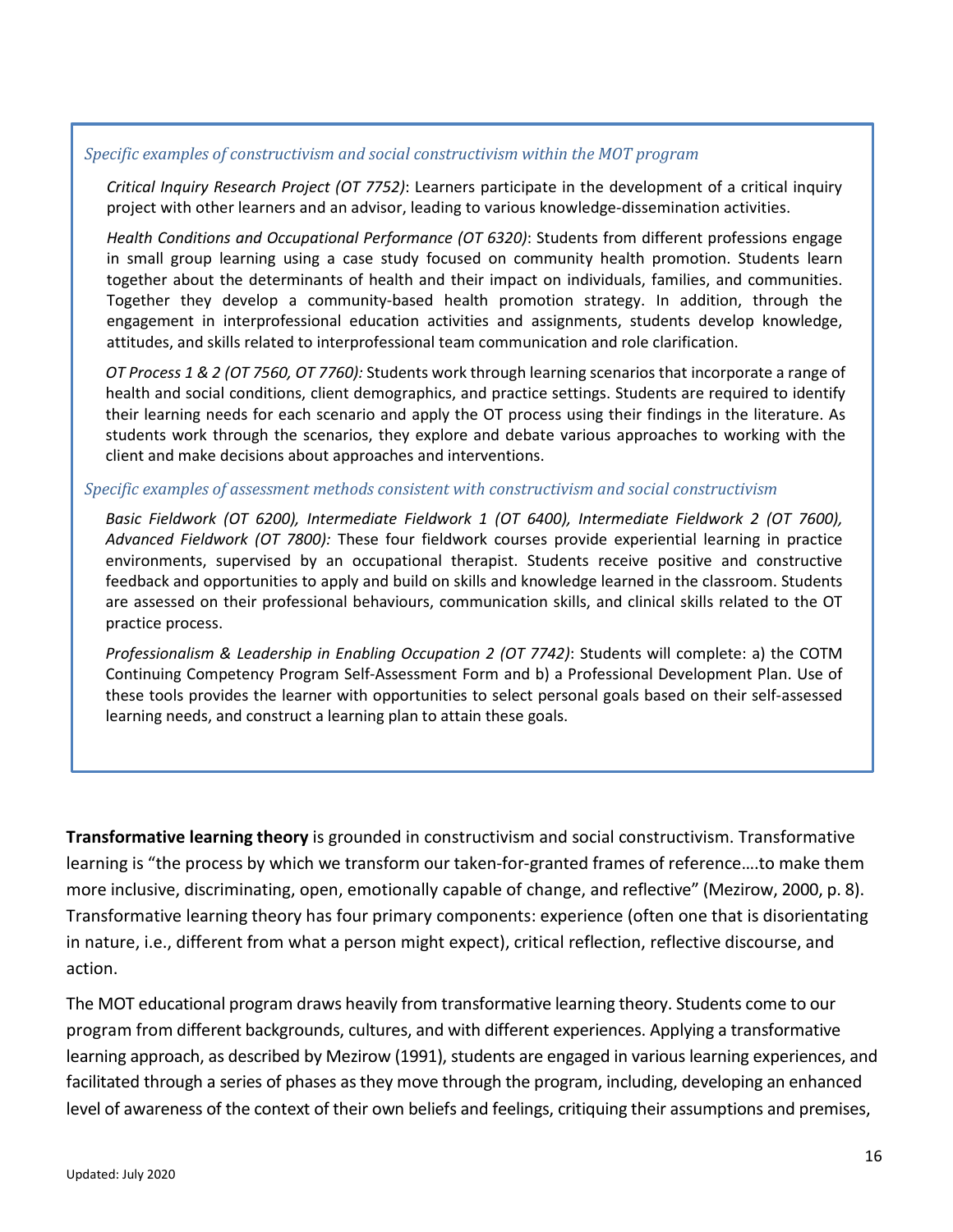assessing alternative perspectives, making decisions to negate old perspectives in favour of new ones (or making a synthesis of old and new), developing an ability to take action based on this new knowledge, and creating a desire to fit the new perspective into the broader context of their lives. Faculty encourage students to develop a deeper and transformative understanding of health, well-being, diversity, and the importance of an equitable and inclusive society, of the concepts of occupation and occupational rights, and the roles and functions that they will take on as occupational therapists.

#### *Specific examples of transformative learning within the MOT program*

*Foundations of Health and Well-being (OT6122)*: Students engage in simulated social experiences to explore and enhance their understanding of environmental and social barriers, for example, the 'Poverty Experience', or the 'Hearing Voices Workshop'. Following these activities, students participate in small group discussions to critically reflect on their experience and consider alternative personal perspectives.

*Professionalism & Leadership in Enabling Occupation 2 (OT 7742)*: Workshop on power, privilege and allyship uses a combination of lecture and small and large group discussion to challenge students to reflect on the ways that power and privilege are ascribed in Canadian society. Multiple interactive activities and video clips encourage the group to build their understanding of social positions and sources of oppression, as well as provide opportunities for reflexivity on personal opportunities to take action on reducing social oppression.

#### *Specific examples of assessment methods consistent with transformative learning*

*Professionalism and Enabling Occupation (OT 6142)*: Clients and instructors provide students with feedback on their interactions and communication skills with simulated clients; students self-reflect on their experience/performance.

*OT Process 1 (OT 7560):* Formal in-tutorial performance evaluations are completed twice during the term: midterm and final. Self, peer, and tutor evaluation of students' professional behaviours, contribution to group process, and content and evidence-based practice during problem-based tutorials.

*Professional Development Portfolio*: Students develop learning goals during the program, self-assess and reflect on professional growth, and demonstrate evidence of competence and achievement to others.

In keeping with the premise that engaging in experience and critical reflection are important elements of transformative learning, the program also draws on two theoretical models emerging from Kolb's (1984) work on experiential learning: Lave's (1988) **Situated Cognition** and Schon's (1987) **Reflective Practice**.

**Situated Cognition**, an approach anchored in constructivism (Jenlink, 2013b), proposes that learning occurs best in situ, as the learner interacts with other people in a particular context with the tools (objects, language or symbols) needed for the task (Merriam & Bierema, 2014). In the MOT program, faculty incorporate authentic learning contexts, providing the actual context and social interaction that one might expect in a particular situation related to occupational therapy practice.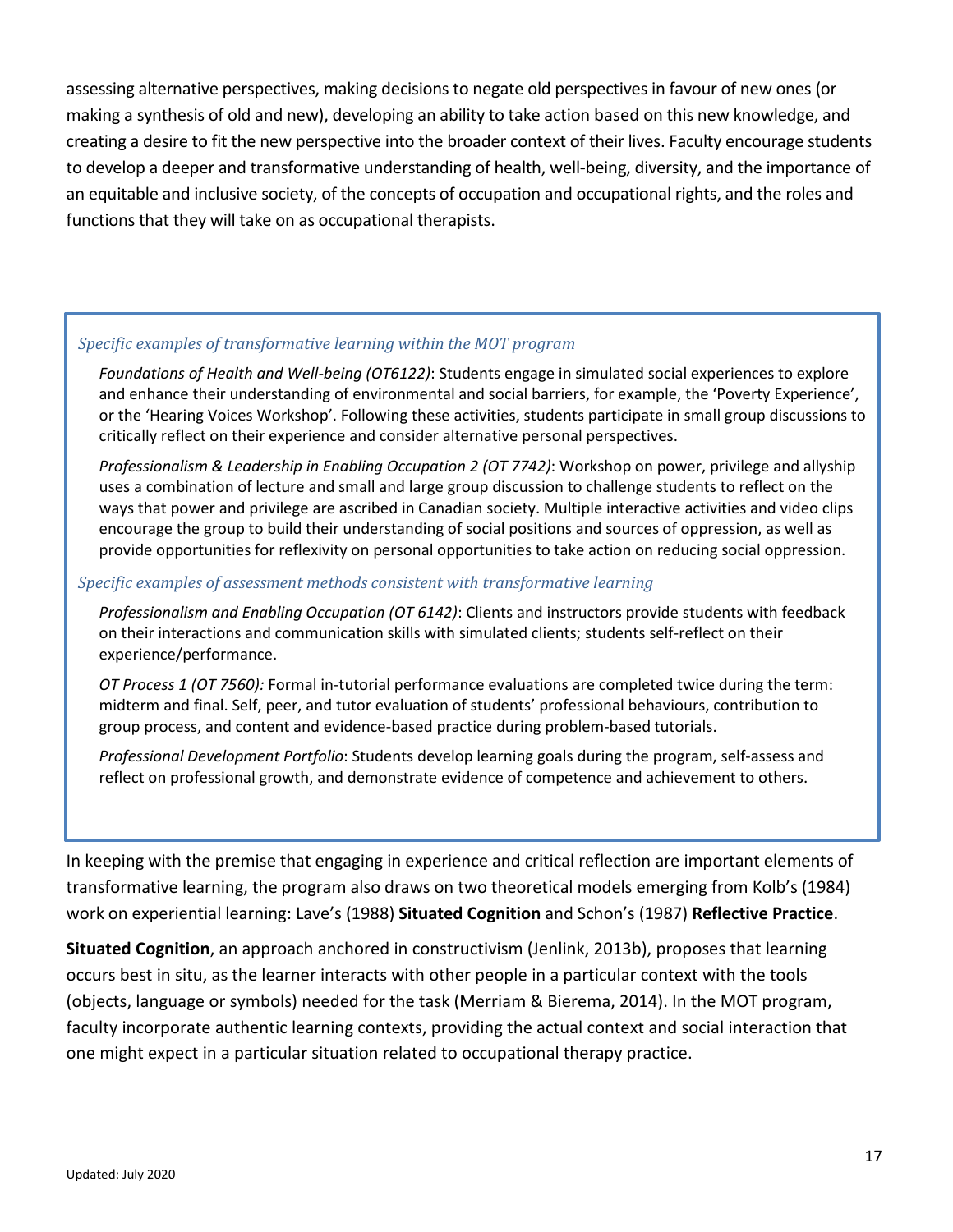### *Specific examples of situated cognition within the MOT program*

*All Fieldwork courses (OT 6200, OT 6400, OT 7600, OT 7800):* Students participate in their fieldwork experiences, learning from and alongside occupational therapists in 'real' professional situations. Learners are able to observe and experience how an expert approaches professional issues and client problems, and will learn to reason professionally in similar ways. The fieldwork educator provides opportunities for students to learn in this 'real' environment, modelling and teaching expected practice competencies and behaviours with actual clients and within real social/political situations.

*All Occupational Therapy Practice Skills courses* (OT 6130, OT 6330, OT 7572, OT 7772): Skills labs are used for students to learn and practice clinical skills such as client transfers, measuring ROM, and muscle strength. Generally, several instructors are available to demonstrate and coach students through the learning process.

### *Specific examples of assessment methods consistent with situated cognition*

Some courses engage students in assessments of 'real' clients/community agencies and the writing of a report that describes findings and recommendations that is forwarded to the stakeholders:

- *Occupational Therapy Practice Skills 3 (OT 7572)*: Pediatric assignment
- *Environment and Occupational Performance (OT 6310)*: Public Places, and the Office Ergonomic assignments
- *Analysis of Occupation (OT 6300)*: Job Demands Analysis assignment

*All Occupational Therapy Practice Skills courses (OT 6130, OT 6330, OT 7572, and OT 7772)*: Each of these courses has at least one (sometimes two) practical exams completed in the simulated lab facility using simulated clients.

Schon (1987) introduced the **Theory of Reflective Practice** and proposed that a profession's practice knowledge is more than abstract technical or theoretical knowledge, indicating that knowledge gained through experience in the workplace or the real world, and critical reflection on that experience, are also important elements of professional practice learning. Schon (1987) describes three types of reflection that the MOT program uses with students: 1) *anticipatory reflection* which is used to prepare for an experience, 2) *reflection-on-action* used after an experience to gain new perspectives and knowledge, and 3) the ultimate goal of *reflection-in-action* that enables a practitioner to think on their feet and reshape what they are doing while they are doing it. In addition to Schon, to facilitate the learners gaining a greater depth of refection, the MOT program has also adopted Moon's (2007) **framework for reflective writing.** This framework describes progressively deeper reflective writing activities throughout five stages of learning: 1) noticing, 2) making sense, 3) making meaning, 4) working with meaning, and 5) transformative learning (Moon, 2002; 2007).

Using Schon's and Moon's frameworks, educators in the MOT program serve as *facilitators* of reflection, coaching and encouraging learners to reflect on and learn from their experiences through discussing and reflective writing. Faculty challenge students' assumptions by having them reflect on academic and fieldwork experiences in the context of their own beliefs, values, and practice, deepening their understanding of their own professional behaviours and ways to take action when behaviour change is identified. Reflective practice also serves to assist the learner in understanding the link between theory and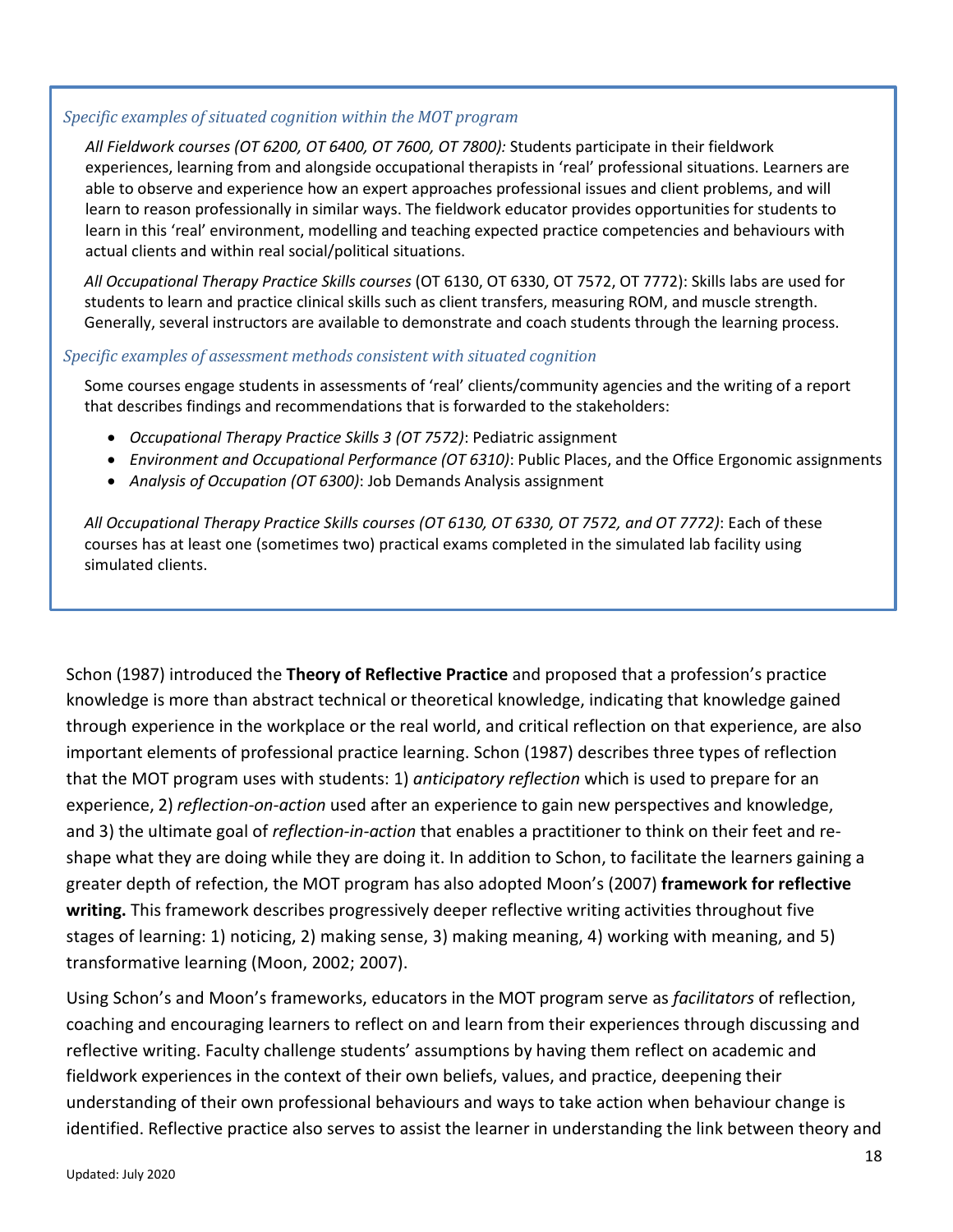practice, and classroom instruction and fieldwork. Students' engagement in simulated activities, role play, reflective writing, and fieldwork preparation exercises are examples of MOT program opportunities for engaging in reflective practice.

### *Specific examples of reflective practice within the MOT program*

*Professionalism and Enabling Occupation (OT 6142)*: Students consider their professional development by reflecting ON practice (looking back) and reflecting FOR practice (looking ahead, anticipating). Using examples from academic and fieldwork experiences, students use Moon's guided questions to demonstrate insight and awareness.

*Foundations of Health and Well-Being (OT 6122):* Students are asked to reflect on various experiential learning activities (e.g. Hearing Voices Workshop), using Moon's reflection framework in preparation for their group discussions about the experience.

### *Examples of assessment methods consistent with reflective practice*

*Foundations of Health and Well-being (OT 6122):* Cultural Competence and Safety Assignment. Students reflect on their own culture, identify their perceived challenges to developing cultural competency, and to list/explain strategies for developing cultural humility in practice.

*Professionalism & Leadership in Enabling Occupation 1 (OT 7542):* Advanced Communication Skills reflective writing component consists of a reflective journal and 20-minute session with the instructor, bringing forward a portion of tape that best typifies the greatest area for learning for the student along with a 2-3 page reflection on the specific portion.

*All Fieldwork courses (OT 6200, OT 6400, OT 7600, OT 7800):* Students complete a self-appraisal of their fieldwork performance prior to midterm and final using the Department of Occupational Therapy MOT Student Fieldwork Performance Evaluation and Learning Log. Students are expected to discuss the self-appraisal with their fieldwork educator(s) at both midterm and final evaluation. In addition, students prepare a written reflection for Fieldwork Integration sessions.

**Professional Competency Development:** Further to the MOT program's desire to understand and facilitate students' professional development, and within a constructivist framework, the program draws from two professional development models. As with *situated cognition,* these models are particularly helpful when considering the fieldwork component of the program and its integration with academic learning.

The first model is the **Stages of Professional Competency Development (**Bossers, Miller, Polatajko & Hartley, 2008). This model proposes that learners develop professional competence along a continuum from *entry-level student*  $\Rightarrow$  *knowledge application*  $\Rightarrow$  *transition*  $\Rightarrow$  *consolidation*  $\Rightarrow$  *entry-level clinician.* Past experience (personal, academic and fieldwork), individual characteristics, and the experiences to which students are exposed, will influence their progression along this continuum in the MOT program. To assist students in their development of professional competency, faculty support students' acquisition of knowledge; provide students with opportunities to experience the application of knowledge, feedback, and reflection on that application (performance or behaviour); offer problemsolving alternative approaches or applications and opportunities for practice; and finally, promote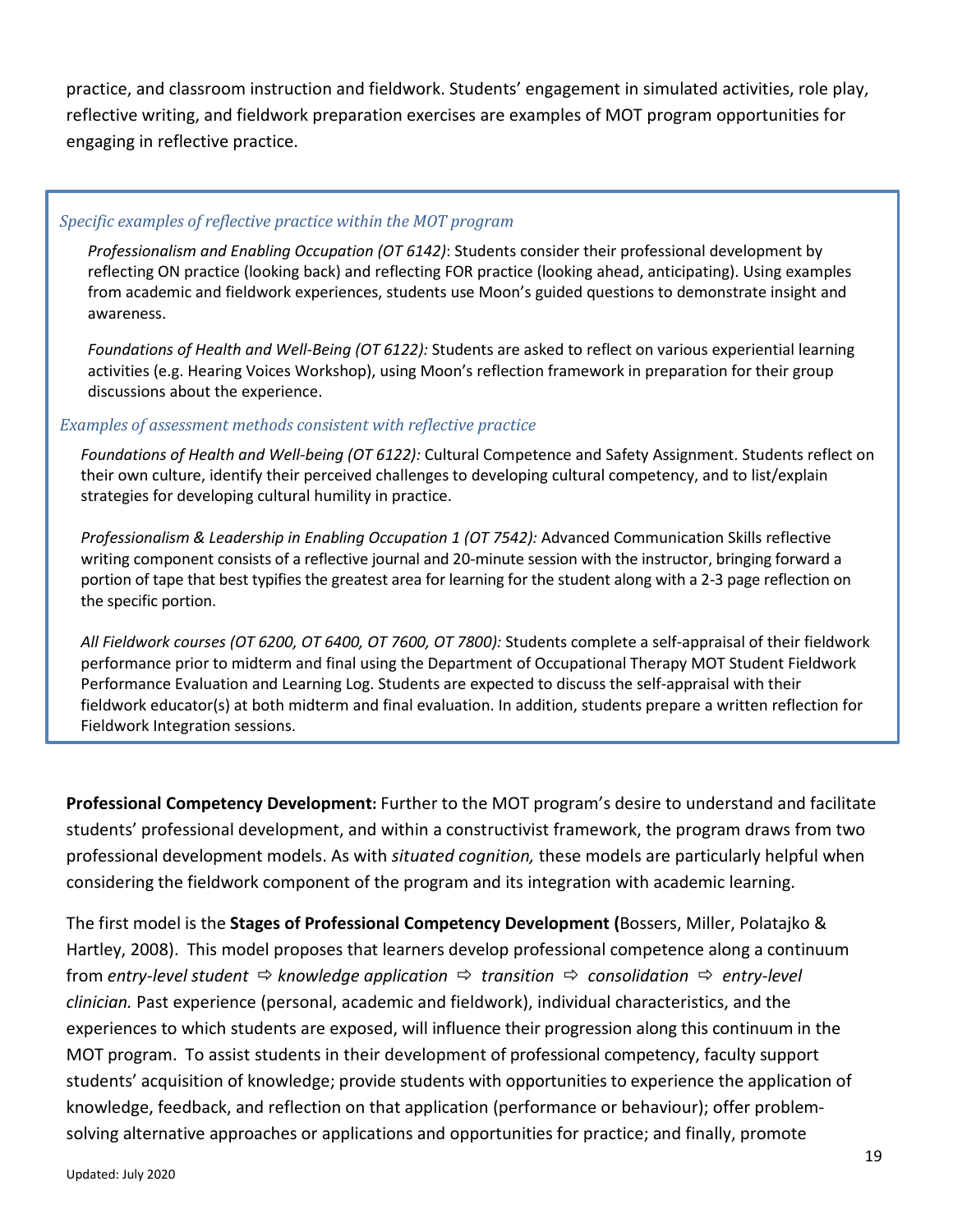internalization of the learning (knowledge, skills, and values) (Bossers et al., 2008). Using this model, the MOT classroom or fieldwork educator provides "direct evaluation and feedback" in the early stages and shifts to "coaching" and later "collegial" roles as the learner moves through the continuum (Bossers et al., 2008, p. 3-4). Educators in both environments encourage active reflection on and integration of both field and classroom experiences.

The MOT program also uses Stritter, Baker and Shahady's 1986 model of professional development, which, like that of Bossers et al. (2008) depicts professional development as occurring on a continuum. Stritter et al. (1986) describe the stages of the continuum as 1) exposure to, 2) acquisition of, and 3) integration of, professional knowledge, skills, and attitudes (see Figure 1). Moving through the learning experiences of each of these stages should culminate in a student transitioning to a competent entrylevel practitioner who is a problem-solver and able to assume responsibility as a life-long learner. Sullivan and Bossers (1998) further developed Stritter et al.'s stages providing additional descriptors to each stage and identified three associated levels of fieldwork. These stages are fluid and students may move forward or backward at different rates as they encounter new or unfamiliar practice environments and progress through their fieldwork experiences (Anderson, 1988; Stritter, Baker & Shahady, 1986). Anderson (1988) notes that time and experience are factors in determining the student's progression along this continuum and that students may require different supervision styles at the same time depending on their experience and expertise with a given learning task. However, in general within the MOT program, it is expected that as student's progress along the continuum and integrate skills from previous placements, fieldwork educators will be able to gradually decrease the amount of direct supervision that is provided.



Figure 1: Stages of Professional Development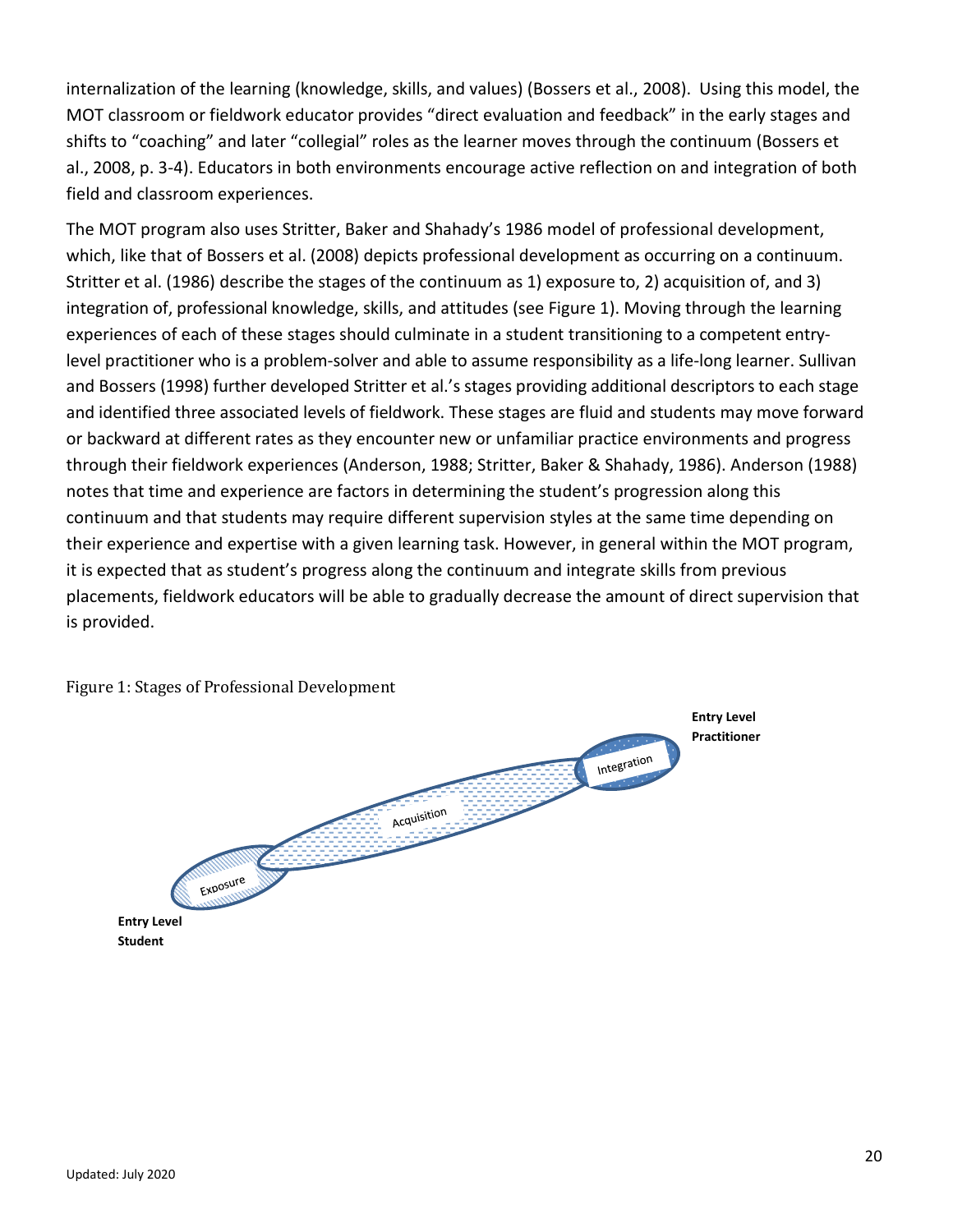#### *Examples of Stages of Professional Development within the MOT program*

#### *Stage/Level 1 (Exposure) - Basic Fieldwork*

The emphasis during this level of placement is on exploring the role of an OT and the development of *interaction skills with clients, family members, fieldwork educator(s), and other health care personnel. Students attempt to apply their current academic knowledge base to actual practice. At this stage of development, supervision is consistent and always readily available. Students require direct, concrete, and frequent feedback along with opportunities to observe and practise the professional behaviours and skills required for practice as an occupational therapist. These may include assessment and intervention techniques used in a fieldwork setting, communication with family members or other health care personnel, and clinical/professional reasoning specific to client centred occupational therapy practice. Students are encouraged to be active learners by becoming involved as much as possible in all fieldwork site activities.* 

#### *Stage/Level 2 (Acquisition) - Intermediate Fieldwork I & II*

*This stage is often the longest*; *hence, placements at this stage are also longer (i.e. 8 weeks). This provides students with additional time to consolidate their professional reasoning abilities and to form a strong foundation of competence before progressing to the next placement. The emphasis during this level of placement is on actual practice and experience in professional problem-solving, assessment and intervention. Students begin to share and assume responsibility for all components of client-centred practice such as a referral analysis, assessment, planning, implementation of intervention programs, discharge planning, and follow-up. Students are encouraged to try and develop their own ideas and insights regarding their clients. They engage in discussion of several solutions to occupational performance problems and begin to make decisions about the most viable course of action. Students are encouraged to engage in self-analysis and reflection, and to share and integrate previous learning experiences into their practice.* 

#### *Stage/Level 3 (Integration) - Advanced Fieldwork*

*The emphasis during this level of placement is on increasing student's independence in application of the occupational therapy process and final preparation of the student for assuming the role of a competent entry-level occupational therapist. Students are encouraged to assume as much independence as possible in professional reasoning and in linking academic theory to practice. Students may still require some guidance and direction, but are urged to take responsibility for application of all components of client-centred practice such as referral analysis, assessment, planning and implementation of intervention programs, discharge planning and follow-up (as appropriate). At this stage of fieldwork, students are encouraged to seek new challenges, to strengthen peer relationships, and to develop independent professional identity and accountability.* 

(excerpt from the MOT Program Fieldwork Evaluation Manual)

#### <span id="page-23-0"></span>**Cognitive Learning Theory**

**Cognitive learning theory** proposes that learning is under the control of the learner and that learning takes place through a series of mental processes in the learner's mind/brain. Individuals actively attend to and take in information (stimuli) from the environment, place this information into memory, work with the information so that it makes sense or has meaning for them, store it in longer term memory for later retrieval and use, or discard it as unnecessary sensory data (Paciotti, 2013).

Using this approach, faculty in the MOT program assist students with the building of schemata, or structures that help to organize comprehension and further develop new and more complex schemata from one's existing schemata (prior knowledge, experiences, and emotions) as they take in more information/stimuli and seek to deepen their understanding (Paciotti, 2013). Drawing on the concept of metacognition (one's awareness of how their own learning is taking place) (Paciotti, 2013), faculty stress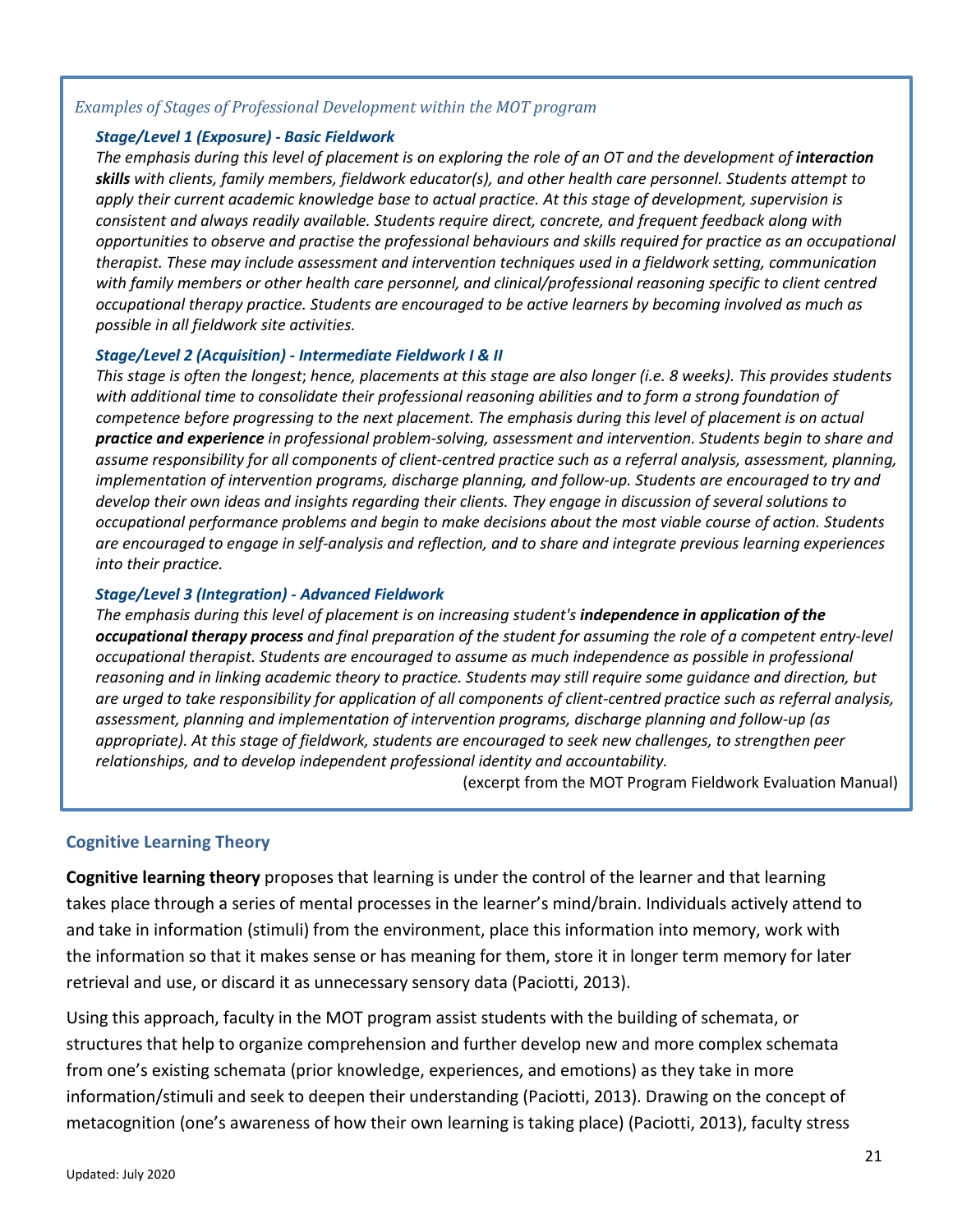to students that there are a variety of learning strategies possible and help them identify and select the strategy that works best for their own learning.

In the MOT program, faculty use task analysis to facilitate learning, chunking information into manageable bits for learning, with an emphasis on "structuring, organizing and sequencing information (e.g., simple to complex) to support optimal processing" (Ertmer & Newby, 1993, p. 53). Other cognitively based instructional methods, such as demonstrations and illustrative examples, analogies, and metaphors, are also used to make knowledge meaningful to the student's existing knowledge. In addition, faculty provide pre-learning material (e.g., readings, video clips), for building schemata ahead of time and laying the foundation for new learning. The MOT program also incorporates the concept of scaffolding to enhance the learning process (Vygotsky, 1978). Scaffolding occurs when the educator ensures *readiness* in the learner and provides just the *right challenge*, *support and coaching* as the learner experiments and practices throughout the learning process, until the learner masters the skill/task/reasoning at hand. Educators scaffold the material to higher levels of complexity as the learner gradually constructs new schemas and deepens understanding. Educators also emphasize the importance of practice with corrective feedback to build and strengthen schemas (Vygotsky, 1978).

Within cognitive learning theory, *cognitive load theory* recognizes the importance of memory, in particular working memory, in the learning process, and proposes that there is a limited amount of information that can be processed in working memory at any given time (Sorden, 2013). Overloading the student with information and requiring ongoing processing of 'working memory' can negatively impact the student's ability to learn. Similarly, requesting high level processing of information (e.g., problemsolving, working through unfamiliar information) may place too much cognitive load on the student and impede the learning process. To enhance successful learning, faculty in the MOT program help students manage cognitive load by, for example: reducing extraneous information, ensuring learners have sufficient pre-training knowledge, using collaborative learning, pacing the delivery of information, and simplifying information delivery (Mayer, 2009). In addition, faculty consider ways to reduce cognitive load when delivering information via multi-media by using: words and pictures together rather than with words alone, a conversational style of delivery, and presenting information through graphics and narration (Mayer, 2009). Using this approach, faculty are also intentional about linking new content and new ideas to content already delivered (within courses, across the program).

### *Specific examples of cognitive learning theory within the MOT program*

*Health Conditions and Occupational Performance (OT 6320)*: Team-based learning is used as a teaching method for some content (e.g., occupational therapy and clients with cardiorespiratory or musculoskeletal conditions). Students are assigned to a team with whom they work for several in-class activities. To prepare for the team learning class, students are provided with assigned readings around the topic area and then participate in an inclass learning and assessment process that includes an individual quiz, a group quiz, and a collaborative group activity to apply and expand on the knowledge they learned. All students in the group are ultimately responsible for the entire content of the assignment and its academic integrity.

*Foundations of Evidence-informed Occupational Therapy (OT 6352)*: Students are assigned pre-learning material, provided with demonstrations and illustrative examples that are built upon in tutorials facilitated by a faculty member to assist students to work through approaches to critical review of qualitative and quantitative studies.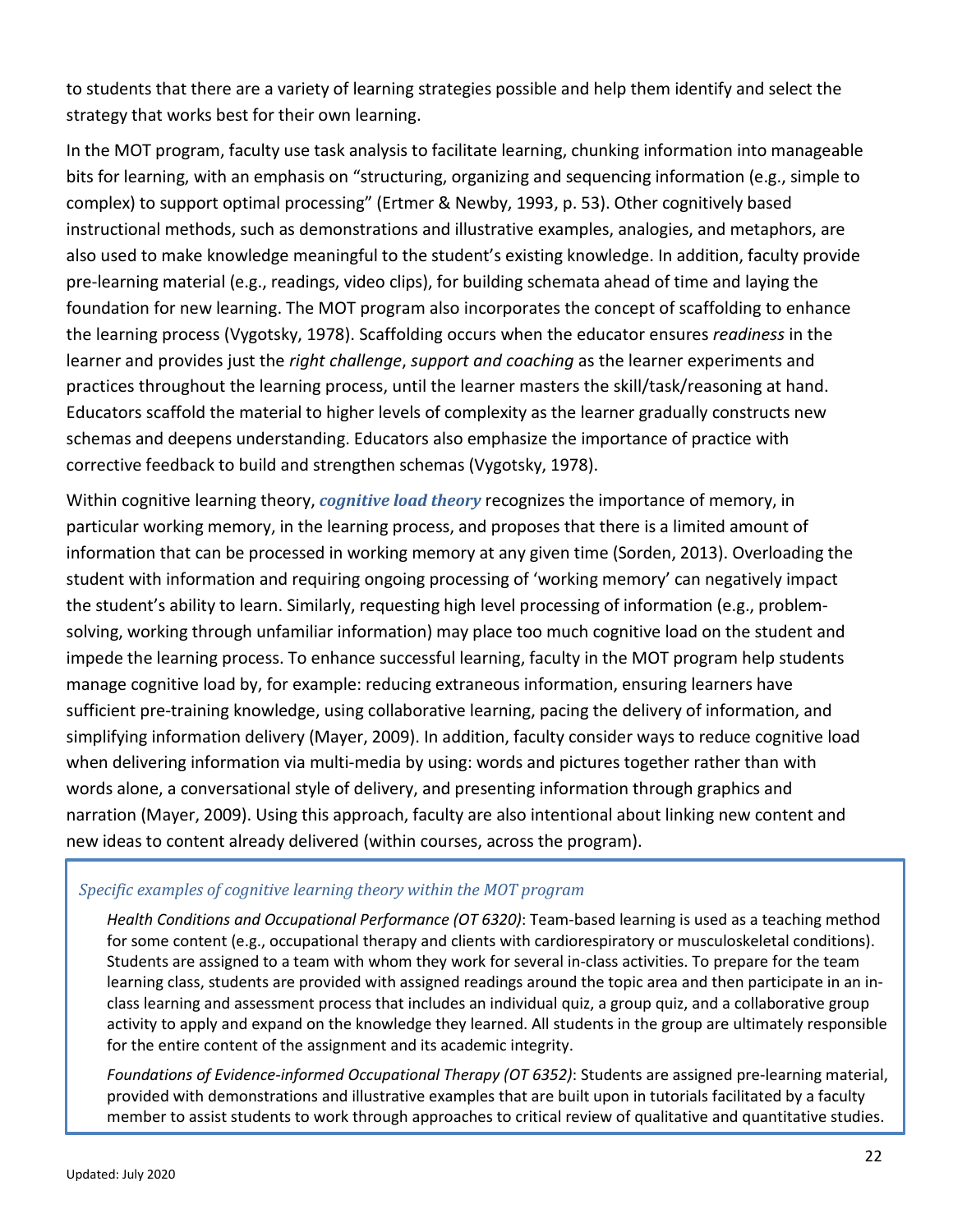### *Specific examples of assessment methods consistent with cognitive learning theory*

*Health Conditions and Occupational Performance (OT 6320)*: Students complete an individual quiz, a group quiz, and a collaborative group activity to apply and expand on the knowledge they learned. All students in the group are ultimately responsible for the entire content of the assignment and its academic integrity.

*Human Determinants of Occupational Performance (OT 6100)*: Students work in teams to analyze upper extremity movement of a functional activity presented in video format. Analysis is completed using a standardized template. Completed work is graded and all students in the group are responsible for the entire content of the assignment.

Finally, within the context of cognitive learning theory, the MOT program Educational Conceptual Framework uses **Bloom's Taxonomy** of cognitive outcomes to analyze and grade the level at which we set our course learning outcomes, curriculum content, and evaluations. Bloom identified three types of learning outcomes – cognitive, affective and psychomotor - and describes hierarchical levels of performance within each (Anderson & Krathwohl, 2000; Merriam & Bierema, 2014).

The MOT program curriculum and student learning objectives are designed to build successively toward higher levels of the taxonomy in relation to cognitive (i.e., from remembering to understanding, applying, analyzing, evaluating, and creating), affective (i.e., from receiving to responding, valuing, organizing, internalizing values), and psychomotor (i.e., from perception to set, guided response, mechanism, complex overt response, adaptation, origination) domains. All MOT program course learning objectives are developed in keeping with Bloom's Taxonomy.

### <span id="page-25-0"></span>**Behaviourism**

Behaviourists propose that learning occurs as a response to specific external (environmental) stimuli set up in such a way as to encourage that particular learning (Merriam & Bierema, 2014). Learning is considered to have occurred when there is a change in observable behaviour, and the degree of learning can be measured by the performance or frequency of that desired behaviour. Behaviourists further suggest that learning a desired behaviour is facilitated through external and immediate positive reinforcement (rewards) as well as through repetition or practice of that behaviour. Although the behaviourist approach is less popular in current day education, particularly with the emergence of constructivist-based theories (Mezirow & Taylor, 2009), it is still evident in many common educational practices. More generally, in keeping with a behaviourist approach, within the MOT program faculty assign grades to performance, use instructional cues, offer practice and reinforcement through labs, include behavioural objectives, proceed from simple to complex tasks, and use sequencing for instruction (Ertmer and Newby, 1993).

# <span id="page-25-1"></span>**Key Messages of the Educational Conceptual Framework (ECF)**

To facilitate the application of the theoretical approaches/models and concepts posited within the Educational Conceptual Framework (ECF), the MOT program has created a list of key messages derived from the ECF, which can be used to guide MOT curriculum structure and to assist in the development and selection of learning strategies, instructional methods, and student assessments.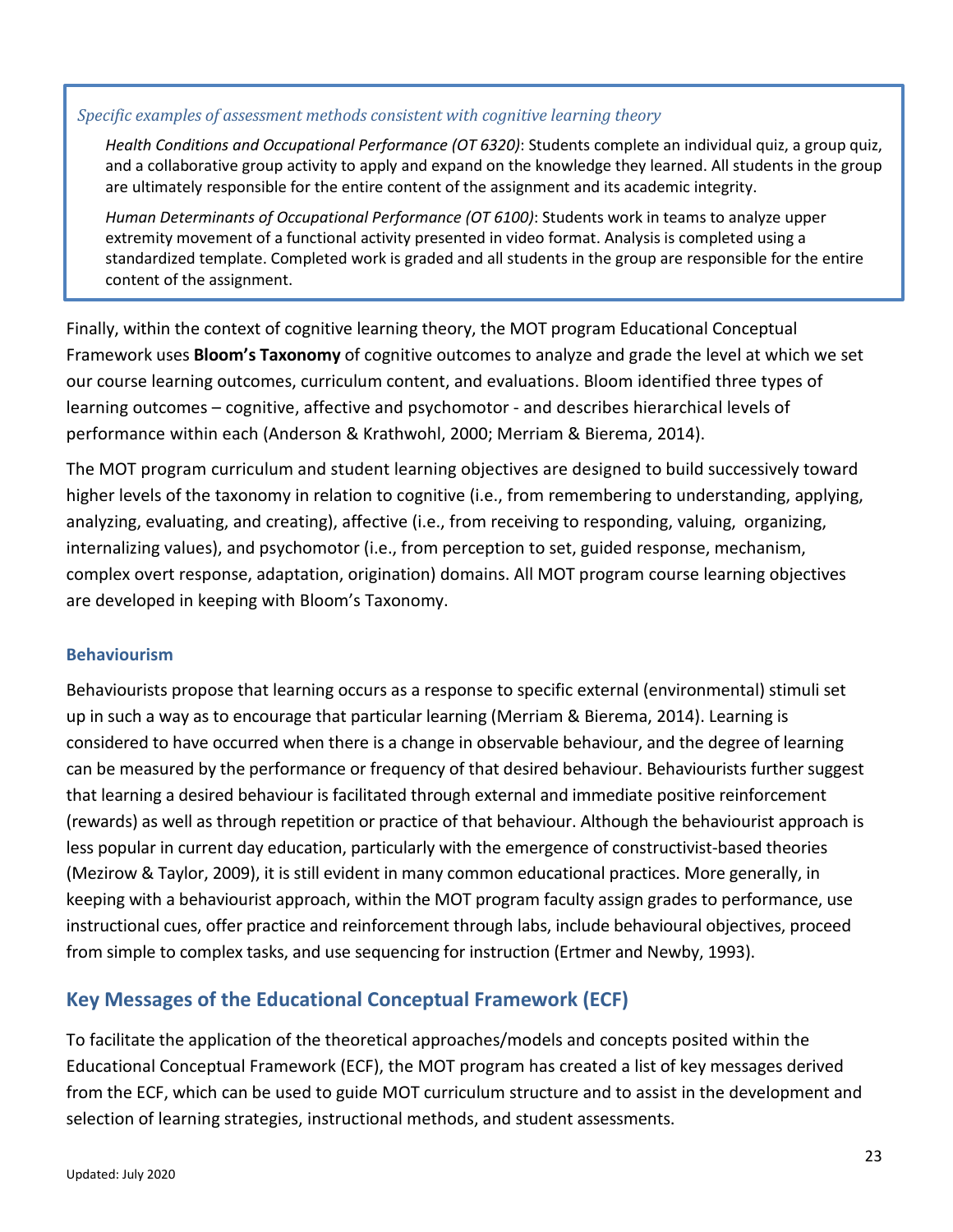### **The learning environment must:**

- $\geq$  be learner-centred, respectful, and promote collaboration;
- $\triangleright$  provide a safe (culturally, physically, and emotionally), open milieu for student activities and discussion.

### **Learners need opportunities for:**

- $\triangleright$  critically reflecting on their beliefs, values, and actions;
- $\triangleright$  sharing and exploring the meaning of beliefs, values, and experiences within their personal context and that of their peers and educators, learning from each other through discussion;
- $\triangleright$  'problem-posed' learning where the learner is encouraged to apply current knowledge/skills and seek new information and experiences to resolve issues or problems presented;
- $\triangleright$  exploring various learning styles and using the one that works best for them;
- experiencing the 'just-right challenge', when students are encouraged to use their current knowledge/skills as a building block for the next level of learning, growing, or developing;
- $\triangleright$  participating in experimental and experiential practice in simulated and 'real' situations receiving timely constructive feedback – reflecting and trying again, each time building more into the learning experience, providing opportunities for reflecting-on-action, anticipatory reflection and reflection-in-action;
- $\triangleright$  creating new ideas, perspectives, and approaches to occupational therapy.

# **Learning occurs on a continuum:**

- $\triangleright$  knowledge and understanding are required prior to synthesis, analysis, and creative works;
- $\triangleright$  simple concepts and approaches form the basis for understanding more complex interventions or interactions;
- $\triangleright$  revisiting, reflecting, and engaging in discourse about concepts/ideas and actions assists the learner to develop a deeper understanding and construct new knowledge, skills, and attitudes within a meaningful context;
- $\triangleright$  supportive, guided learning prepares the learner for more independent, self-directed learning.

# **Educators need to:**

- $\triangleright$  recognize that an individual's value system, current knowledge, past experience, and motivation influence learning;
- $\triangleright$  be intentional about connecting new learning with existing knowledge/experiences;
- $\triangleright$  consider the type of information being taught (e.g., basic facts, higher level concepts), the level of the student (e.g., novice, more experienced or knowledgeable), and the expected outcome (e.g., recall, basic skill, problem solving, critical thinking) when deciding on the best theoretical construct for instructional design;
- $\triangleright$  use a variety of teaching approaches to address differing learning styles;
- $\triangleright$  ensure user readiness for new learning through pre-learning activities, chunking, sequencing, and scaffolding approaches;
- $\triangleright$  embrace the role of facilitator or coach, encouraging the learner to be self-directed in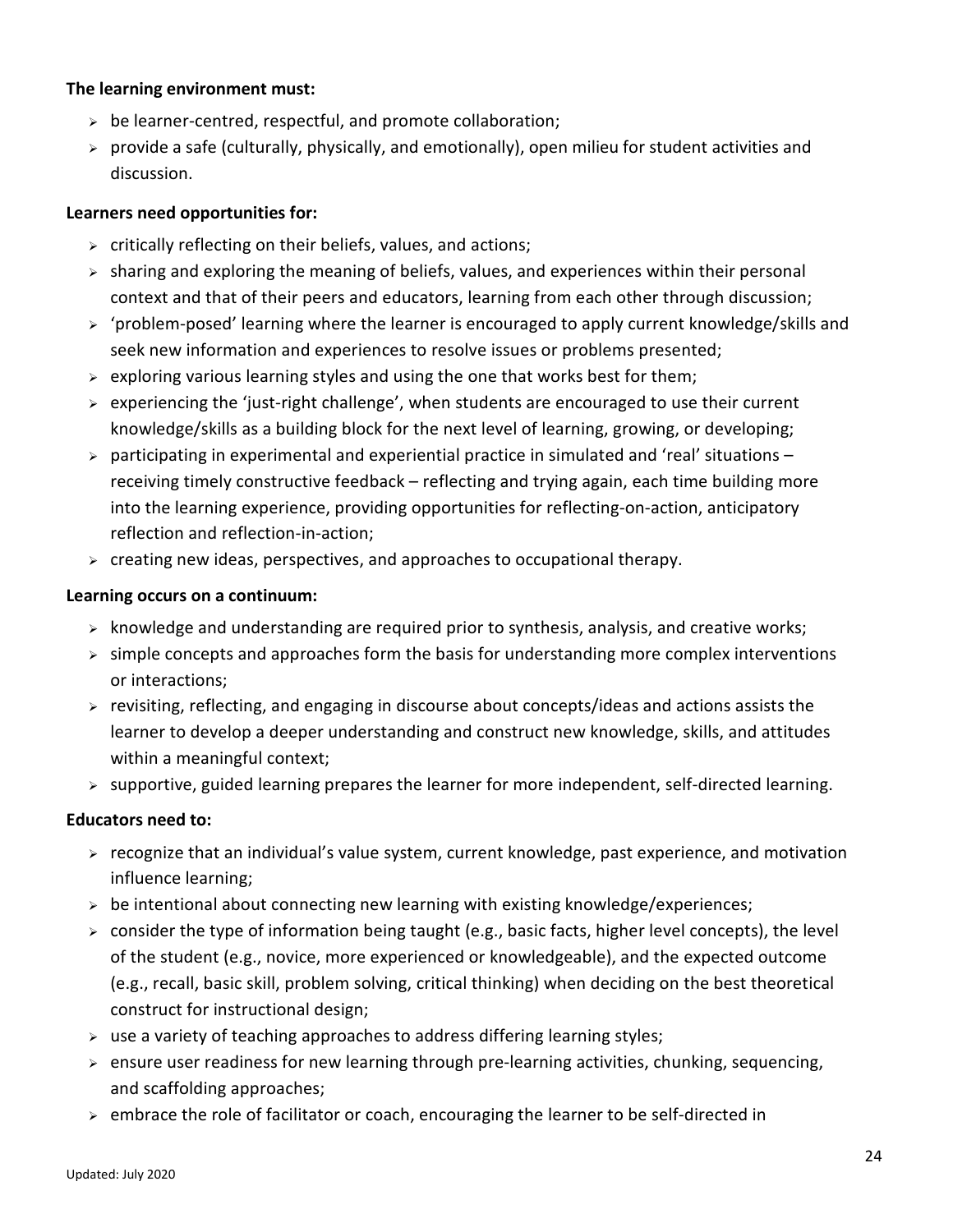determining their learning needs, identifying resources, and seeking knowledge;

- $\triangleright$  model professional reasoning and behaviours, and share openly with students (how and why)
- $\triangleright$  encourage and facilitate the learner through all phases of reflection (anticipatory, in-themoment, and post-action);
- $\triangleright$  encourage critical thought and challenge assumptions;
- $\ge$  employ active learning opportunities;
- $\triangleright$  work with the learner as a whole person (mind, body, and spirit);
- $\triangleright$  provide timely and constructive feedback on student performance;
- $\geq$  attend to issues of and manage cognitive load;
- <span id="page-27-0"></span> use Bloom's Taxonomy to guide development of learning objectives, instructional methods, and student assessment.

# **Teaching Strategy, Teaching Methods and Student Assessment**

Educational experiences in the MOT program are designed to facilitate attainment of the program objectives and include a *teaching strategy* and a variety of *teaching methods* and *student assessments* derived from our ECF and the related key messages.

# <span id="page-27-1"></span>**The MOT Program Teaching Strategy**

Teaching in the MOT program is a learner-centred, active-learning approach that promotes reflective and critical thinking, encourages self-directed and life-long learning, supports diversity and inclusiveness, and integrates interprofessional education opportunities.

# <span id="page-27-2"></span>**Teaching Methods**

Specific teaching methods and associated learning activities are selected in both the academic and fieldwork courses to help the students achieve learning outcomes related to the development of knowledge, skills, and attitudes within the context of occupational therapy and the overall program objectives. Methods and activities used are wide-ranging by design, recognizing that students have different learning styles. Teaching methods are organized into four categories (large group teaching, small group teaching, blended learning, and experiential learning) and align with the theories/approaches described in the ECF. Each faculty member selects the most appropriate teaching method(s) and learning activity(s) for his/her individual course content and course learning outcomes.

Teaching methods employed early in the MOT program are more likely to be didactic and directive in design than methods used toward the end of the program; however, it is also important to note that selfdirected methods are introduced early in the program and are used increasingly across the MOT program. By the second term of year 2, teaching methods that promote independent, self-directed learning are the primary approaches used. Examples of teaching methods used in the MOT program and related to various theoretical approaches were presented in the ECF section of this document. A full list of teaching methods used in the MOT program is provided in  $Appendix A$ . Methods are described and specific program examples provided.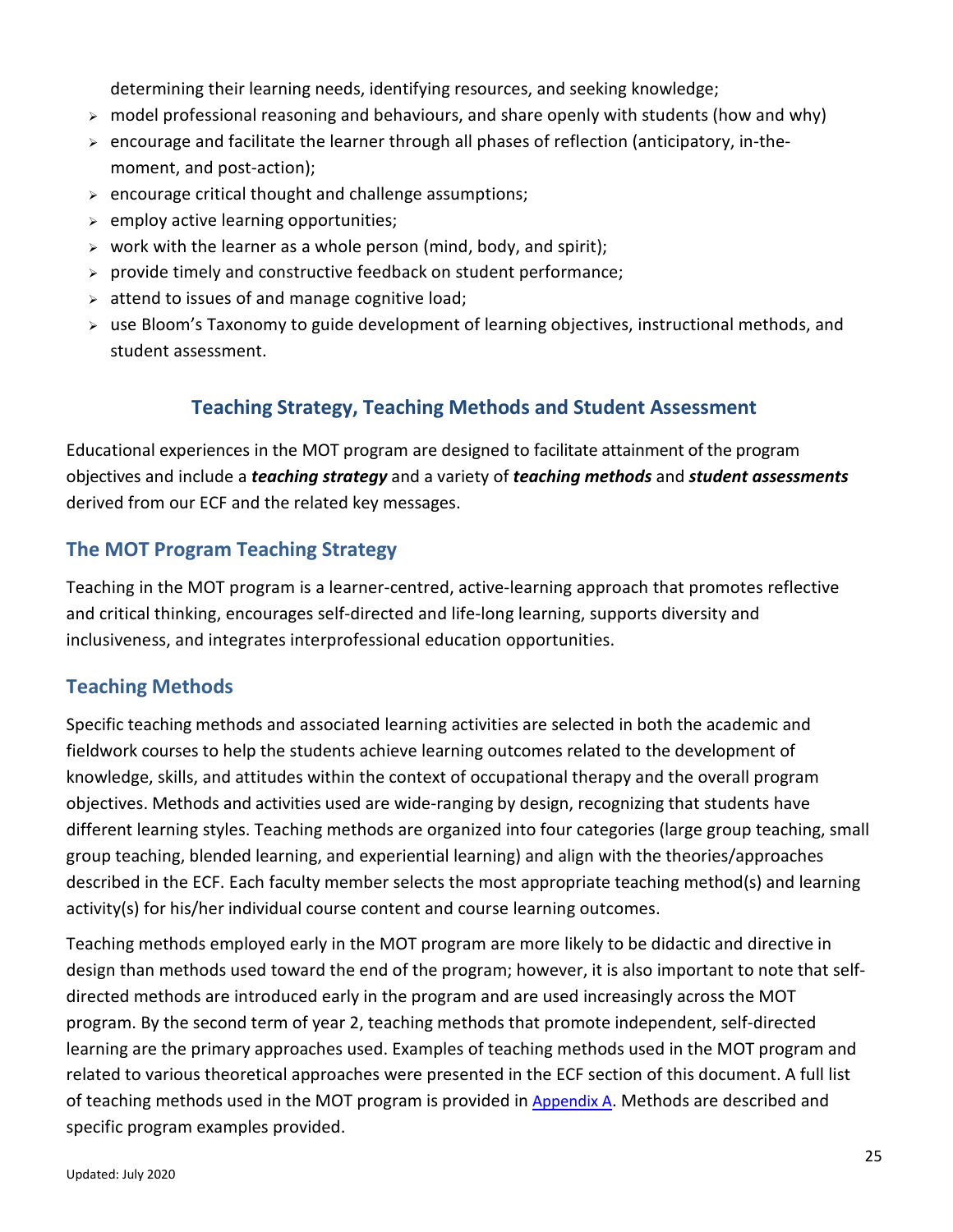All instructors in the MOT program use the University of Manitoba learning platform, UMLearn, for organizing and presenting course material and grades to students, and for communicating course information. Instructors are encouraged to use all available technologies to enhance the learning experience.

# <span id="page-28-0"></span>**Student Assessment**

Students participate in a wide range of assessments in the MOT program, including but not limited to written papers and exams, report-based assignments, oral and practical exams, on-line quizzes, reflective writing, and knowledge translation activities. When designing and determining student assessments, course instructors consider the level of student knowledge, the type of content being evaluated, how material was taught, the course learning outcome to which the assessment relates, and the level of Bloom`s Taxonomy that it is expected the student should attain. Consideration is also given to the other types of assignments/assessments expected of the student in other courses, so that across the program the learners engage in a variety of assessments. Examples of student assessments used in the MOT program and related to various theoretical approaches were presented in the ECF section of this document. A full list of student assessments used in the MOT program is provided in [Appendix B.](#page-48-0) Assessments are described and specific program examples provided.

# <span id="page-28-1"></span>**Inter-relationship of the Professional and Educational Conceptual Frameworks**

As noted in above sections, the Professional Conceptual Framework (PCF) underpins and determines the content or substance of the MOT program, while the Education Conceptual Framework (ECF) directs how we design and deliver the program, guiding the structure of the curriculum, as well as the selection of teaching/learning methods and assessment strategies. Both frameworks are similarly grounded in the program's vision, mission, beliefs, and values, and are designed to assist the program in meeting its goals and objectives. It is through the integration or coming together of the Professional and Educational Conceptual Frameworks that the curriculum (content and structure) is created.

Required curriculum content and related learning objectives are derived from and determined by the key concepts of the PCF. Selection of program content also takes into consideration students' prior learning attained through the completion of program prerequisite coursework (a general arts or science degree with introductory courses in psychology, sociology, human anatomy, human physiology and statistics). As program content and learning outcomes are identified, decisions are made about the most appropriate teaching method and learning strategy to employ for that particular content/learning outcome (e.g., do we use lecture, small group discussion, skills lab, self-directed study, problem-based learning) and how best to assess student learning in that subject matter for specified outcomes (e.g., written paper, practical exam, multiple choice exam, presentation). Matching of content and learning outcomes to teaching methods and student assessment is guided by the ECF, for example:

 $\triangleright$  Foundational, fact-based content with a learning outcome of 'gaining basic knowledge and understanding, with recall of subject matter' may be presented in a classroom or on-line lecture format and assessed using a quiz or multiple-choice test format.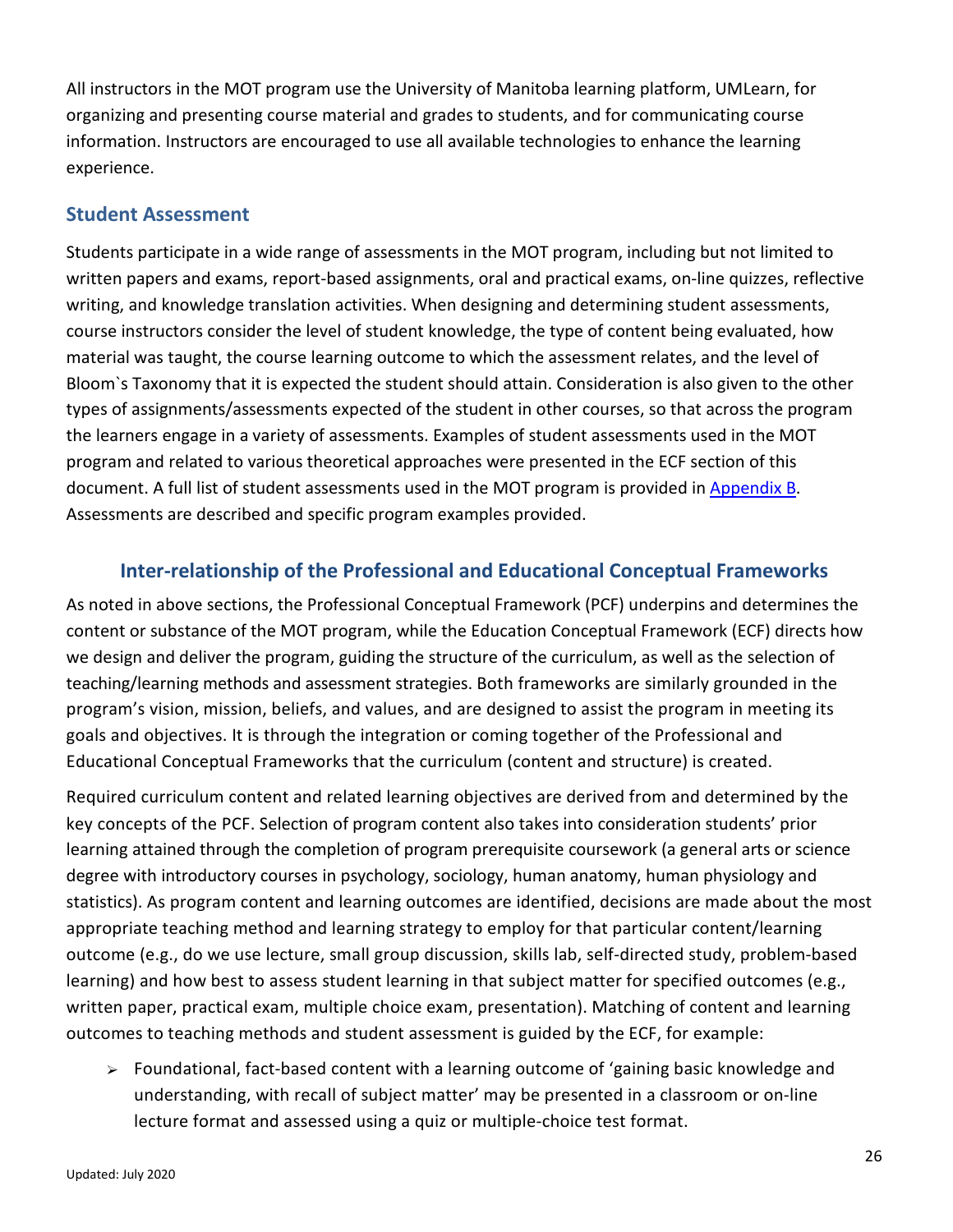- $\triangleright$  When content involves complex concepts and the learning outcome is related to 'analyzing, evaluating, or creating knowledge', then teaching this content may involve provision of pre-reading material and use of small group sessions encouraging discussion, exploration, and perhaps debate of the content. Evaluation of this type of content/learning may be best accomplished through a written paper that demonstrates depth of knowledge, and/or evidence of student's reasoning process.
- $\geq$  Content related to clinical skills, such as teaching of client transfers or interviewing skills, may be supported with pre-reading material and taught through demonstration and experiential learning opportunities in a hands-on, practice skills or simulated lab situation. Evaluation in this situation may be carried out using a practical or OSCE type exam.

Curriculum content and structure decisions are also made related to sequencing of material, that is, when content should be taught (early on or later in the program), and whether content or concepts are addressed once or intentionally repeated and reinforced throughout the program, allowing for increased depth of knowledge and opportunities for reflection. The sequencing of courses within the program, and of content within and between courses, is guided primarily by the following key elements of the ECF:

- $\triangleright$  knowledge and understanding of material is required prior to synthesis, analysis, and creative works;
- $\triangleright$  simple concepts and approaches form the basis for understanding more complex interventions or interactions;
- $\triangleright$  revisiting, reflecting, and engaging in discourse about concepts/ideas and actions assists the learner to understand and solidify his or her knowledge base and construct new knowledge, skills, and attitudes within a meaningful context;
- $\triangleright$  experiential practice in simulated and 'authentic' situations throughout the program allows students to integrate academic and practical experience, and build new knowledge, skills and attitudes through their practical engagement. Opportunities for anticipatory reflection, reflecting-on-action, and reflection-in-action throughout practical experience enhances student learning;
- $\triangleright$  supportive, guided learning prepares the learner for more independent, self-directed learning.

Generally, program content is organized from simpler to more complex across each term and the twoyear program span and overall teaching strategies are organized from 'more directed' in year one to 'more independent or self-directed' in year two. Content within courses and among courses is carefully sequenced to ensure prerequisite material in one course is obtained before it is required as background material for knowledge and skill building in another (e.g., theory before practical application of theory). Key concepts are intentionally introduced and repeated in more than one course, presented within different contexts and from different perspectives, to broaden the learner's exposure to, and experience with, material and to enhance depth and generalization of learning.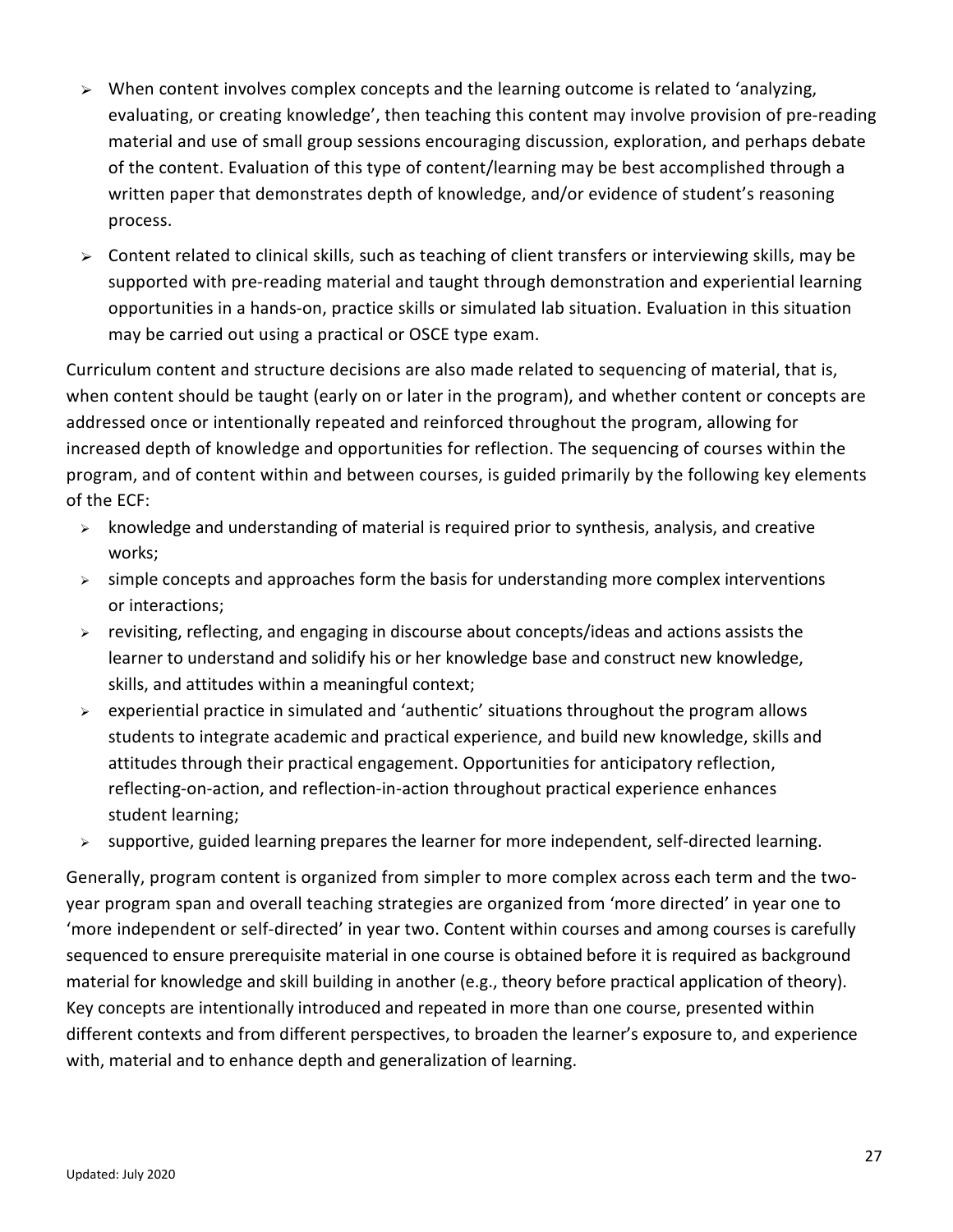# **Curriculum Content**

<span id="page-30-1"></span><span id="page-30-0"></span>**Academic courses** are organized around the concepts of the PCF and are named in accordance with broad subject areas derived from the PCF, for example: theoretical foundations of occupational therapy practice; occupational performance, participation and engagement; concepts of health and disability; structure and function of health, social and other systems; in-depth examination of the person, the environment, occupation, and the interactions between these elements; health and social conditions and the ways these influence occupation and occupational engagement; a broad spectrum of basic and advanced clinical and enabling skills; application of the OT process; professional development and ethics; research methods and evidence-informed practice; and independent study.

Curriculum content related to each of the six key concepts of the PCF is taught across both years of the program and is generally integrated into more than one academic and/or fieldwork course. Specific examples of MOT curriculum content as it relates to the PCF can be found in the Professional Conceptual Framework section of this document.

<span id="page-30-2"></span>**Fieldwork courses** provide the major 'in situ' experiential component of the MOT curriculum. Fieldwork courses are integrated throughout the program and are named according to experiential levels (i.e. basic, intermediate 1 & 2, and advanced) in alignment with the ECF approaches of Bossers et al. (2008) and Stritter et al. (1986). During fieldwork placements, students are provided with an opportunity to:

- $\triangleright$  build on the knowledge, skills, and attitudes learned in the classroom;
- $\triangleright$  connect theory to practice, and practice to theory;
- $\triangleright$  practice and engage in professional reasoning and problem-solving activities in a 'real' workplace environment;
- $\triangleright$  practice within all stages of an occupational therapy process model in a variety of settings;
- $\triangleright$  develop interpersonal and communication skills in a variety of settings and with diverse stakeholders (i.e., clients, families, groups, communities, team members, etc.);
- $\triangleright$  engage in interprofessional education opportunities, including a shadowing experience with another discipline;
- $\triangleright$  develop an understanding of the importance of, and learn to advocate for, inclusive, clientcentred, and equitable practice and gain exposure to the diversity of occupational therapy practice, including clients, ages, health and social conditions, and practice settings;
- $\triangleright$  engage in professional activities, learn about the realities of professional practice, and begin to develop a professional identity.

Across the duration of the MOT program, learners participate in four full-time "block" fieldwork placements: one 4-week, two 8-week, and one 6-week block, with 38.5 hours per week, for a total of 1001 hours of field experience through fieldwork courses. Approximately 60 additional hours of fieldwork experience are acquired through completion of specific practice-based experiences/assignments provided in academic courses, where learners are engaged in assessment or intervention with real clients in authentic situations (e.g., job demands analysis, office ergonomics).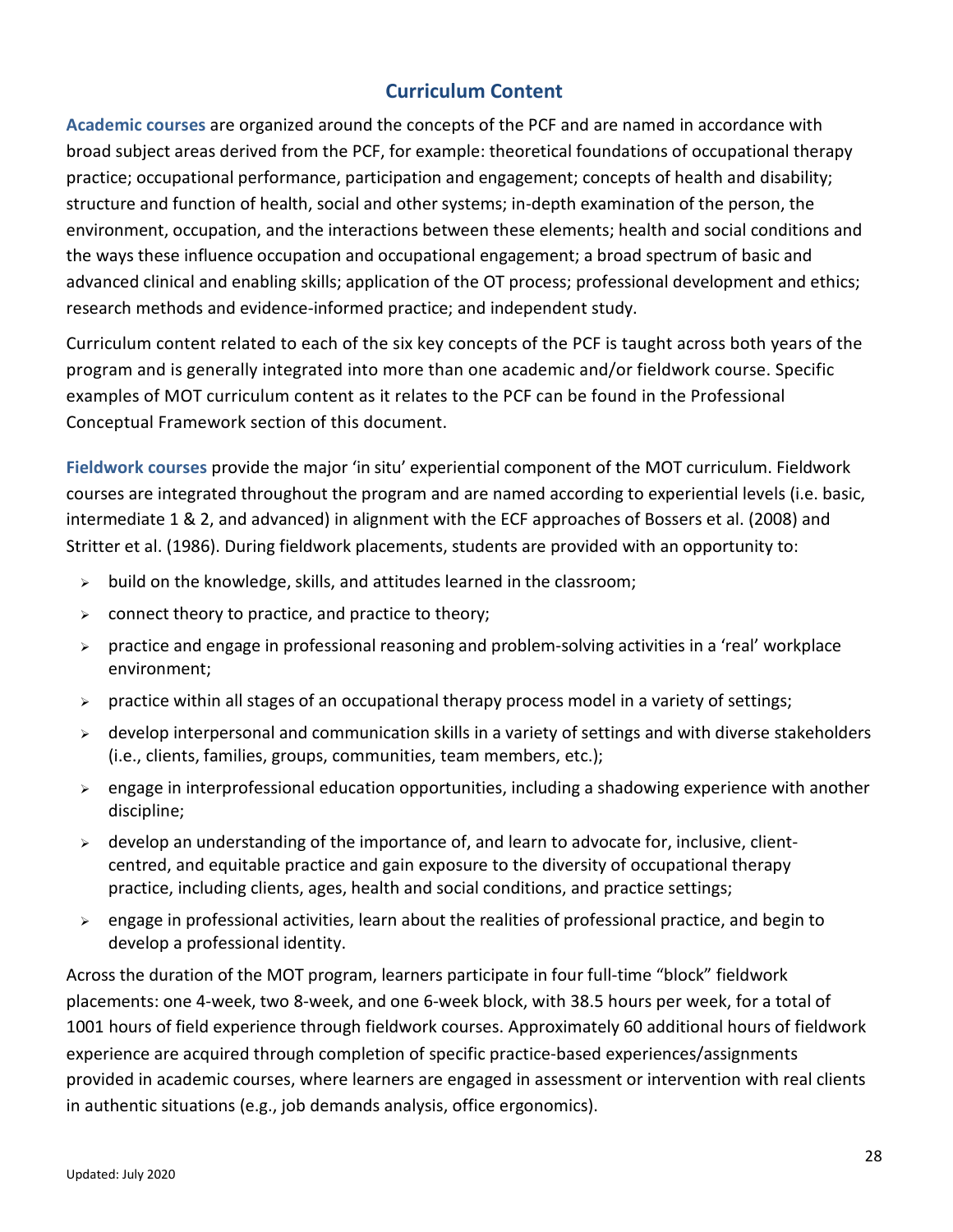In fieldwork courses, learners participate as '*student occupational therapi*sts' under the supervision of an occupational therapy fieldwork educator (preceptor), in the day to day work of the occupational therapist. Most MOT program fieldwork placements occur in field sites/programs in Manitoba and Saskatchewan. The Academic Fieldwork Coordinator (AFC) assigns learners to specific fieldwork placements based on the learner's Fieldwork Profile; learner preferences for specific sites are also considered. In developing each learner's Fieldwork Profile and assigning fieldwork placements, the AFC considers opportunities that reflect current practice areas, as well as future practice needs (roleexpanding and role-emerging placements), and the requisite for the learner to experience diversity in practice. The AFC will attempt to obtain the following for each learner:

- $\triangleright$  exposure to a variety of OT roles;
- $\triangleright$  experience in a wide variety of settings/sectors, in different areas of practice, with a wide variety of client age groups;
- $\triangleright$  experience with different occupational performance components and different barriers to occupational performance;
- $\geq$  a minimum of one placement with a predominantly psychosocial focus;
- $\geq$  a minimum of one placement in a non-hospital setting;
- $\geq$  a minimum of one placement in a hospital setting;
- $\geq$  a minimum of one placement outside of Winnipeg.

Learner performance in fieldwork courses is evaluated at mid-term and final by the fieldwork educator(s) using the MOT Student Fieldwork Performance Evaluation Form. Learners are evaluated related to areas of professionalism and professional behaviour, and for their performance in all components of an OT practice process. In addition, at mid-term and at the completion of each fieldwork course, learners are expected to evaluate their own performance using the MOT Student Fieldwork Self-Evaluation Form and Learning Log, and to complete the Student Fieldwork Experience Evaluation Form.

### <span id="page-31-0"></span>**Integration of Academic and Fieldwork Components**

The intentional integration of classroom academic learning with fieldwork experiences is critical as learners work toward expected higher levels of competence through the construction of new knowledge, skills, and attitudes within the context of occupational therapy practice. Integration of these two components provides opportunity for the learner's acquisition of knowledge (i.e., in the classroom), experience in the application of that knowledge (i.e., fieldwork performance or behaviour), feedback and reflection on performance or behaviour, critical thinking and problem solving around alternative approaches or applications, opportunity to try again (i.e., practice), and finally, to achieve internalization or integration of the learning (knowledge, skills, values, and attitudes).

In the MOT program, material covered in the academic component preceding a fieldwork component provides a focus for the fieldwork experience. In turn, the fieldwork experience provides substance for academic components that follow. In addition, program academic courses and fieldwork courses are intentionally linked in a variety of ways, for example:

 $\triangleright$  through the fieldwork preparation coursework (pre-fieldwork);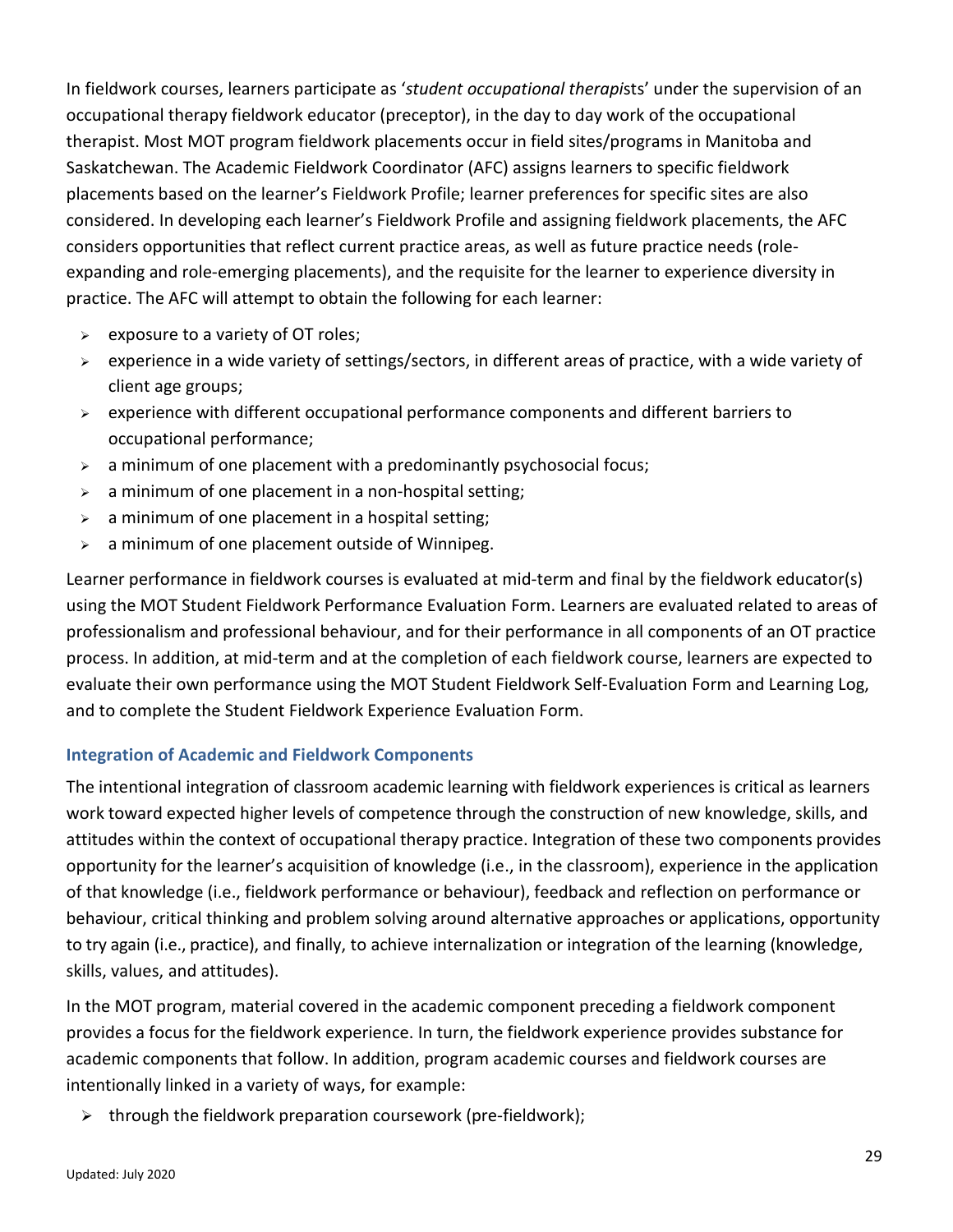- $\triangleright$  anticipatory reflection activities pre-fieldwork and post-fieldwork integration sessions provide learners with opportunities for small group discourse and individual reflection where they are encouraged and facilitated to discuss links between their academic and practice experiences, issues that may have arisen in fieldwork, and reflect critically about why and how they might do things differently in future placements;
- $\triangleright$  reflective writing assignments related to fieldwork experiences engage the learner in increasingly more in-depth and critical reflection around their knowledge, skills performance, and behaviour in fieldwork courses (applying Jennie Moon's levels of reflection); and to link practice experience with academic learning;
- $\triangleright$  through students' participation in the 'Theory Advancement Process' (TAP) workbooks which challenges the learner to increasingly view theory at a deeper level;
- $\triangleright$  an assignment in the Health Conditions and Occupational Performance course (OT 6320) asks students to develop a case study based on fieldwork experiences which is later used in classroom activities;
- $\geq$  an assignment inProfessionalism and Enabling Occupation (OT 6142) learners are encouraged to journal evidence of client-centred strategies (micro, meso and macro) observed during fieldwork and then must complete a written assignment for use in post-fieldwork integration sessions;
- $\triangleright$  as a part of all the Professional Development and Enabling Skills courses learners develop individual professional development plans that draw on fieldwork experiences.

# <span id="page-32-0"></span>**Creation of a Professional-Development Portfolio**

Development and use of professional portfolios is common practice among occupational therapy practitioners. Portfolios assist professionals in tracking their learning and professional development, provide a venue for self-assessment and goal setting with regard to learning and professional requirements, and assist in organizing professional development for regulatory purposes.

In addition to students successfully completing each of the program courses, each student is expected to create a professional-development portfolio.

In the MOT program, the purpose of this portfolio is to provide a structure and framework for:

- organizing documents and other items related to professional growth;
- keeping track of learning activities and results of learning;
- determining learning goals during the MOT program;
- self-assessing and reflecting on professional growth;
- demonstrating evidence of competence and achievement to others.

The portfolio is a practical tool for maintaining records and information that can be helpful at the end of the program when the student is preparing applications and resumes for employment.

The content of a portfolio is the responsibility of the individual student and may take many forms. Entries into a portfolio can come from many sources and items may be moved into or out of the portfolio over time. Some examples of relevant portfolio entries include: degrees and transcripts, health records,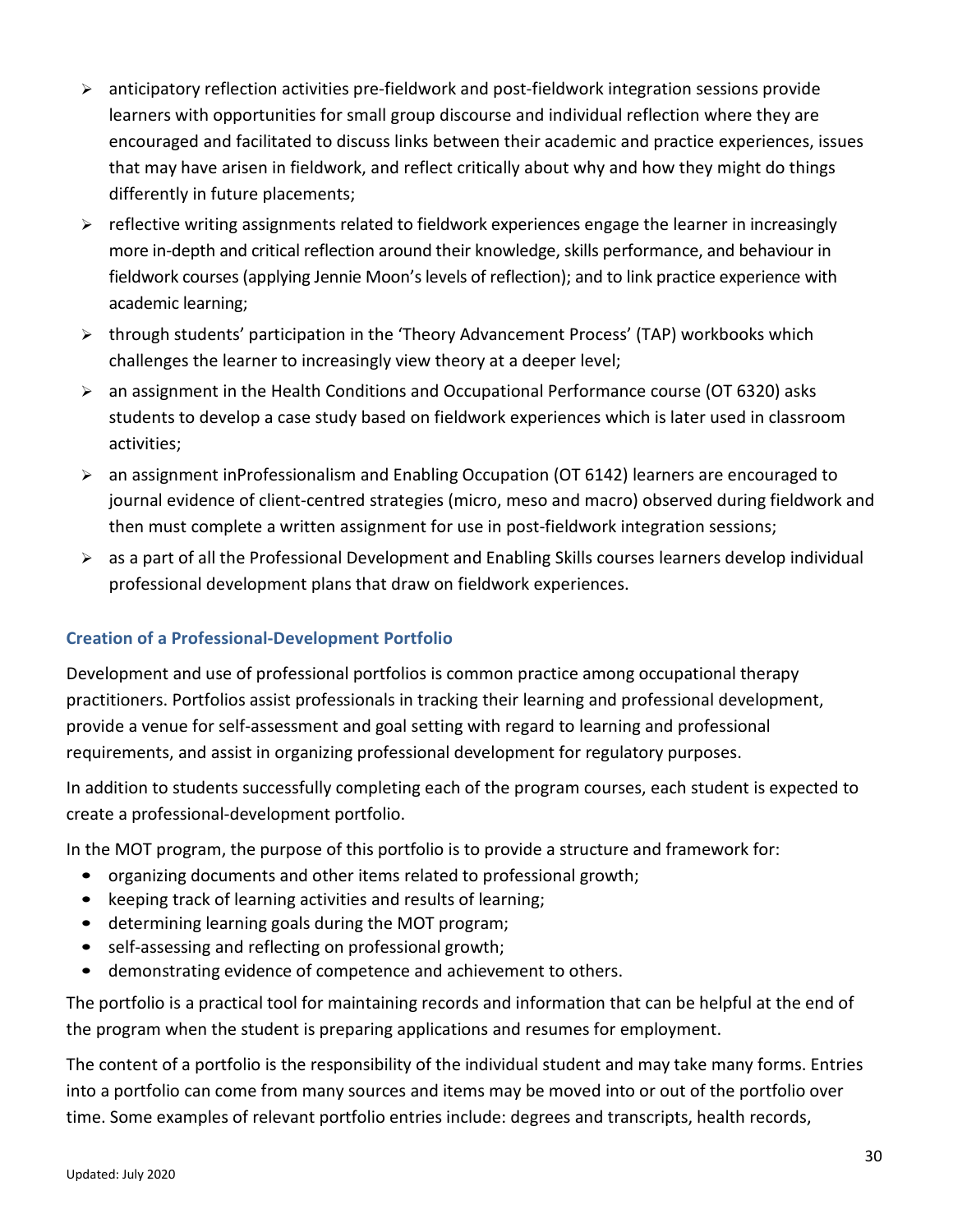CPR/First Aid certificates, samples of work selected from assignments and projects, feedback and evaluations from course work and fieldwork, self-evaluation, course objectives and outlines, learning logs, goals related to learning and professional development, and a summary of participation in activities, projects, and volunteer work.

### <span id="page-33-0"></span>**Interprofessional Education**

MOT students participate in many interprofessional learning opportunities throughout their two-year program which allow them to develop competency in collaborative practice.

MOT program interprofessional opportunities are developed and lead through two avenues.

1. The Rady Faculty of Health Sciences has an *Office of Interprofessional Collaboration (OIPC)* that, in consultation with each of the Colleges, is responsible for the development of an interprofessional curriculum focused on enriching interprofessional skills. The OIPC is tasked with exposing all Rady Faculty students to the six competencies of interprofessional collaboration, including role clarity, team functioning, shared leadership, conflict resolution, interprofessional communication, and patient-centred care (CIHC, 2010).

Students in the MOT program participate in a two-year longitudinal curriculum [\(Appendix C\)](#page-52-0) that involves completing learning activities designed to address the IPC competencies with students from other colleges in the Rady Faculty of Health Sciences. Each of the OIPC learning activities has been embedded into an existing occupational therapy course.

2. *Opportunities Developed by MOT Faculty Members*: Students also participate in interprofessional learning activities outside of the OIPC longitudinal curriculum that occupational therapy faculty have designed, for example: a lab with dental hygiene students entitled '*Applying Ergonomics Together'*, the *Ethical Issues* session taken with physical therapy, respiratory therapy, physician assistant, and medical students, the '*Amazing Case'* with physical therapy and respiratory therapy students, or the '*Chronic Pain Event'* with physical therapy students [\(Appendix C\)](#page-52-0).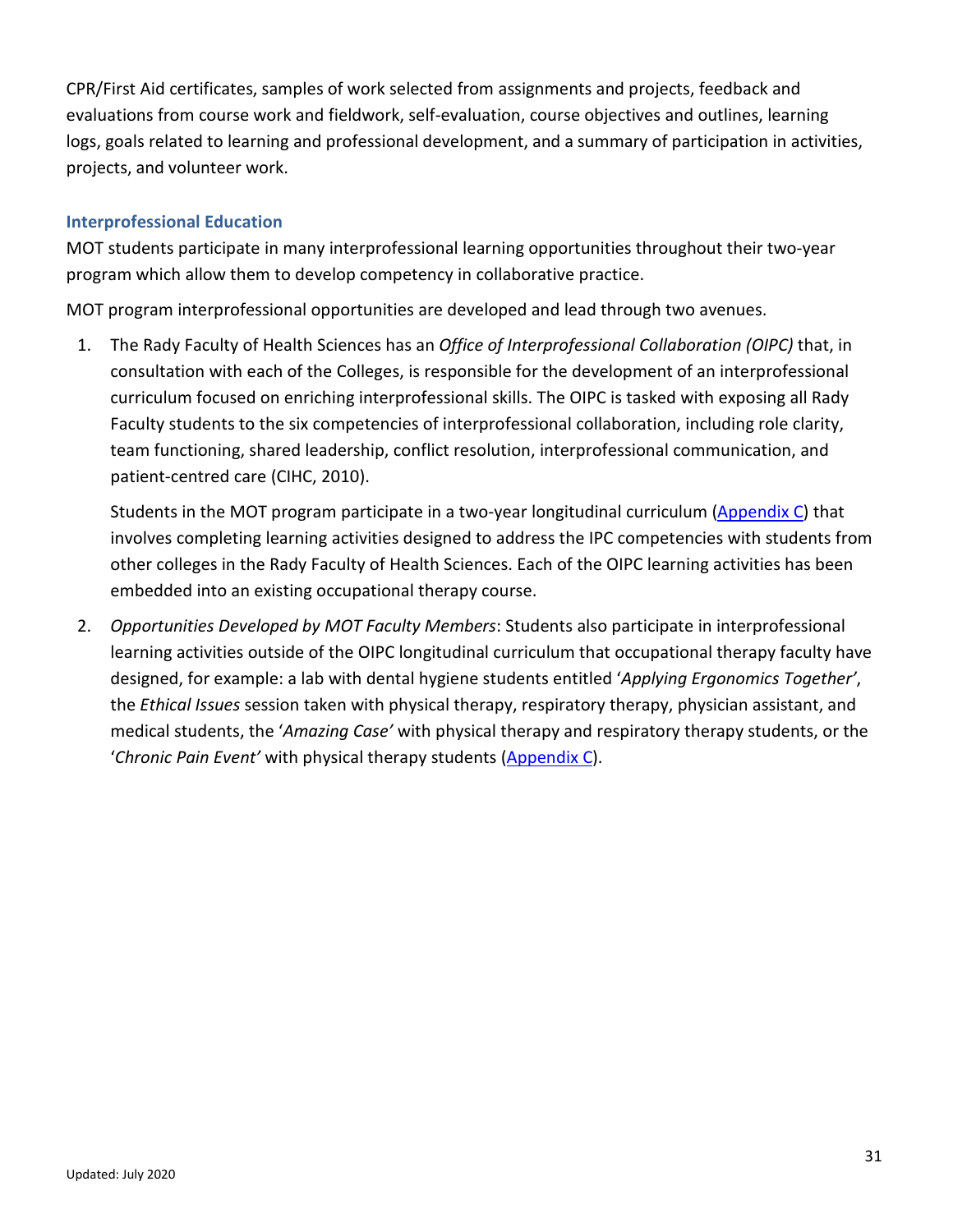# **Curriculum Structure**

<span id="page-34-0"></span>The curriculum structure is an integrated schedule of 4 academic and 4 fieldwork experiences that take place over a 24-month period. Figure 2 provides a visual representation of the MOT curriculum structure highlighting the placement of academic and fieldwork blocks, the number of weeks in each block, and the course titles across the program (see Figure 2). Content related to the six concepts of the Professional Conceptual Framework is delivered in a developmental, reflective, and iterative nature. Through integrating and revisiting content throughout the 24 months, the learner gains greater depth and breadth of understanding.

| <b>Aug</b>             |   |                                           | <b>Sept</b>                                | Oct                                       | <b>Nov</b> |           | <b>Dec</b> |   | Jan                                                      | Feb                                 | Mar                                      | April                     | May | June          | July         |
|------------------------|---|-------------------------------------------|--------------------------------------------|-------------------------------------------|------------|-----------|------------|---|----------------------------------------------------------|-------------------------------------|------------------------------------------|---------------------------|-----|---------------|--------------|
| Year 1                 |   |                                           |                                            |                                           |            |           |            |   |                                                          |                                     |                                          |                           |     |               |              |
| Term 1 (16 weeks)      |   |                                           |                                            |                                           |            |           |            |   | Term 2 (25 weeks)                                        |                                     |                                          |                           |     |               |              |
|                        | О | $(12 \text{ weeks})$                      |                                            |                                           |            | (4 weeks) |            |   | $(17$ weeks)*                                            |                                     |                                          |                           |     | (8 weeks)     |              |
|                        | R |                                           |                                            |                                           |            |           |            | B |                                                          |                                     |                                          |                           |     |               |              |
|                        |   |                                           |                                            | OT 6100 Human Determinants                |            | OT 6200   |            | R |                                                          |                                     | OT 6100 Human Determinants               | OT 6400                   |     | <b>Summer</b> |              |
|                        | E |                                           |                                            | OT 6110 Fund of OT Theory<br><b>Basic</b> |            |           |            | E | OT 6142 Prof and Enabling Occ                            |                                     |                                          |                           |     | Intermediate  | <b>Break</b> |
|                        | N |                                           | Fieldwork<br>OT 6122 Fdn of Health & Well- |                                           |            |           |            | A | Fieldwork 1<br>OT 6300 Analysis of Occupation            |                                     |                                          |                           |     |               |              |
|                        | т |                                           | being                                      |                                           |            |           |            | K |                                                          | OT 6310 Environment and Occ Perf    |                                          |                           |     |               |              |
|                        | А |                                           |                                            | OT 6130 OT Practice Skills 1              |            |           |            |   |                                                          | OT 6320 Health Conditions           |                                          |                           |     |               |              |
|                        | т |                                           |                                            | OT 6142 Prof and Enabling Occ             |            |           |            |   | OT 6330 OT Practice Skills 2                             |                                     |                                          |                           |     |               |              |
|                        |   |                                           |                                            | OT 6190 Fieldwork Preparation             |            |           |            |   |                                                          | OT 6352 Fdn of Evidence-informed OT |                                          |                           |     |               |              |
|                        | Ο |                                           |                                            |                                           |            |           |            |   |                                                          |                                     |                                          |                           |     |               |              |
|                        | N |                                           |                                            |                                           |            |           |            |   | * includes one study week                                |                                     |                                          |                           |     |               |              |
| Year 2                 |   |                                           |                                            |                                           |            |           |            |   |                                                          |                                     |                                          |                           |     |               |              |
| Term 3 (16 weeks)      |   |                                           |                                            |                                           |            |           |            |   |                                                          | Term 4 (25 Weeks)*                  |                                          |                           |     | Term 5        |              |
| Summer<br><b>Break</b> |   | (16 weeks)                                |                                            |                                           |            |           |            |   | (8 weeks)                                                |                                     | $(16$ weeks)                             |                           |     |               | (6 weeks)    |
|                        |   |                                           |                                            |                                           |            |           |            | B |                                                          |                                     |                                          |                           |     |               |              |
|                        |   | OT 7542 Prof & Leadership in Enabl Occ 1  |                                            |                                           |            |           |            | R | OT 7600                                                  |                                     | OT 7742 Prof & Leadership in Enabl Occ 2 |                           |     |               | OT 7800      |
|                        |   | OT 7560 OT Process 1                      |                                            |                                           |            |           |            | E | OT 7760 OT Process 2<br>Intermediate                     |                                     |                                          |                           |     | Advanced      |              |
|                        |   | OT 7752 Critical Inquiry Research Project |                                            |                                           |            |           |            | A | Fieldwork 2<br>OT 7752 Critical Inquiry Research Project |                                     |                                          |                           |     |               | Fieldwork    |
|                        |   |                                           | OT 7572 OT Practice Skills 3               |                                           |            |           |            | К | OT 7772 OT Practice Skills 4                             |                                     |                                          |                           |     |               |              |
|                        |   |                                           |                                            |                                           |            |           |            |   |                                                          |                                     |                                          |                           |     |               |              |
|                        |   |                                           |                                            |                                           |            |           |            |   |                                                          |                                     |                                          | * includes one study week |     |               |              |

Figure 2: MOT Curriculum Structure

# **Course Calendar Descriptions**

<span id="page-34-2"></span><span id="page-34-1"></span>A brief description of each course is outlined below. More detailed information is provided in the course syllabus provided to each student.

### **OT 6100 Human Determinants of Occupational Performance (90 hours - 6 credit hours)**

Students study the anatomical, physiological, biomechanical, and psychosocial factors that underlie the physical, cognitive and affective components of human capacities. Content is presented in the context of understanding the relationship between human capacities and occupational performance, the ability to carry out activities and tasks of self-care, productivity and leisure throughout the lifespan.

### **OT 6110 Fundamentals of Occupational Therapy Theory (45 hours - 3 credit hours)**

Students study the foundational values and beliefs of occupational therapy, the fundamentals of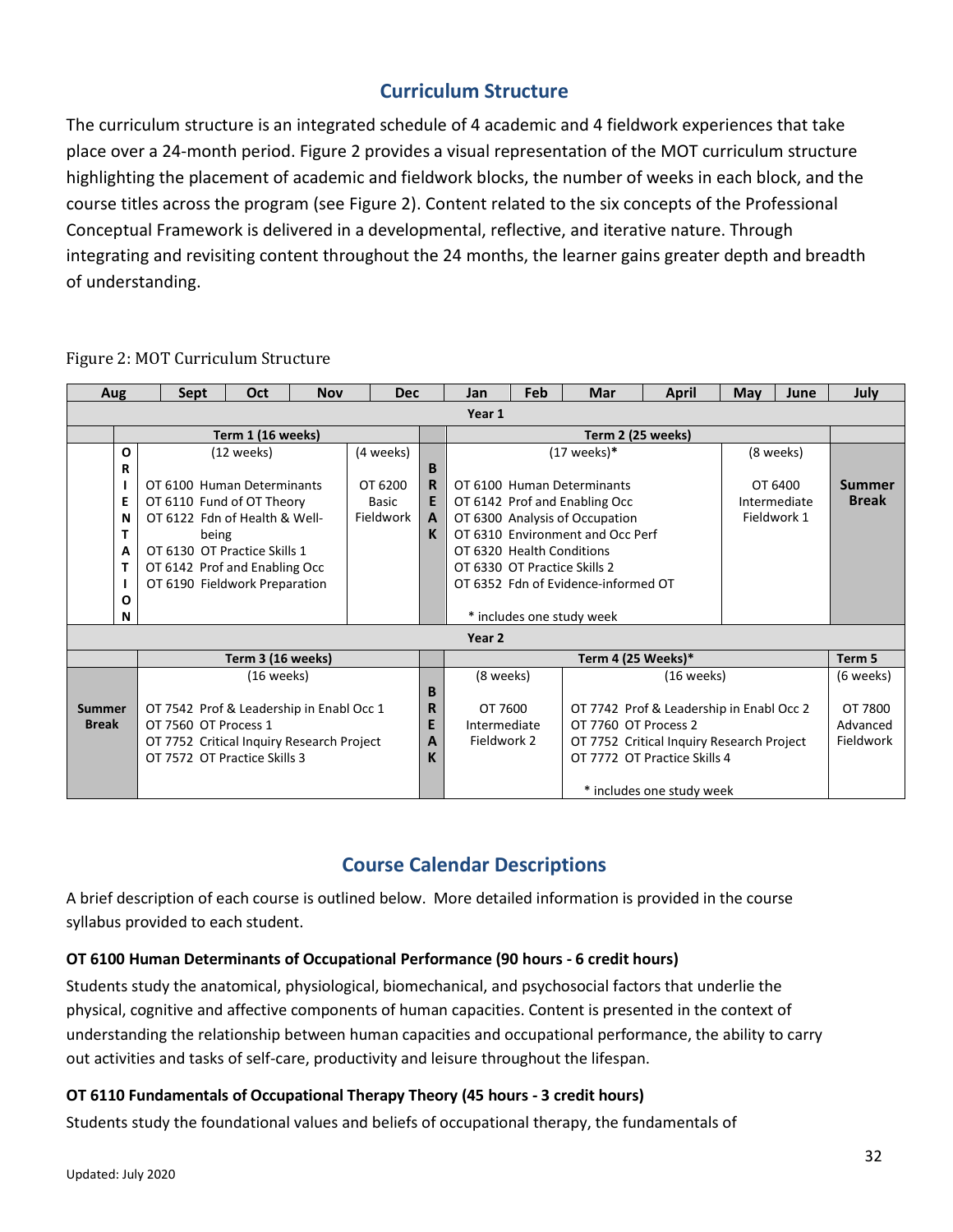occupational therapy theory, and the relationship between occupation, health and well-being. Processes and approaches that guide practice with clients of various ages and in a variety of settings are introduced.

### **OT 6122 Foundations of Health and Well-being (45 hours - 3 credit hours)**

This course explores foundational knowledge in topics essential for understanding the concepts of and influences on health and well-being. Students engage in theory based and practical activities to understand models of disability, concepts of health, social determinants of health, cultural competence and safety, power and privilege.

### **OT 6130 Occupational Therapy Practice Skills 1 (45 hours - 3 credit hours)**

Through instruction, case illustration and practice laboratory sessions students are introduced to practice skills related to the occupational therapy process. Occupational therapy skills and approaches used to identify occupational performance issues are introduced and practiced. Basic assessment of physical, cognitive, and affective performance components are taught. Students participate in problem solving and basic interventions around issues of occupational performance.

### **OT 6142 Professionalism and Enabling Occupation (105 hours - 7 credit hours)**

This course introduces the principles of professionalism and therapeutic strategies to promote enabling occupations, collaborative partnerships and client-centred practice. Guided by professional documents, emphasis is placed on reflective practice, communication, and ethical and legal dimensions of practice.

### **OT 6190 Fieldwork Preparation (25 hours - 1 credit hour)**

This course provides foundational knowledge and skills required to participate effectively in the fieldwork component of the Occupational Therapy program. Course evaluated on a pass/fail basis.

### **OT 6200 Basic Fieldwork (4 weeks) (160 hours - 4 credit hours)**

Students are placed in practice settings for four weeks of fieldwork experience under the supervision of a registered occupational therapist(s). Experiences are offered in a wide variety of practice settings. Course evaluated on a pass/fail basis. Prerequisite: OT 6190.

### **OT 6300 Analysis of Occupation (60 hours - 4 credit hours)**

Students examine the relationships between components of human performance and engagement in occupations. Students analyze self-care, productivity and leisure occupations to identify physical, cognitive and affective components required for function. Adapting and grading principles and methods are applied.

### **OT 6310 The Environment and Occupational Performance (60 hours - 4 credit hours)**

An examination of physical, social, cultural and institutional aspects of the environment and their relationship to occupational performance throughout the lifespan. Students will begin to identify the environment in terms of enablers and obstacles to function for individuals with variable capacities.

### **OT 6320 Health Conditions and Occupational Performance (60 hours - 4 credit hours)**

An introduction to diseases, disorders and impairments as barriers to human occupational performance including an introduction to occupational therapy management approaches to enabling function.

### **OT 6330 Occupational Therapy Practice Skills 2 (60 hours - 4 credit hours)**

This course builds on Occupational Therapy Practice Skills 1*.* With a focus on practice skills related to the occupational therapy process, students gain further practice in assessment of occupational performance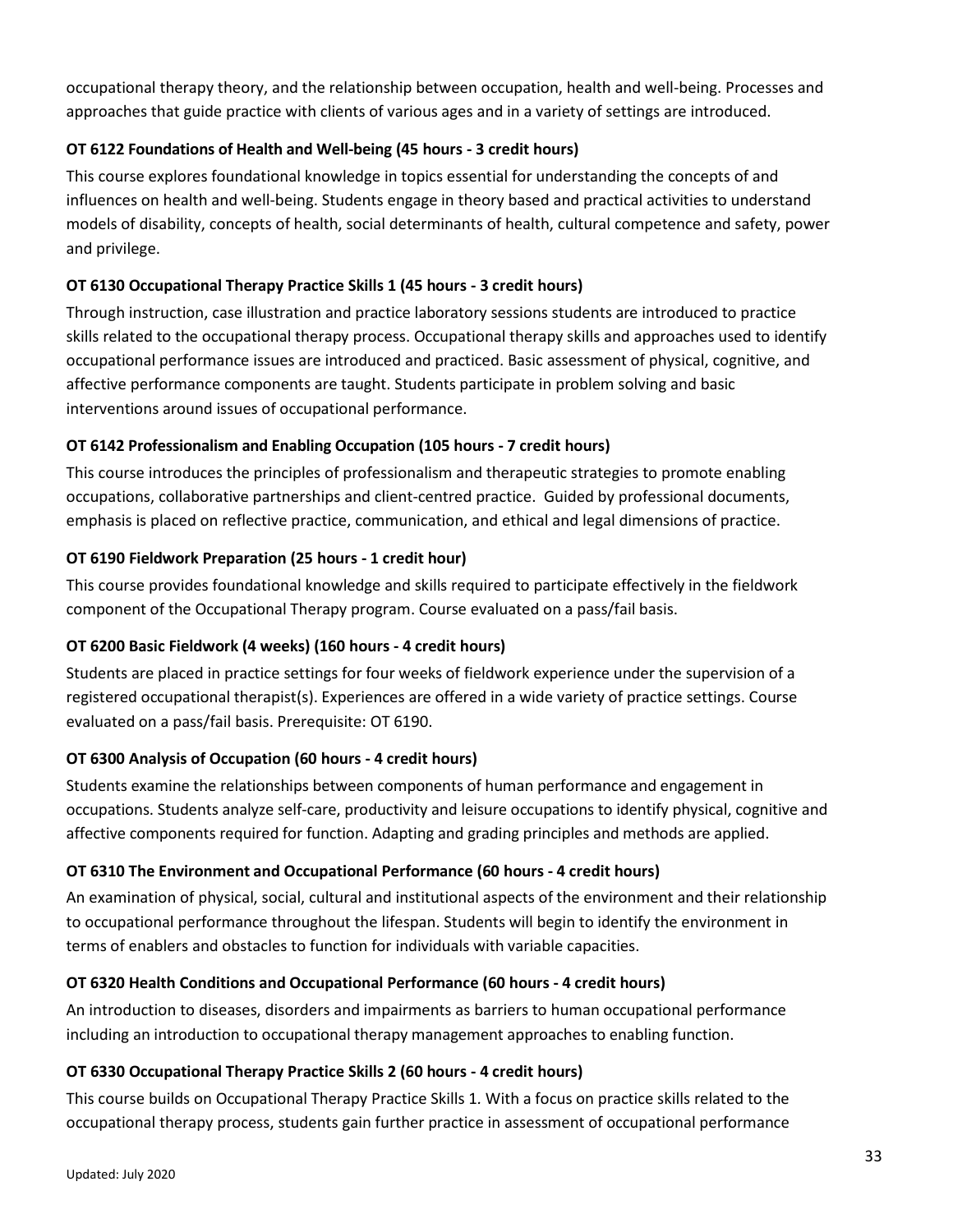issues and physical, cognitive, and affective performance components. Students are introduced to assessment of environmental factors that influence occupational performance and participate in problem solving and interventions around occupational performance issues.

### **OT 6352 Foundations of Evidence-informed Occupational Therapy (60 hours - 4 credit hours)**

Students are introduced to research principles and methods used to support evidence-informed occupational therapy. Students learn to critically appraise qualitative and quantitative research to answer clinical questions and apply evidence to occupational therapy.

### **OT 6400 Intermediate Fieldwork 1 (8 weeks) (320 hours - 8 credit hours)**

Students are placed in practice settings for eight weeks of fieldwork experience under the supervision of a registered occupational therapist(s). Experiences are offered in a wide variety of practice settings. Course evaluated on a pass/fail basis. Prerequisite: OT 6200.

### **OT 7542 Professionalism & Leadership in Enabling Occupation 1 (60 hours - 4 credit hours)**

Building on the Professionalism and Enabling Occupation course, emphasis is placed on leadership using a client-centred, culturally safe and equity based approach. Integrated topics are addressed: advanced communication skills; leadership in practice and in the profession; and program development and evaluation.

### **OT 7560 Occupational Therapy Process 1 (90 hours – 6 credit hours)**

Working in small group tutorials and using problem-based learning methods, students apply the occupational therapy process to selected learning scenarios within a variety of service delivery models, professional roles and practice environments.

### **OT 7572 Occupational Therapy Practice Skills 3 (90 hours – 6 credit hours)**

Building on knowledge and skills learned in Occupational Therapy Practice Skills 1 & 2, students are introduced to advanced concepts, theories and models which guide client-centred occupational therapy. Students apply theory to practice and continue to develop skills for evaluation and intervention of occupational performance issues.

### **OT 7600 Intermediate Fieldwork 2 (8 weeks) (320 hours - 8 credit hours)**

Students are placed in practice settings for eight weeks of fieldwork experience under the supervision of a registered occupational therapist(s). Experiences are offered in a wide variety of practice settings. Course evaluated on a pass/fail basis. Prerequisite: OT 6400.

### **OT 7742 Professionalism & Leadership in Enabling Occupation 2 (60 hours - 4 credit hours)**

This course builds on previous Professionalism courses and emphasizes leadership in practice using a clientcentred, culturally safe and equity based approach. Integrated sections are addressed: Leadership in Program Development and Evaluation, Client-centred Practice in Macro Environments, Leadership in Team Knowledge Translation, and Transition to Practice.

#### **OT 7752 Critical Inquiry Research Project (90 hours - 6 credit hours)**

Working with an assigned faculty advisor, students complete a research study relevant to occupational therapy. Students critique the literature, plan and conduct a capstone project, and relate their findings through a process of knowledge translation.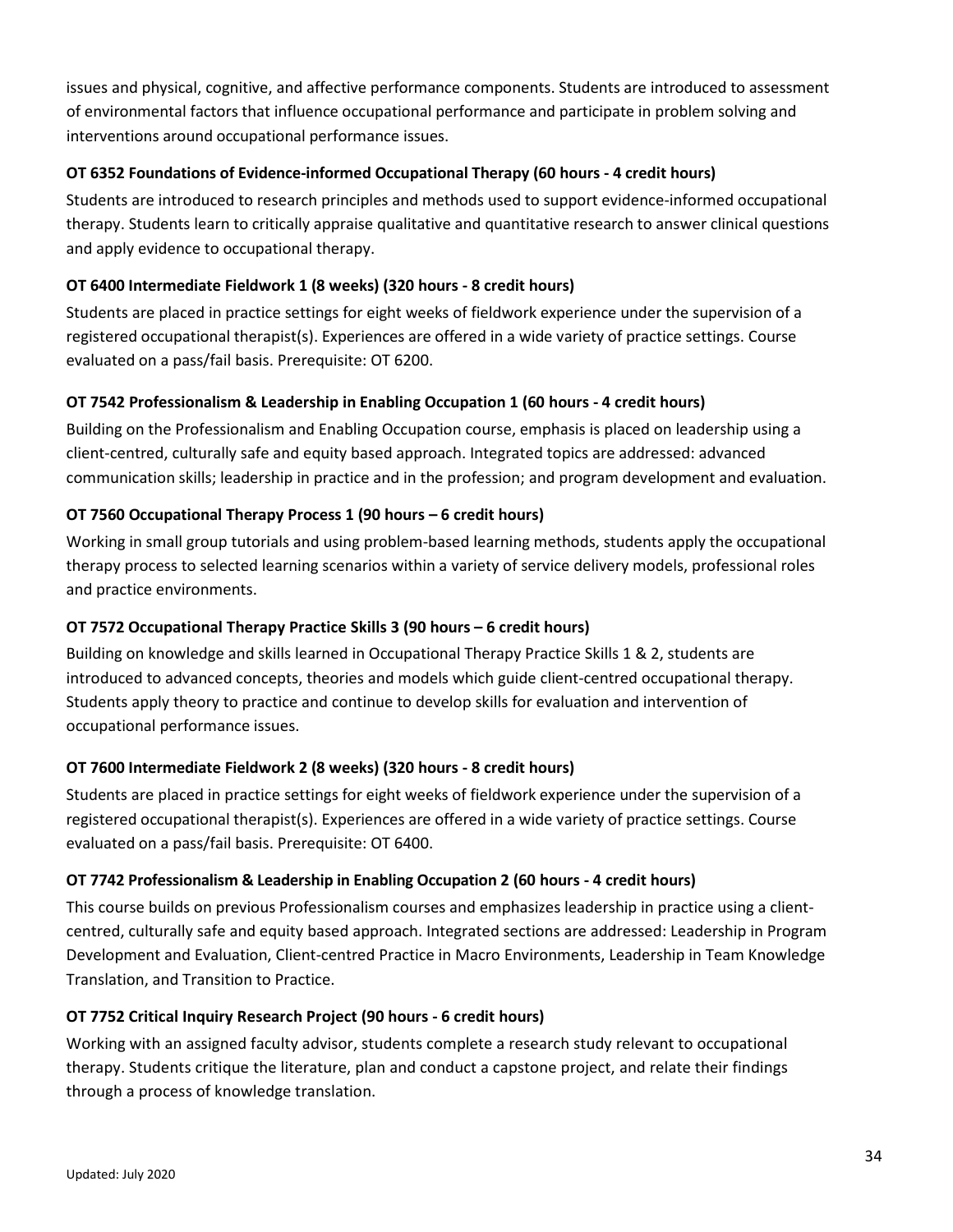### **OT 7760 Occupational Therapy Process 2 (90 hours – 6 credit hours)**

Building on knowledge and skills learned in Occupational Therapy Process1, students work in small group tutorials and use problem-based learning methods to apply the occupational therapy process to selected learning scenarios across the continuum of community health and new/emerging areas of practice.

#### **OT 7772 Occupational Therapy Practice Skills 4 (90 hours – 6 credit hours)**

Building on knowledge and skills learned in Occupational Therapy Skills 1, 2, 3 students evaluate and apply concepts, theories and models of client-centered occupational therapy. Students develop skills to select, justify, perform and interpret evaluations and interventions to address occupational performance issues.

### **OT 7800 Advanced Fieldwork (6 weeks) (240 hours - 6 credit hours)**

Students are placed in practice settings for six weeks of fieldwork experience under the supervision of a registered occupational therapist(s).Experiences are offered in a wide variety of practice settings. Course evaluated on a pass/fail basis. Prerequisite: OT 7600 and all MOT academic courses.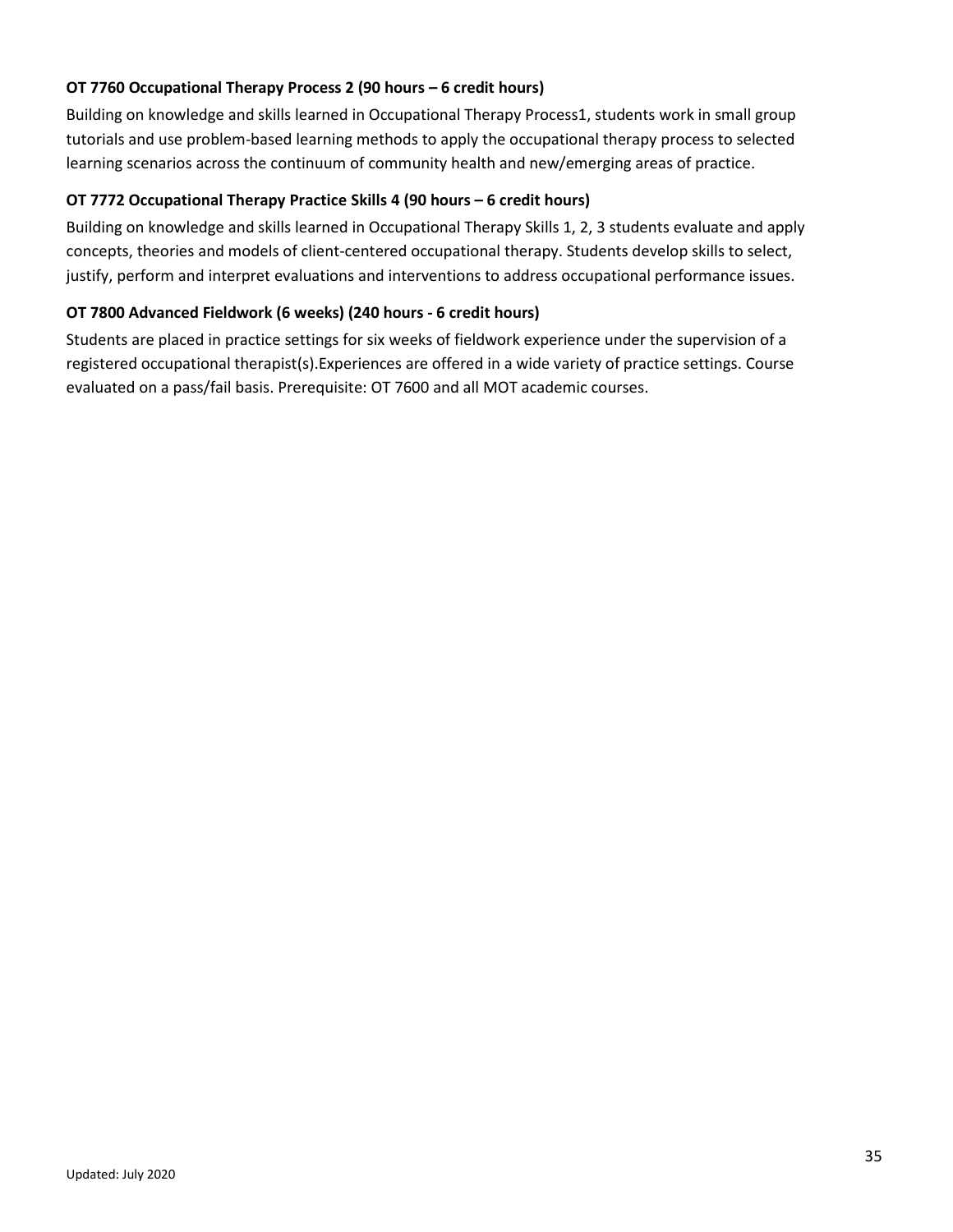# **References**

<span id="page-38-0"></span>Anderson, J.L. (1988). *The supervisory process in speech-language pathology and audiology*. Boston, MA: Little, Brown and Company.

Anderson, L., & Krathwohl, D.R. (Eds). (2000). *A Taxonomy for Learning, Teaching and Assessing: A Revision of Bloom's Taxonomy of Educational Objectives* (Abridged ed.). Boston, MA: Allyn & Bacon.

Association of Canadian Occupational Therapy Regulatory Organizations. (2011). *Essential competencies of practice for occupational therapists in Canada* (3rd ed.). Toronto: Author

Aguilar, A., Stupans, I., Scutter, S., & King, S. (2013). Towards a definition of professionalism in Australian occupational therapy: Using the Delphi technique to obtain consensus on essential values and behaviours. *Australian occupational therapy journal*, *60*(3), 206-216.

Beagan, B. L. (2015). Approaches to culture and diversity: A critical synthesis of occupational therapy literature. *Canadian Journal of Occupational Therapy*. Vol 82(5) pp. 272-282. DOI: 10.1177/0008417414567530

Bossers, A., Kernaghan, J., Hodgins, L., Merta, L., O'Connor, C., Van Kessel, M. (1999). Defining and developing professionalism. *Canadian Journal of Occupational Therapy. 66(3). 116-121.*

Bossers, A., Miller, L.T., Polatajko, H.J., & Hartley, M. (2008). *Competency based fieldwork evaluation for occupational therapy.* Toronto: Nelson Education

Canadian Association of Occupational Therapists (2002). *Enabling occupation: An occupational therapy perspective.* Ottawa: CAOT Publications ACE.

Canadian Association of Occupational Therapists. (2011). CAOT position statement: Occupational therapy and cultural safety. CAOT-ACE Publications. Available: <https://www.caot.ca/document/3702/O%20-%20OT%20and%20Cultural%20Safety.pdf>

Canadian Association of Occupational Therapists. (2012). *Profile of practice of occupational therapists in Canada*. Ottawa: CAOT-ACE Publications. Available: [https://www.caot.ca/site/pt/otprofile\\_can?nav=sidebar](https://www.caot.ca/site/pt/otprofile_can?nav=sidebar)

College of Occupational Therapists of Manitoba. (2010). Code of Ethics [COTM website} retrieved from [https://cotm.ca/upload/COE\\_2010.pdf](https://cotm.ca/upload/COE_2010.pdf) on March 21, 2018.

Canadian Interprofessional Health Collaborative (2010). *A National Interprofessional Competency Framework.* Available at [www.cihc.ca](http://www.cihc.ca/)

Cronje, J. (2006). Paradigms regained: toward integrating objectivism and constructivism in instructional design and the learning sciences*. Educational Technology Research and Development*. Vol.54(4), pp.387- 416

Driscoll, M. P., (2005). Psychology of learning for instruction (3<sup>rd</sup> ed). Boston. Allyn and Bacon.

Driver, R., Asoko, H., Leach, J., Mortimer, E., Scott, P. (1994). Constructing scientific knowledge in the classroom. *Educational Researcher.* 23(7), pp. 5-12

Ertmer, P., Newby, T. (1993). Behaviourism, cognitivism, constructivism: comparing critical features from an industrial design perspective. *Performance Improvement Quarterly,* 6(4), 43-64.

Ertmer, P., Newby, T. (2013). Article update: Behaviourism, cognitivism, constructivism: connecting "yesterday's" theories to today's contexts. *Performance Improvement Quarterly,* 26(2), 65-71. DOI: 10.1002/piq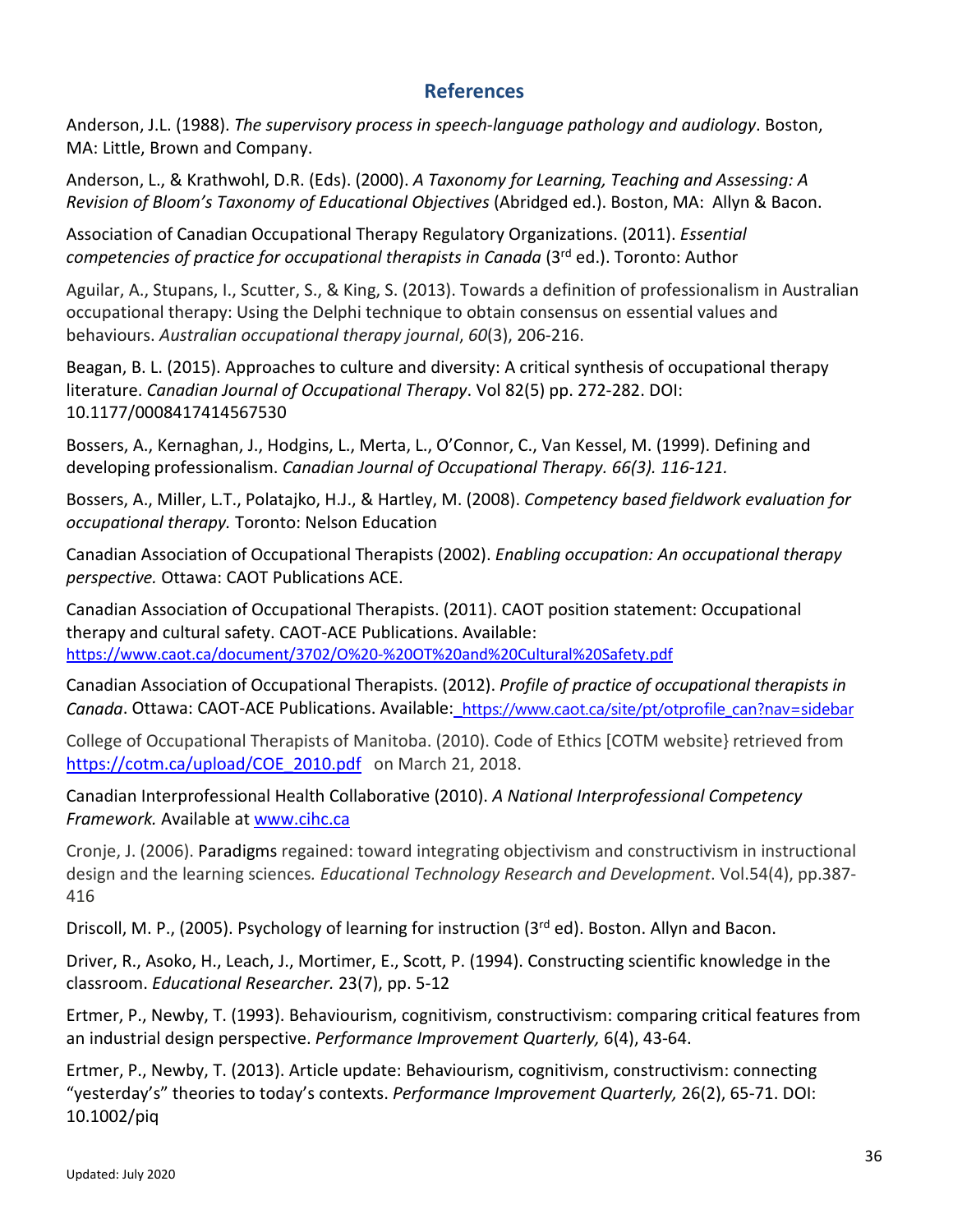Friere, P. (1970). *Pedagogy of the oppressed.* (M. B. Ramos, Trans.). New York: Herder & Herder.

Gerlach, A., Browne, A., & Suto, M. (2018). Relational approaches to fostering health equity for Indigenous children through early childhood intervention. Health Sociology Review, 27, 104-119.

Hammel, K. (2015). If human health is impacted by occupational opportunities (and it is) what are we doing about poverty? *Occupational Therapy Now*, 17(5), 14-15

Hyett, N., Kenny, A., & Dickson-Swift, V. (2018). Re-imagining occupational therapy clients as communities: Presenting the community-centred practice framework, *Scandinavian Journal of Occupational Therapy*, DOI: 10.1080/11038128.2017.1423374

Jenlink, P. (2013a), Section 2: Learning theory introduction. In Irby, B., Brown, G., Lara-Alecio, R., Jackson, S. (Eds.), *The handbook of educational theories.* (pp.87-90). Charlotte, North Carolina. Informational Age Publishing.

Jenlink, P. (2013b), Chapter 16: Situated cognition theory. In Irby, B., Brown, G., Lara-Alecio, R., Jackson, S. (Eds.), *The handbook of educational theories.* (pp.185-198). Charlotte, North Carolina. Informational Age Publishing.

Jonassen, D. (1991). Objectivism versus constructivism: Do we need a new philosophical paradigm? Educational Technology Research and Development. Vol.39(3), pp.5-14

Joosten, A.V. (2015). Contemporty occupational therapy: Our occupational therapy models are essential to occupation centred practice. *Australian Occupational Therapy Journal* Vol. 62, pp. 219-222

Kinsella, E. (2000). *Reflective Practice.* CAOT Publications, Ottawa.

Kolb, D. A., (1984). *Experiential learning: Experience as the source of learning and development.* Englewood Cliffs, NJ. Prentice Hall.

Lave, J. (1988). *Cognition in Practice. Mind, mathematics and culture in everyday life*. Cambridge, MA. Cambridge University Press,

Law, M. (1998). *Client-centred occupational therapy*. Thorofare, NJ: SLACK Inc.

Law, M., & MacDermid, J. (2008). *Evidence-based rehabilitation: A guide to practice*. Thorofare: NJ: SLACK, Inc.

Leclair, L.L. (2010). Re-examining concepts of occupation and occupation-based models: Occupational therapy and community development. *Canadian Journal of Occupational Therapy*, 77, 15-21. doi: 10.2182/cjot.2010.77.1.3.

Maslow, A.H. (1970). Motivation and personality (2<sup>nd</sup> Ed). New York. HarperCollins.

Mayer, R. E., (2009). Multimedia learning (2<sup>nd</sup>. Ed). New York NY. Cambridge University Press.

Merriam, S., Caffarella, R., & Baumgartner, L. (2007). *Learning in Adulthood: A Comprehensive Guide* (3rd ed.). San Francisco, Jossey-Bass.

Merriam, S., & Bierema, L. (2014). *Adult learning: linking theory and practice.* San Francisco, California. Jossey-Boss.

Mezirow, J. (1991). Transformative dimensions of adult learning. San Francisco: Jossey-Bass

Mezirow, J. (2000). Learning to think like an adult: Core concepts of transformational theory. In J. Mezirow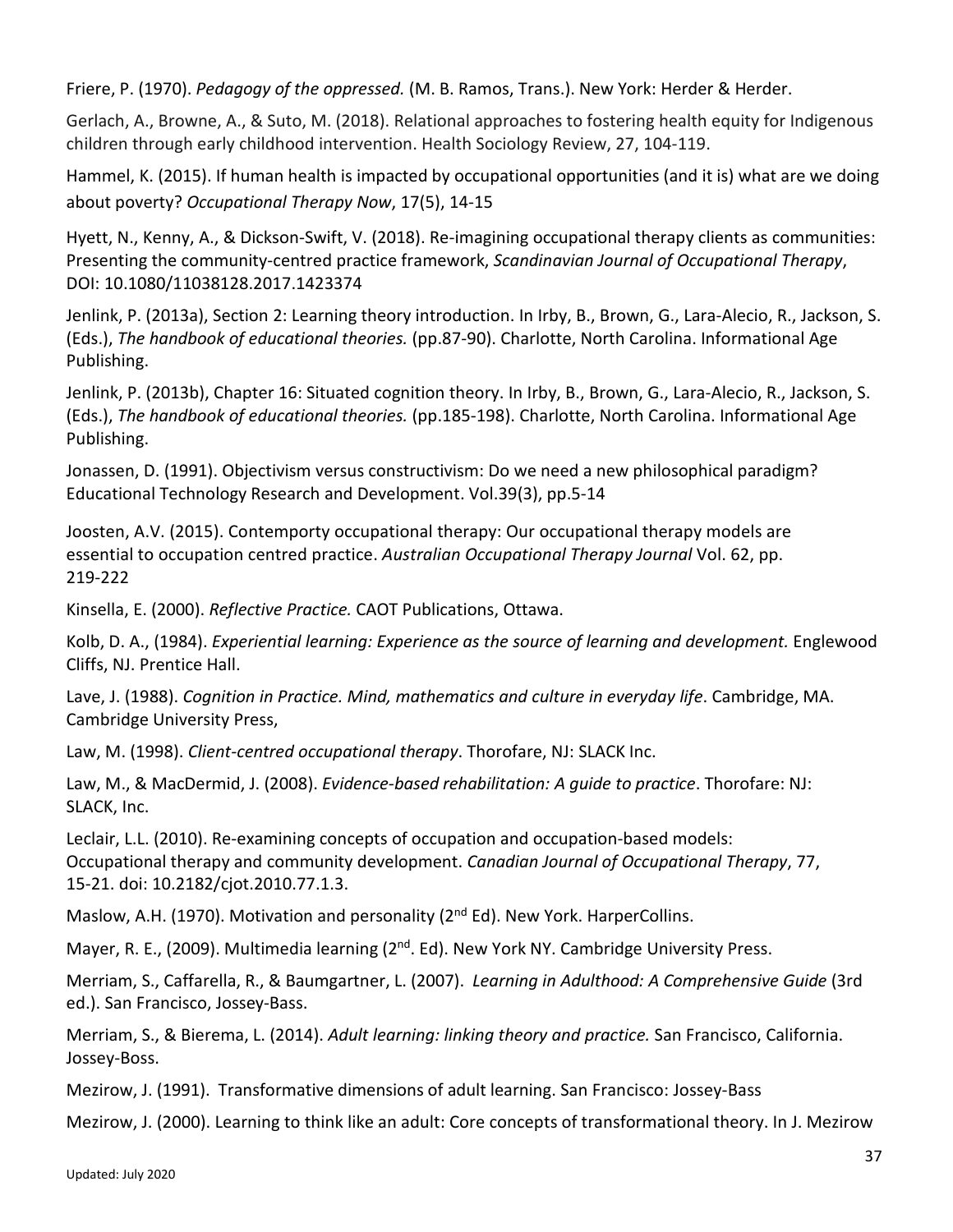& Associates, Learning as transformation: Critical Perspectives on a theory in progress (pp. 3-33). San Francisco. Jossey-Bass.

Mezirow, J., Taylor, E. W. (2009) Transforming learning in practice: Insights from community, workplace and higher education. San Francisco, California. Jossey-Boss.

Moll, S. E., Gewurtz, R. E., Krupa, T. M., Law, M. C., Lariviere, N., & Levasseur, M. (2015). "Do-Live-Well": A Canadian framework for promoting occupation, health, and well-being: «Vivez-Bien-Votre Vie»: un cadre de référence canadien pour promouvoir l'occupation, la santé et le bien-être. *Canadian Journal of Occupational Therapy*, *82*(1), 9-23.

Moon, J. (2002). PDP Working Paper 4 - Reflection in Higher Education Learning. Generic Centre - Learning and Teaching Support Network. University of Exeter. Exeter, United Kingdom.

Moon, J. (2007). Getting the measure of reflection: considering matters of definition and depth. *Journal of Radiotherapy in Practice*. Vol.6(4), pp.191-200.

Narayan, R., Rodriguez, C., Araujo, J., Shaqlaih, A., Moss, G. (2013), Chapter 15. Constructivismconstructivist learning theory. In Irby, B., Brown, G., Lara-Alecio, R., Jackson, S. (Eds.), *The handbook of educational theories.* (pp.87-90). Charlotte, North Carolina. Informational Age Publishing.

O'Neill, J., Tabish, H., Welch, V., Petticrew, M., Pottie, K., Clarke, M., ... & Tugwell, P. (2014). Applying an equity lens to interventions: using PROGRESS ensures consideration of socially stratifying factors to illuminate inequities in health. *Journal of clinical epidemiology*, *67*(1), 56-64.

Paciotta, K., (2013), Chapter 9: Cognitivism. In Irby, B., Brown, G., Lara-Alecio, R., Jackson, S. (Eds.), *The handbook of educational theories.* (pp.105-113). Charlotte, North Carolina. Informational Age Publishing.

Polatajko, H.J., Davis, J., Stewart, D., Cantin, N., Amorosa, B., & Zimmerman, D. (2013). Specifying the domain of concern: Occupation as a core. In Townsend & Polatajko, *Enabling occupation II: Advancing and occupational therapy vision for health, well-being, & justice through occupation* (pp. 13-36). Ottawa: CAOT Publications ACE.

Restall, G., & Ripat, J. (2008). Expanding Occupational Therapy's Avenues of Client-Centred Influence. *Canadian Journal of Occupational Therapy*, 75, 288-300.

Restall, G., Ripat, J., & Stern, M. (2003). A framework of strategies for client-centred practice. *Canadian Journal of Occupational Therapy*, *70*, 103-112.

Restall, G., Gerlach, A., Valavaara, K., & Phenix, A. (2016). The Truth and Reconciliation Commission's calls to action: How will occupational therapists respond? *Canadian Journal of Occupational Therapy*, 83(5), 264- 268. DOI: 10.1177/000841746678850

Restall, G., MacLeod Schroeder, N. & Dubé, C. (2018). The Equity Lens for Occupational Therapy: A program development and evaluation tool. *Canadian Journal of Occupational Therapy*, 85, 185-195.

Rogers, C. (1983) Freedom to learn for the 80s. Columbus, Ohio. Charles E, Merril

Sackett, D.L., Rosenberg, W.M., Gray, J.A., Haynes, R.B., & Richardson, W.S. (1996). Evidencebased medicine: What it is and what it isn't. British Medical Journal, 312, 71-72.

Schon, D. A. (1987). *Educating the Reflective Practitioner*. San Francisco: Jossey-Bass.

Sorden, S., (2013), Chapter 14: The cognitive theory of multimedia learning. In Irby, B., Brown, G., Lara-Alecio, R., Jackson, S. (Eds.), *The handbook of educational theories.* (pp.155-167). Charlotte, North Carolina. Informational Age Publishing.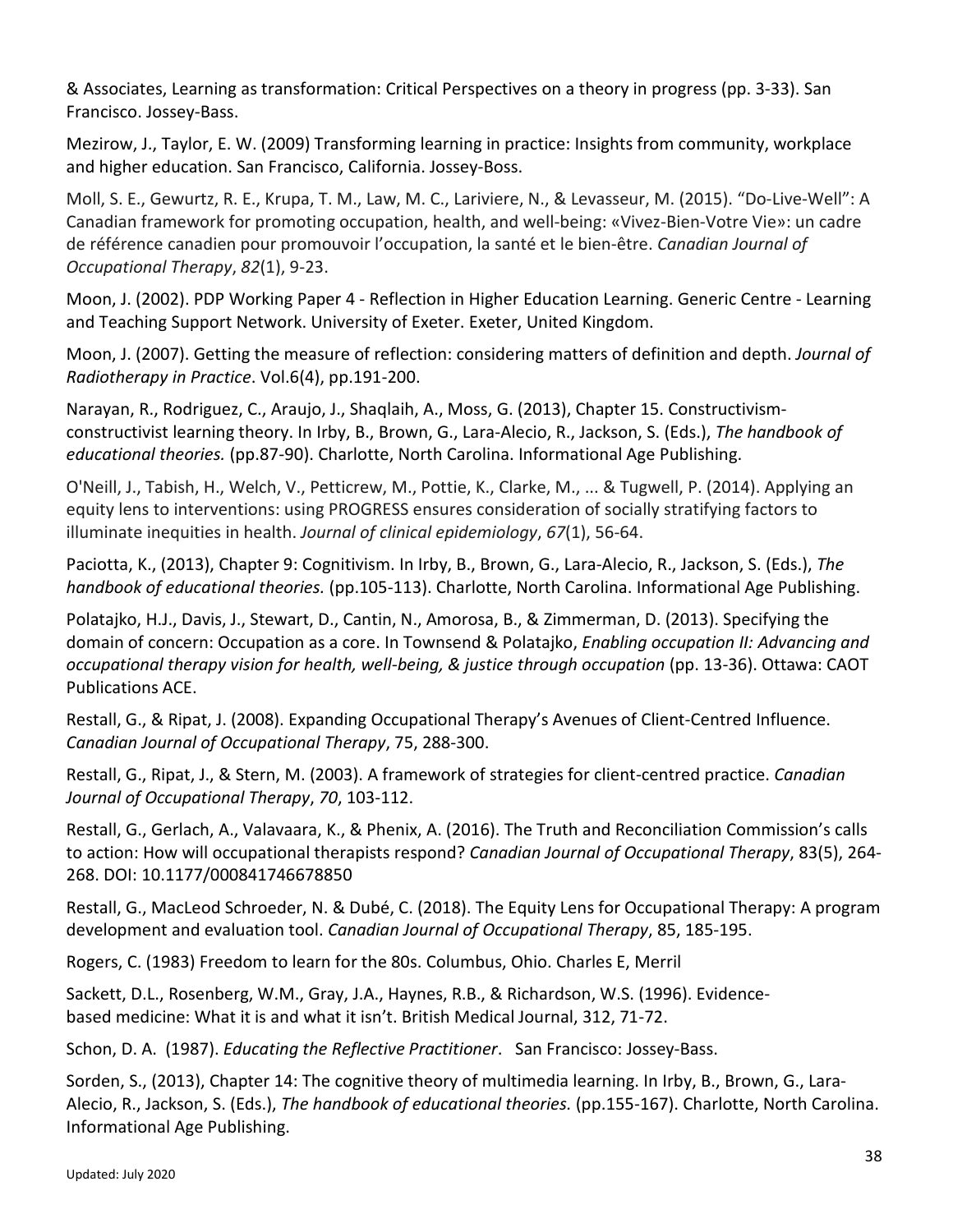Stritter, F.T., Baker, R.M. & Shahady, E.J.(1986). Clinical Instruction. In W.C. McGaghie & J.J. Frey (Eds). *Handbook for the academic physician* (p. 99-124). New York: Spunger Verlag

Sullivan, T. & Bossers, A. (1998). Occupational Therapy Fieldwork Levels. National 15(3), p. 7-9.

Sumsion, T., & Law, M. (2006). A review of evidence on the conceptual elements informing client- centred practice. *Canadian Journal of Occupational Therapy, 73,* 153-162.

Townsend, A. E., Beagan, B., Kumas-Tan, Z., Versnel, J., Iwama, M., Landry, J., …Brown, J. (2013). Enabling: Occupational therapy's core emopetency. In Townsend & Polatajko, *Enabling occupation II: Advancing and occupational therapy vision for health, well-being, & justice through occupation* (pp. 87-152). Ottawa: CAOT Publications ACE.

Townsend, A.E., & Polatajko, H.J. (2013). *Enabling occupation II: Advancing an occupational therapy vision for health, well-being, & justice through occupation.* (2nd ed.) Ottawa: CAOT Publications ACE. (Chapters 1-7, 9, 10).

Truth and Reconciliation Commission of Canada. (2015). Honoring the truth, reconciling for the future: Summary of the final report of the Truth and Reconciliation Commission of Canada. Available: [http://nctr.ca/assets/reports/Final%20Reports/Executive\\_Summary\\_English\\_Web.pdf](http://nctr.ca/assets/reports/Final%20Reports/Executive_Summary_English_Web.pdf) 

Vygotsky, L. S. (1978). *Mind in society: The development of psychological processes*. Cambridge, MA. Harvard University Press.

Whalley Hammel, K. (2004). Dimensions of meaning in the occupations of daily life. *Canadian Journal of Occupational Therapy, 71(5), 296-305.*

Wilcock, A.A. (2015). *An occupational perspective of health (3rd Ed)*. Thorofare, NJ: SLACK Inc.

Wolf, L., Ripat, J. Davis, E., Becker, P., and McSwiggan. (2010). Applying an occupational justice framework. *Occupational Therapy Now,* Vol 12(1), pp. 15-18.

World Federation of Occupational Therapists. (2006). *Position statement on human rights.* Available: <http://www.wfot.org/ResourceCentre.aspx>

World Federation of Occupational Therapists. (2010a). *Position statement on diversity and culture.*  Available[: http://www.wfot.org/ResourceCentre.aspx](http://www.wfot.org/ResourceCentre.aspx)

World Federation of Occupational Therapists. (2010b). *Position statement on client-centredness in occupational therapy.* Available:<http://www.wfot.org/ResourceCentre.aspx>

World Federation of Occupational Therapists. (2010c). *Statement on occupational therapy.* Available: <http://www.wfot.org/ResourceCentre.aspx>

World Federation of Occupational Therapists (WFOT). (2016). *Minimum standards for the education of occupational therapists Revised 2016.* Forrestfield, Australia: Author

World Federation of Occupational Therapists. (2018). About Occupational therapy: Definition of Occupation. Retrieved from the WFOT website March 20, 2018 <http://www.wfot.org/AboutUs/AboutOccupationalTherapy/DefinitionofOccupationalTherapy.aspx>

Yerxa, E.J., Clark, F., Frank, G., Jackson, J., Parham, D., Pierce, D., Stein, C., & Zemke, R. (1989) An introduction to occupational science, a foundation for occupational therapy in the 21st century. *Occupational Therapy in Health Care, 6* (3/4)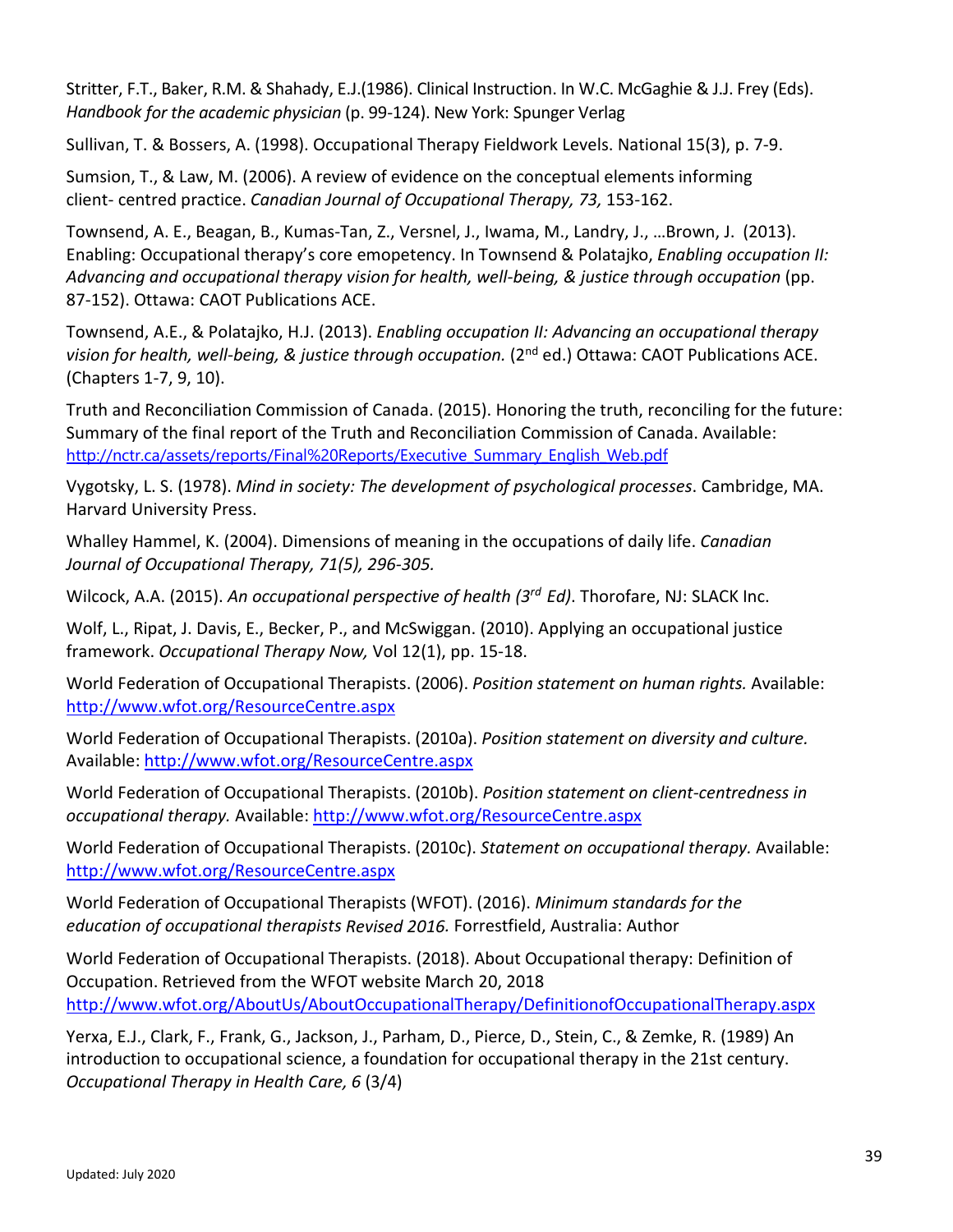# **Appendix A: Examples of Teaching Strategies Used in the MOT Program**

### <span id="page-42-0"></span>**1. Large Group Teaching**

a) Didactic Lectures: *faculty sharing their knowledge via a didactic lecture. Lectures may incorporate demonstrations or media presentations. Students learn by listening, taking notes and asking questions, as well as through classroom activities and instructor questioning*.

Program Examples of classroom activities that may be used with didactic lecture:

- *Think, pair, share*: collaborative learning strategy where students work together to solve a problem or answer a question about an assigned reading, lecture material, or personal experience with material being taught. This strategy requires students to think individually about a topic or answer to a question, share ideas with a classmate, and then discuss responses as a larger group.
- *Instructor questioning*: instructor stimulates student thinking by asking questions during lecture that require application of material being taught and critical thinking around an issue/topic area. Students learn by individual or group discussing and problem solving and by articulating or demonstrating responses.
- b) Micro-teaching: *short lectures and/or demonstrations often followed by small break out group sessions for shared reflection/problem solving or skills lab; may involve regrouping as a full class for debrief discussion/shared learning*

Program Example:

- *Practice Skills courses:* a short lecture on body mechanics principles is followed by small-group lab activities which requires learners to apply body mechanics principles in various simulated tasks.
- c) Workshop Approach: *large group engagement in intensive discussions and activities around a particular subject area. Session is typically facilitated by the faculty member; however, the group cocreates knowledge around the topic rather than the faculty member imparting their own knowledge or views.*

Program Examples:

- *Professionalism & Leadership in Enabling Occupation 2 (OT 7742):* workshop on power, privilege and allyship uses a combination of lecture and small and large group discussion to challenge students to reflect on the ways that power and privilege are ascribed in Canadian society. Multiple interactive activities and video clips encourage the group to build their understanding of social positions and sources of oppression as well as provide opportunities for reflexivity on personal opportunities to take action on reducing social oppression.
- *Occupational Therapy Practice Skills 3 (OT 7572) - Wheelchair Skills Bootcamp*: Students attend a 4-hour intensive learning block. Students receive preparatory background material and safety information online; at the boot camp they receive instruction/demonstration followed by experiential practice learning with a partner to address both learning and teaching skills, including instructor feedback on performance. Students complete standardized self-assessments of skill and self-efficacy pre/post boot camp to reflect on their personal development as well as demonstrate outcome measures useful in clinical practice.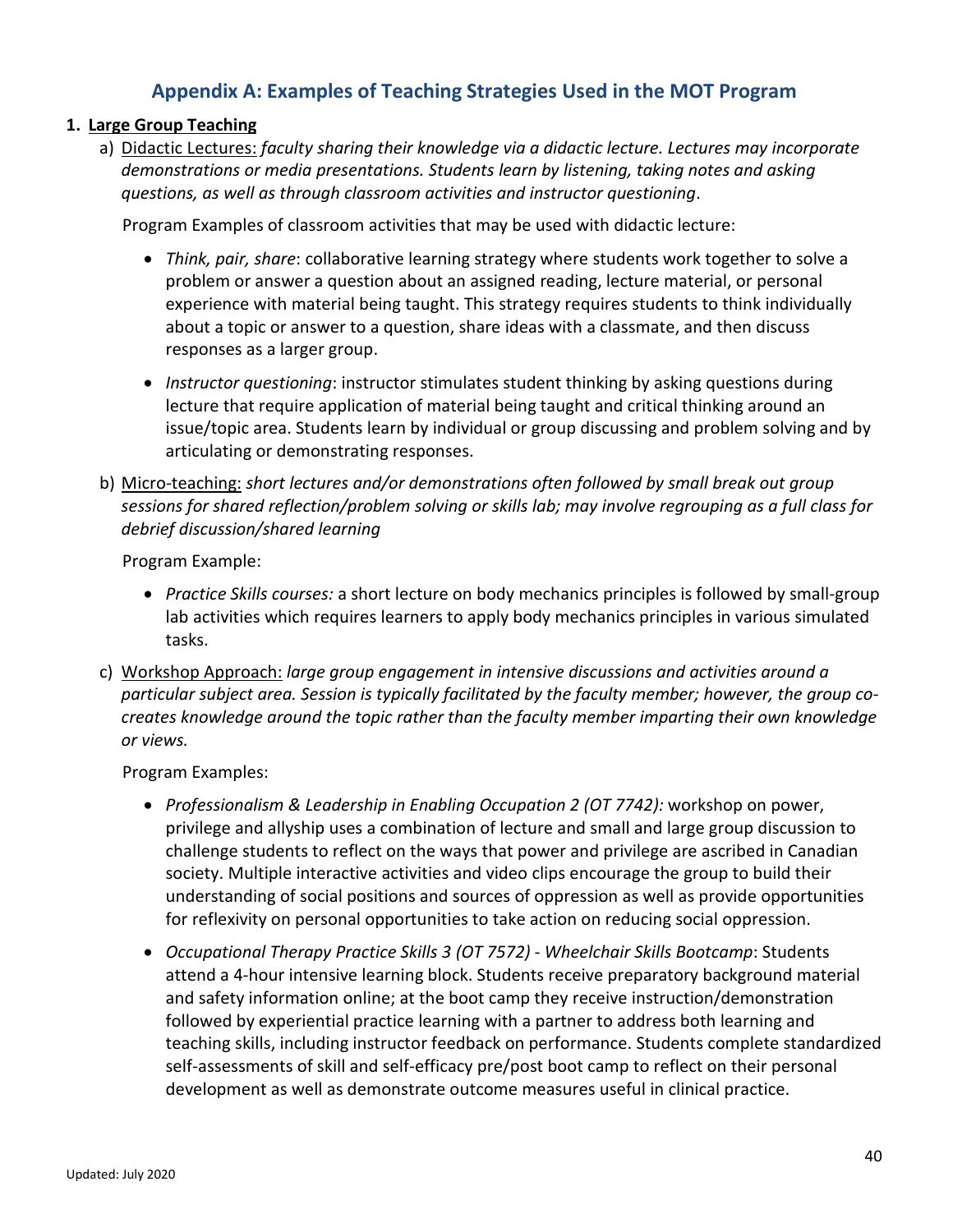### **2. Small Group Teaching**

a) Break-out Sessions: *following large group session, the class breaks into small groups for shared reflection/problem solving/brainstorming, or skills lab*

Program Example:

- *Analysis of Occupation (OT 6300)*: following a large group session on analysis of play and the components and development of fine motor movement, students break into groups of 2-4 and work through an activity analysis template for an assigned play activity (occupation). They work as a group, problem solve, and try to develop an understanding of the performance components (demands of the activity and fine motor skills) together, each explaining to the others how they understand it. Instructor acts as resource when students disagree or are unsure.
- b) Seminars: *discussing in small group, reflecting, problem solving, and/or brainstorming activities; generally student lead*

Program Example:

- *Professionalism & Leadership in Enabling Occupation 2 (OT 7742):* the seminar section of this course requires students to select a topic area (for example, ending treatment, grief in the workplace, or use of humor), then plan and facilitate a two-hour participatory seminar to engage fellow students' learning and understanding of the topic area*.*
- c) Tutorials: *case study, problem solving activities, role playing, guided study, generally facilitated by instructor or TA*

Program Example:

- *Foundations of Evidence-informed Occupational Therapy (OT 6352)*: tutorials are facilitated by a faculty member to assist students to work through approaches to do a critical review of qualitative and quantitative studies.
- d) Labs: *working individually or in small groups students learn and practice the application of clinical/professional reasoning and skills in a hands-on environment; may involve pre-reading, demonstrations, faculty instruction/facilitation and feedback on performance*

Program Example:

- *All Practice Skills courses (OT 6130, OT 6330, OT 7572, OT 7772)*: skills labs are used for students to learn and practice clinical skills such as client transfers, measuring ROM, and muscle strength. Generally, several instructors are available to demonstrate and coach students through the learning process.
- e) Problem-Based Learning: *small student working groups acquire new knowledge and develop OT process and clinical reasoning skills by exploring learning scenarios*

Program Example:

• *OT Process 1 & 2 (OT 7560, OT 7760)*: Students work through learning scenarios that incorporate a range of health and social conditions, client demographics, and practice settings. Students are required to identify their learning needs for each scenario and apply the OT process using their findings in the literature. As students work through the scenarios, they explore and debate various approaches and resolutions.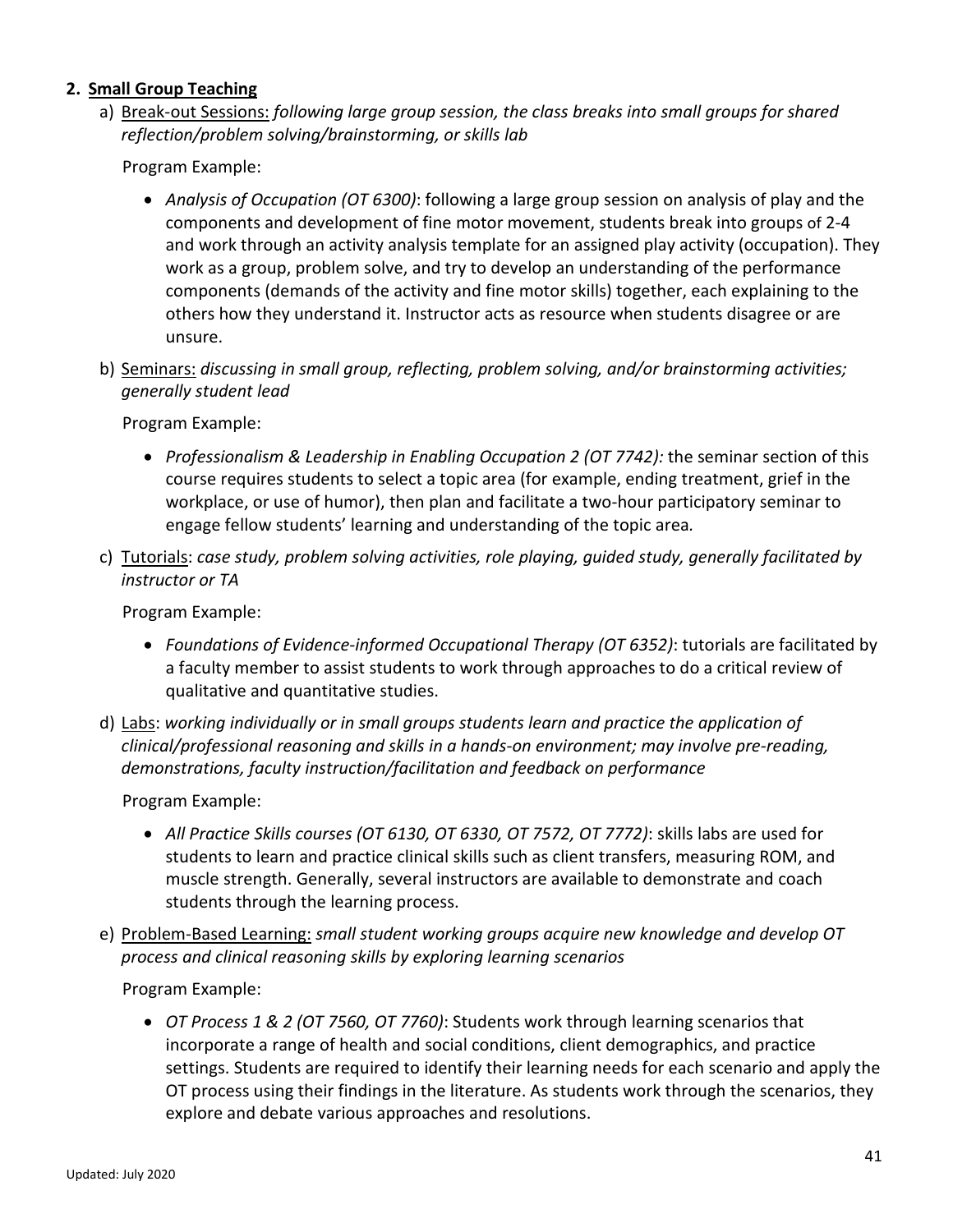f) Cooperative Learning: *working in a small group; learning together and from each other toward common learning objectives*

Program Examples:

- *Environment and Occupational Performance (OT 6310)*: Jigsaw Experience This cooperative learning activity requires students to learn about a particular topic (puzzle), for example, accessibility in public spaces. The topic is broken into components and each member of the group is assigned a particular component (puzzle piece). Working individually and with members of other groups assigned that same component, each student becomes knowledgeable about their "piece of the puzzle" and returns to the original group to teach the other members, and engage in a larger and more in-depth discussion around the topic area.
- *Interprofessional Education Components of Curriculum*: students learning about, with and from students in other health professions, e.g.:
	- *Professionalism and Enabling Occupation (OT 6142):* Students from different professions consider case studies to learn about each other's roles and ethical issues, and to problem solve together regarding interventions.
	- *Analysis of Occupation (OT 6300)*: OT students work with Dental Hygiene (DH) students in the Dentistry Lab to assess the job demands of DH and to explore ergonomic strategies which promote safe, healthy practice.
	- Foundations of Health and Well-being *(OT 6122)*: Students from different professions engage together in a visit to a community agency in the area adjacent to the Bannatyne University Campus. Students learn together about some of the social barriers faced by Winnipeg residents in our shared neighbourhood with a focus on the determinants of health. The visit is followed up by asynchronous on-line discussion.
- g) Team-based Learning: *a form of cooperative learning - small groups working together to apply knowledge and complete an assignment/task*

Program Examples:

- *Health Conditions and Occupational Performance (OT 6320)*: this approach is used as a teaching method for some content (e.g., occupational therapy and clients with cardiorespiratory or musculoskeletal conditions). Students are assigned to a team with whom they work for several in-class activities. To prepare for the team learning class, students are provided with assigned readings around the topic area and then participate in an in-class learning and assessment process that includes an individual quiz, a group quiz, and a collaborative group activity to apply and expand on the knowledge they learned. All students in the group are ultimately responsible for the entire content of the assignment and its academic integrity.
- *Human Determinants of Occupational Performance (OT 6100)*: Students work in teams to analyze upper extremity movement of a functional activity presented in video format. Analysis is completed using a standardized template. Completed work is graded and all students in the group are responsible for the entire content of the assignment.
- h) Consultative Sessions: *individual or groups of students meet at scheduled times with an instructor who is assigned to be a student(s)' advisor regarding conduction and completion of*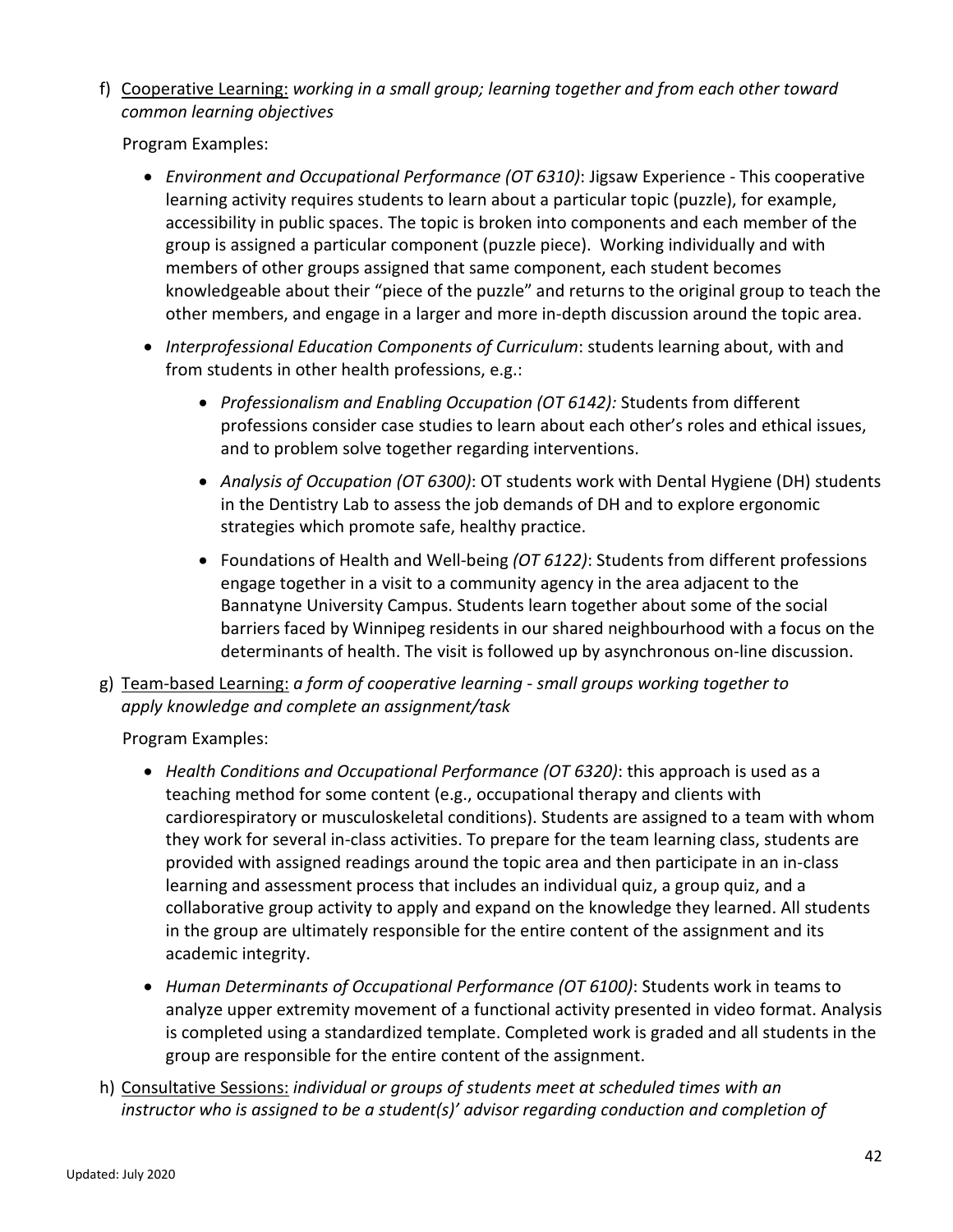*a curricular component. The advisor provides consultation and sometimes coaching as students work through the project independently.*

Program Example:

- *Critical Inquiry Research Project (OT 7752)*: Each group of students is assigned a Critical Inquiry advisor. Students are responsible for setting up meetings throughout the year (often weekly) with their advisor who takes the role of consultant as students plan and direct their own critical inquiry project.
- *Environment and Occupational Performance (OT 6310):* In the Community Spaces Accessibility assignment, students consult with assigned instructor and fellow students during structured seminars, in particular relating to how to carry out the accessibility assessment, potential accessibility issues they may discover, and ways of reporting back to the stakeholder.
- *Professionalism & Leadership in Enabling Occupation 1 (OT 7542)*: Students consult with the course instructor as they work through the Program Development and Evaluation project. Consultative meetings are set up by students as they move through various components of the project.
- i) Reflective Exercises: *includes writing and discussing; is the process by which faculty encourage students to critically reflect, individually and together, on concepts, assumptions and lived experiences to develop a meaningful understanding from which new perspective is gained and further knowledge evolves*

Program Examples:

- *Professionalism and Enabling Occupation (OT 6142)*: Students consider their professional development by reflecting ON practice (looking back) and reflecting FOR practice (looking ahead, anticipating). Using examples from academic and fieldwork experiences, students use Moon's guided questions to demonstrate insight and awareness.
- *Foundations of Health and Well-being (OT 6122):*
	- $\triangleright$  Cultural Competence and Safety Assignment. Students reflect on their own culture, identify their perceived challenges to developing cultural competency, and to list/explain strategies for developing cultural sensitivity and competence in practice.
	- $\triangleright$  Current Events Assignment: Students link a story in the media regarding a current event with the content of the course OT 6122. Students summarize the article (what), link the article to the course regarding how it fits or conflicts with the course content (so what), and how the link impacts the student as a student OT (the now what).
- *Fieldwork Preparation (OT 6190):* Students prepare a written reflection for Fieldwork Integration sessions, reflecting ON their recent fieldwork experience using Moon's guiding questions to encourage critical reflection on professional knowledge, skills and behaviours.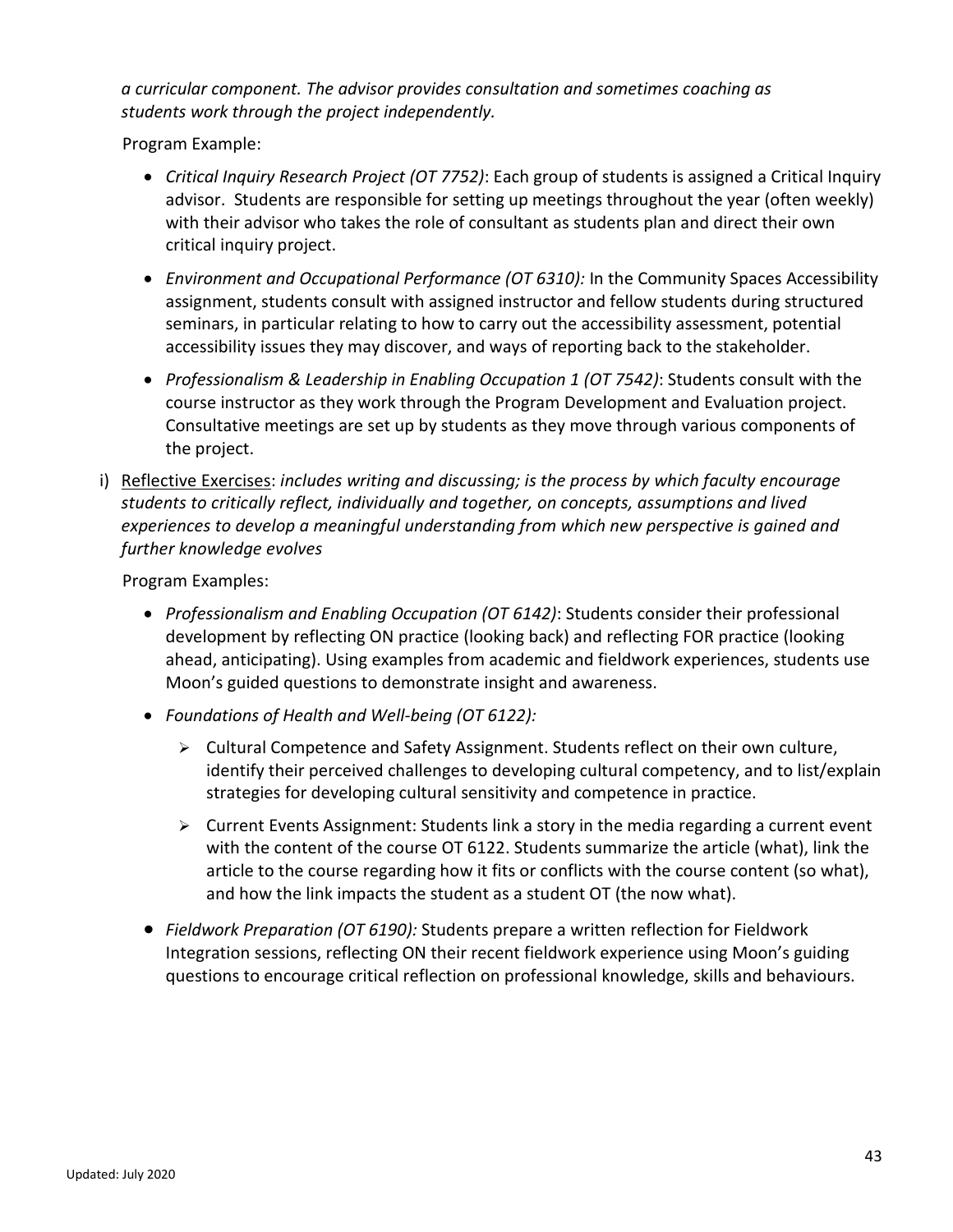### **3. Blended Learning (combines on-line and classroom learning, allowing flexibility and efficiency)**

a) Flipped Classroom: *students prepare for class with pre-reading or independent learning activity, such as watching a web-based lecture. Classroom time is used for more in-depth discussion and application.*

Program Example:

- *Health Conditions and Occupational Performance (OT 6320):* The concept of the flipped classroom is used as a component of the team-based learning approach.
- *Foundations of Health and Well-being (OT 6122):* Students are provided with UMLearn prereadings and videos as part of their preparation for the interprofessional health promotion learning activity. During the learning activity students apply the information to a case study while working as a small interprofessional team.
- b) On-Line Presentation: *direct replacement of lecture hour - no in-class follow-up*

Program Examples:

- *Critical Inquiry Research Project (OT 7752):* online articulate presentation is used for several lectures including: research ethics, authorship, and writing a research proposal. The decision to use this approach is based on:
	- $\triangleright$  Using articulate to replace material that is delivered in a more didactic manner
	- $\triangleright$  Content that students might want to refer back to at different points in the course
	- $\triangleright$  Balancing in person and online teaching in the course when we don't see them that often
- *Foundations of Evidence-informed Occupational Therapy (OT 6352)*: The topic 'Sampling in Qualitative Research' is presented via an on-line lecture replacing classroom lecture. Stimulus questions are used in the next in-class section to facilitate increased understanding of application of the concepts.
- *Professionalism & Leadership in Enabling Occupation 2 (OT 7742)*: In-class lectures on Quality Improvement have been replaced by on-line delivery of the same topic.
- c) On-Line Discussion Group: *synchronous or asynchronous*

Program Example:

- *Interprofessional Education Longitudinal Curriculum*: As part of the embedded longitudinal interprofessional education curriculum, cohorts of students in different professional health programs engage in monitored on-line discussion groups. In year one, the focus is on the social determinants of health (OT 6122) and in year two, on patient safety and quality of care (OT 7572, OT 7772).
- 4. **Experiential Learning:** *involvement in a concrete or personal experience, receive constructive feedback, reflect, and relate to concept or principle of study*
	- a) Simulation Experiences:

Program Examples:

• *Professionalism and Enabling Occupation (OT 6142)*: Simulated clients are used with students as a way to learn about, engage in, and practice interview skills. Feedback is provided by clients and instructors; students self-reflect on their experience/performance.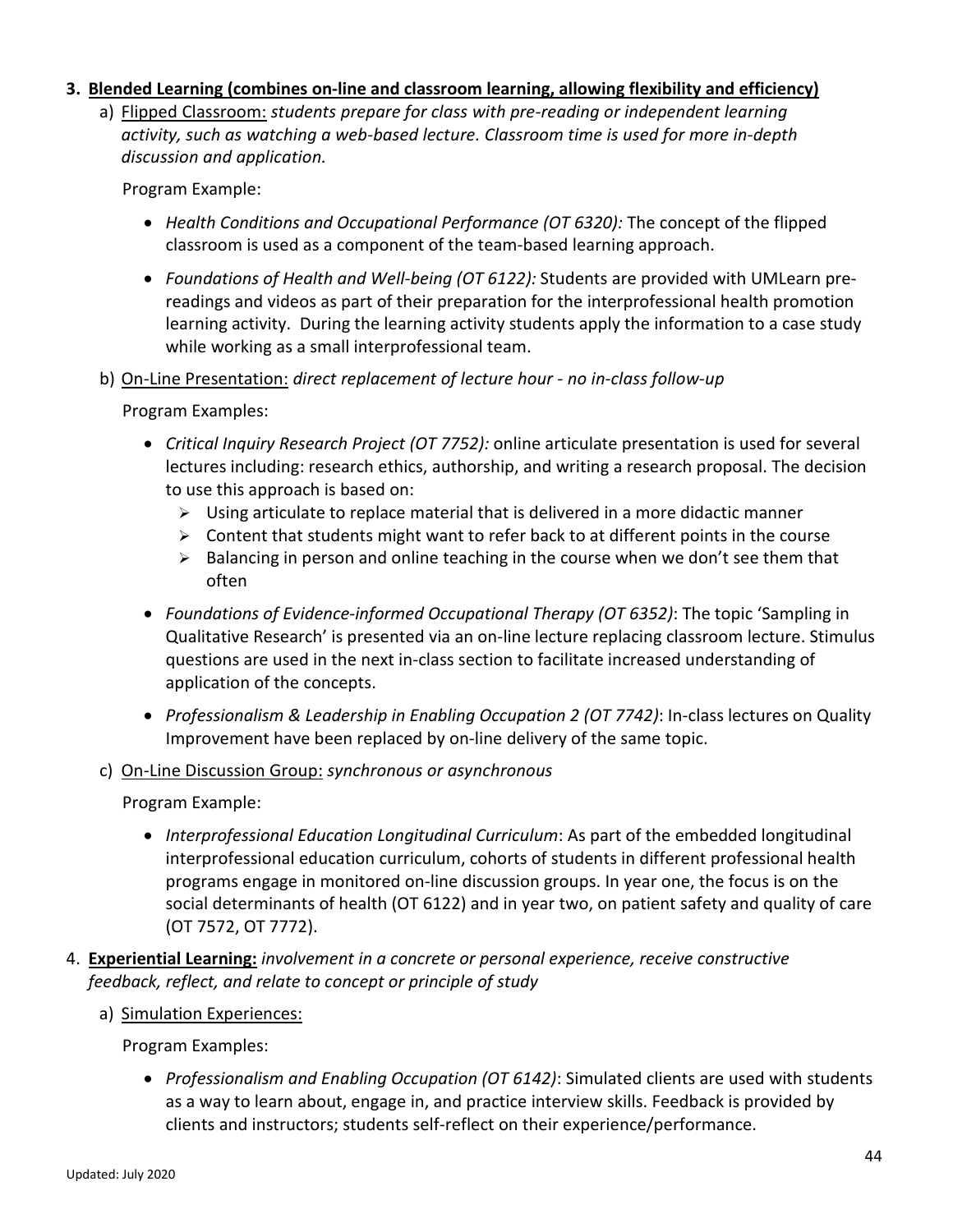- *Foundations of Health and Well-being (OT 6122)*: Students engage in simulated social experiences to explore and enhance their understanding of environmental and social barriers, for example, the 'Poverty Experience' or the 'Hearing Voices Workshop'.
- b) Community Service Learning: *a form of experiential learning that provides the student with opportunities for learning from a community while sharing their own knowledge and skills through service*

Program Examples:

- Some courses engage students in assessments of 'real' clients/community agencies and the writing of a report that describes findings and recommendations that is forwarded to the stakeholders
- *Occupational Therapy Practice Skills 3 (OT 7572)*: Pediatric assignment
- Environment and Occupational Performance *(OT 6310)*: Public Places and the Office Ergonomic assignments
- *Analysis of Occupation (OT 6300)*: Job Demands Analysis assignment
- c) Fieldwork: *a form of experiential learning that provides students with hands-on learning in an authentic practice context*

Program Examples:

• *Basic Fieldwork (OT 6200), Intermediate Fieldwork 1 (OT 6400), Intermediate Fieldwork 2 (OT 7600), Advanced Fieldwork (OT 7800):* These four fieldwork courses provide experiential learning in practice environments, supervised by an occupational therapist. Students receive positive and constructive feedback and opportunities to apply and build on skills and knowledge learned in the classroom. Fieldwork experiences include all or some of the teaching methods and learning activities noted above.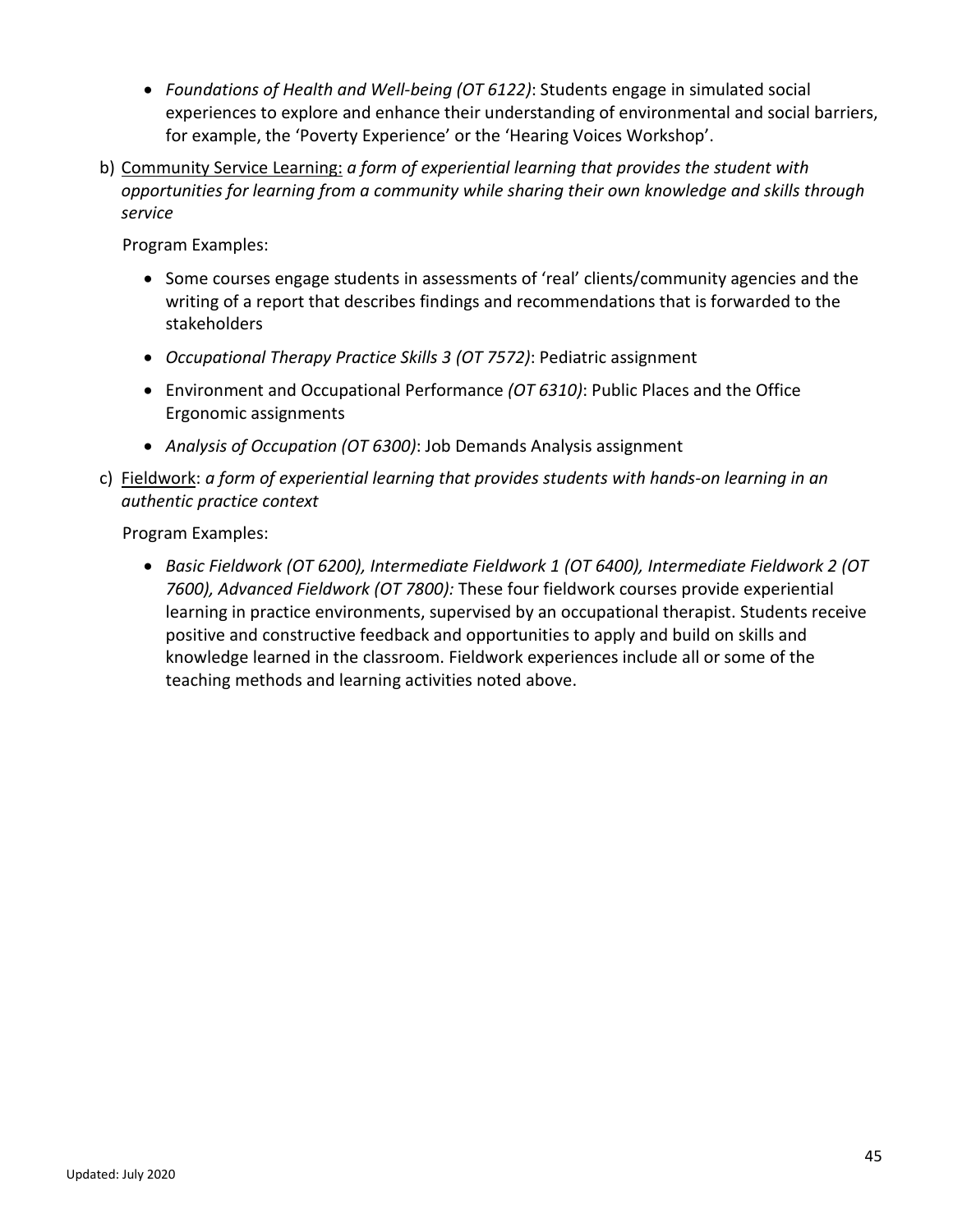# **Appendix B: Examples of Student Assessment Used in the MOT Program**

<span id="page-48-0"></span>1. **Written Paper** (*with an expectation of scholarly writing)*:

Program Examples:

- *Fundamentals of Occupational Therapy Theory (OT 6110)*: Using a case study as a stimulus, students must select an appropriate applied theoretical approach suitable for use in their chosen client case. The paper must discuss the relevance and application of the theory to both occupational therapy and to their case; briefly summarize evidence for the theory; and identify strengths and limitations of the theory in occupational therapy practice.
- *Foundations of Evidence-informed Occupational Therapy (OT 6352)*: Critical analysis of research articles (qualitative and quantitative)
- *Foundations of Evidence-informed Occupational Therapy (OT 6352)*: Critical review of Outcome Measurement Tool
- *OT Process 1 & 2 (OT 7560, OT 7760):* Professional Reasoning Exam focuses on applying evidence to the OT process using a case study
- *Critical Inquiry Research Project (OT 7752):* Literature Review, and Final Written Paper/Report

### 2. **Multiple Choice (MCQ) Exam**

Program Example:

 *Occupational Therapy Practice Skills 3 (OT 7572)* - Communications Skills - MCQ exam tests students' knowledge of pre-readings from text

#### 3. **Long/Short Answer In-class Exam**

Program Examples:

- *OT Practice* Skills 2 *(OT 6330)*: In class final exam
- *Analysis of Occupation (OT 6300)*: In class final exam (also uses video clips)

#### 4. **Long/short Answer Take-home Exam**

Program Example:

 *Human Determinants of Occupational Performance (OT 6100):* Mid-term take-home exam to cover material in course hours 1–36 (ALL material related to kinesiology and biomechanics, cardiorespiratory, upper limb, lower limb, head, neck and trunk)

### 5. **Combination MCQ and Long/Short Answer**

Program Examples:

- *Fundamentals of Occupational Therapy Theory (OT 6110):* Mid-term written exam
- *OT Practice Skills 2 (OT 6330):* Final written exam
- 6. **Short Quizzes In-class or On-line on UMLearn** (learning platform)

#### Program Examples: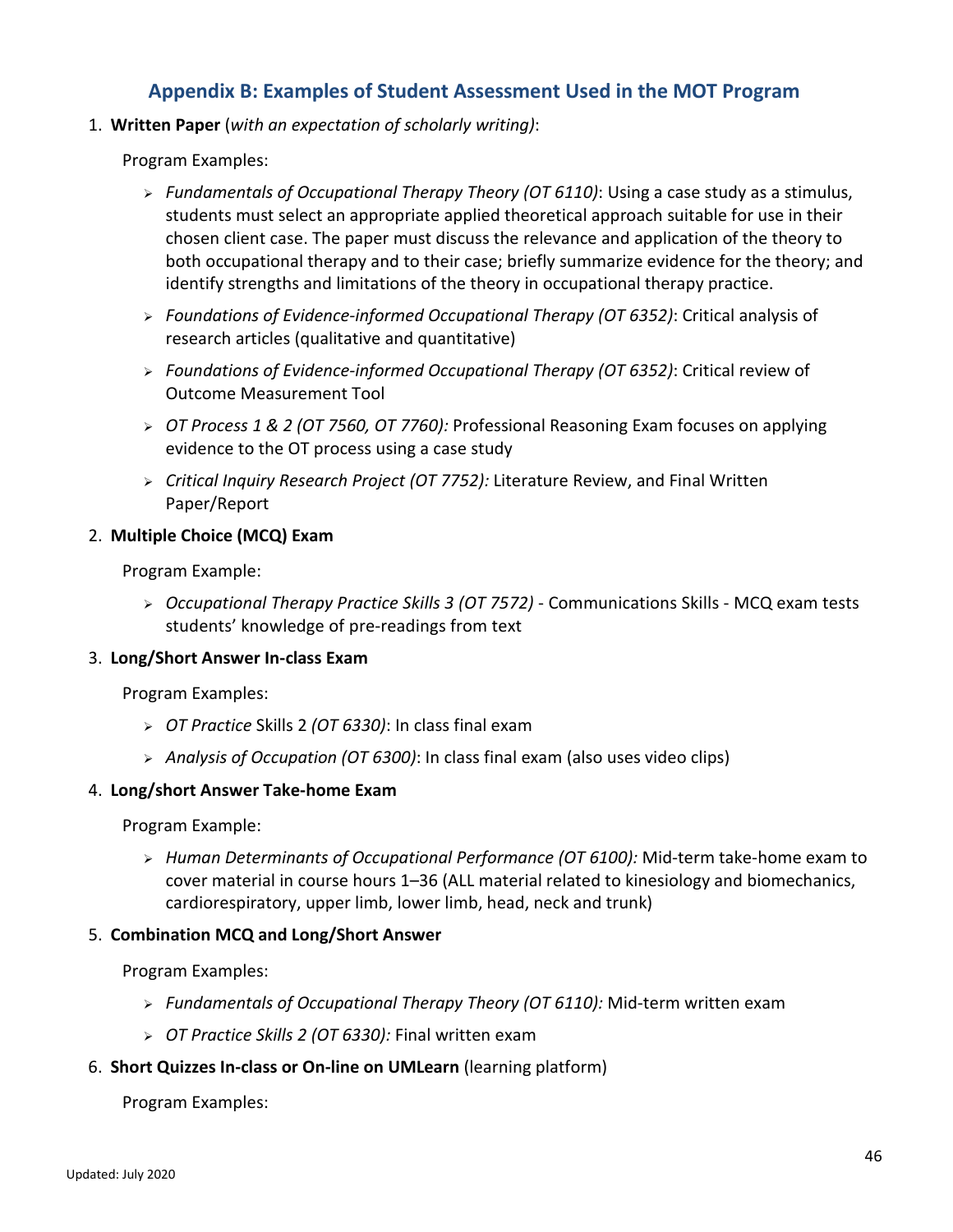- *Fundamentals of Occupational Therapy Theory (OT 6110):* Each student will complete electronic quizzes which will be made available on UM Learn for a restricted period. The quizzes will relate to material covered in the previous weeks' classes including all readings.
- *Occupational Therapy Practice Skills 3 (OT 7572):* Students will complete 4 in-class quizzes throughout the course, as scheduled in the course outline. These quizzes are pass/fail and are designed to encourage participation and integration of material. The quizzes will be open book and collaboration will be permitted.
- 7. **Oral Exam** (*e.g., oral three-phase exam*)

Program Example:

- *OT Process 1 & 2 (OT 7560, OT 7760):* This evaluation occurs over two days. The Oral Three Phase Evaluation is based on a case study and requires students to independently:
	- create a synthesis and assessment plan on Day 1
	- analyze assessment information and create an intervention plan on Day 2

### 8. **Objective Structured Clinical Exam** (*OSCE or Practical Exam*)

Program Examples:

- *All Occupational Therapy Practice Skills* courses *(OT 6130, OT 6330, OT 7572, OT 7772)*: Each of these courses have at least one (sometimes two) practical exams completed in the simulated lab facility using simulated clients
- *Professionalism and Enabling Occupation (OT 6142):* Communication Skills Interview Exam occurs in a simulated environment using simulated clients (includes a reflective component)
- 9. **Applied Assessments and Clinical/Report Writing Assignments**: *Completing an occupational therapy assessment, interpreting results and creating a written report for a target audience; these activities are sometimes simulated, but may also occur within an authentic environment or with an actual client*

Program Examples:

- *Analysis of Occupation (OT 6300):* Job Demands Analysis; report written for an employer
- *The Environment and Occupational Performance (OT 6310):* Office Ergonomics Assessment; report written for an agency
- *The Environment and Occupational Performance (OT 6310):* Public Places Project; report written for an agency
- *Occupational Therapy* Practice Skills 3 *(OT 7572):* Pediatric Assessment and Intervention Assignment; report written for a parent
- *Occupational Therapy Practice Skills 4 (OT 7772):* Return-to-Work Paper; report written to the insurance adjustor
- *All Fieldwork Courses (OT 6200, OT 6400, OT 7600, OT 7800)*: Resume and cover letter (introduction to fieldwork educator)
- 10. **Professional Development Plans (PDP):** *Students write three professional development plans across the program modeled after the plans expected by the regulatory body (COTM) postgraduation*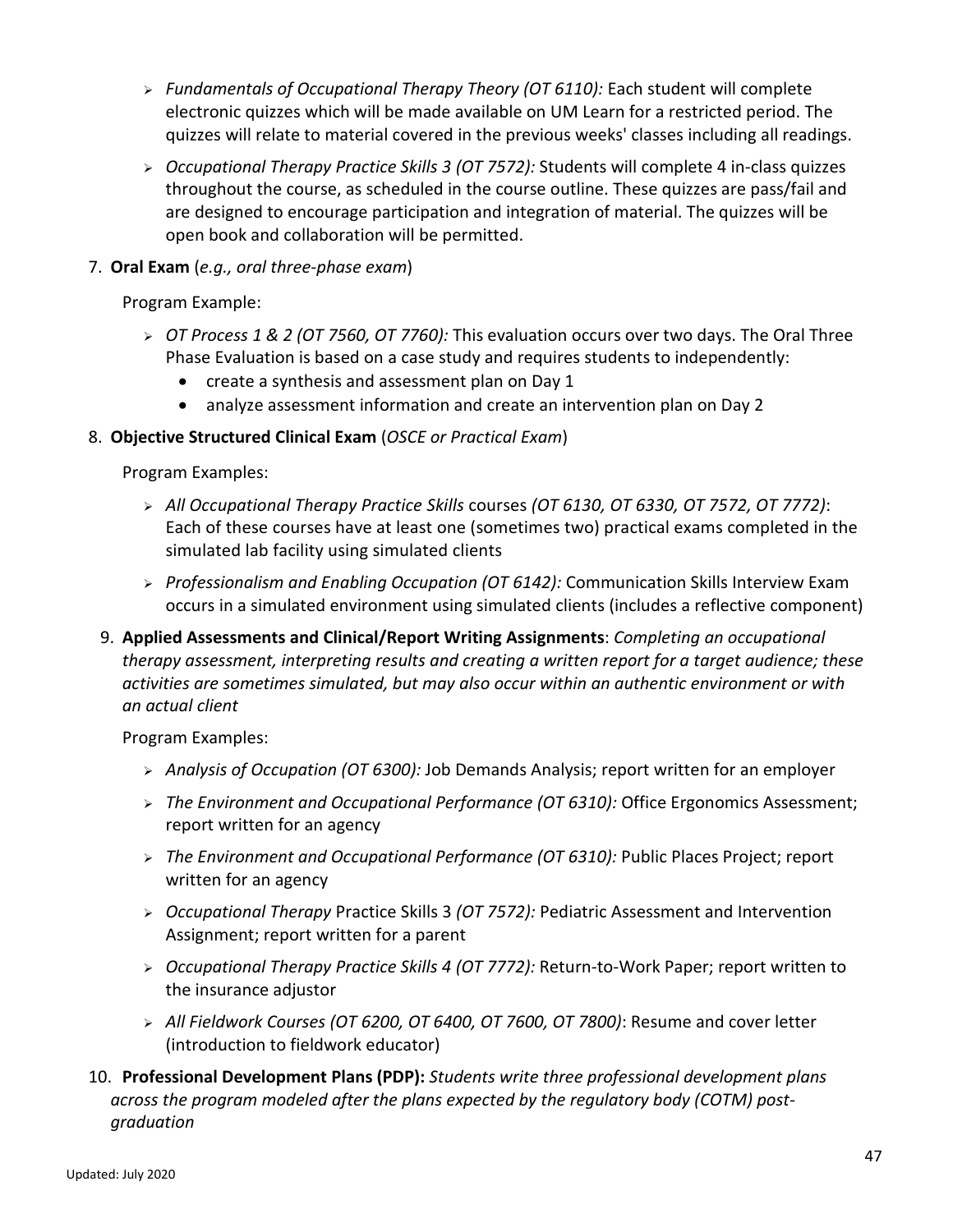Program Example:

 *Professionalism & Leadership in Enabling Occupation 2 (OT 7742)*: Students will complete a) the COTM Continuing Competency Program Self-assessment Form, and b) a Professional Development Plan.

## 11. **Reflective Activity** (*Writing/Journaling/Oral*)

Program Examples:

- *Professionalism and Enabling Occupation (OT 6142):* Practice Interview Reflection Students will demonstrate the ability to interview a simulated client following an occupational therapy initial assessment format and to reflect on and learn from the experience.
- *All Fieldwork courses (OT 6200, OT 6400, OT 7600, OT 7800):*
	- o Complete a self-appraisal of your fieldwork performance prior to mid-term and final using the Department of Occupational Therapy MOT Student Fieldwork Performance Evaluation and Learning Log.
	- o Discuss the self-appraisal with your fieldwork educator(s) at both mid-term and final evaluation.
	- o Written preparation for the Fieldwork Integration sessions.
- *Professionalism & Leadership in Enabling Occupation 1 (OT 7542):* Advanced Communication Skills reflective writing component consists of a reflective journal and 20-minute session with the instructor, bringing forward a portion of tape that best typifies the greatest area for learning for the student along with a 2-3 page reflection on the specific portion.
- 12. **Leadership and/or Participation**: *Students are assessed on their ability to lead a group, seminar, or PBL session, or on their level of participation or engagement in an activity/event. This is intended to capture 'participation' where assessment is undertaken, and not 'attendance', that is, whether or not a student simply attended an event.*

Program Examples:

- *OT Process 1 (OT 7560):* Formal in-tutorial performance evaluations are completed twice during the term: mid-term and final. Self, peer and tutor evaluation of students' leadership and participation during problem-based tutorials.
- *Professionalism & Leadership in Enabling Occupation 2 (OT 7742):* Students will participate in ten seminars that cover topics relevant for occupational therapy practice. Students will be evaluated in two ways: 1) ability to create and lead a seminar, and 2) preparation for and participation in other student seminars.
- 13. **Knowledge Translation – Formal**: *Presenting results of a project or learning activity in a formal format (e.g., podium or poster presentations) to address particular audiences, such as what occurs in the Independent Study Symposium*

Program Examples:

 *Critical Inquiry Research Project (OT 7752)* – MOT Independent Study Project – Public Research Symposium –Project background, rationale, literature, methods, and findings are reported in either podium or poster presentation format.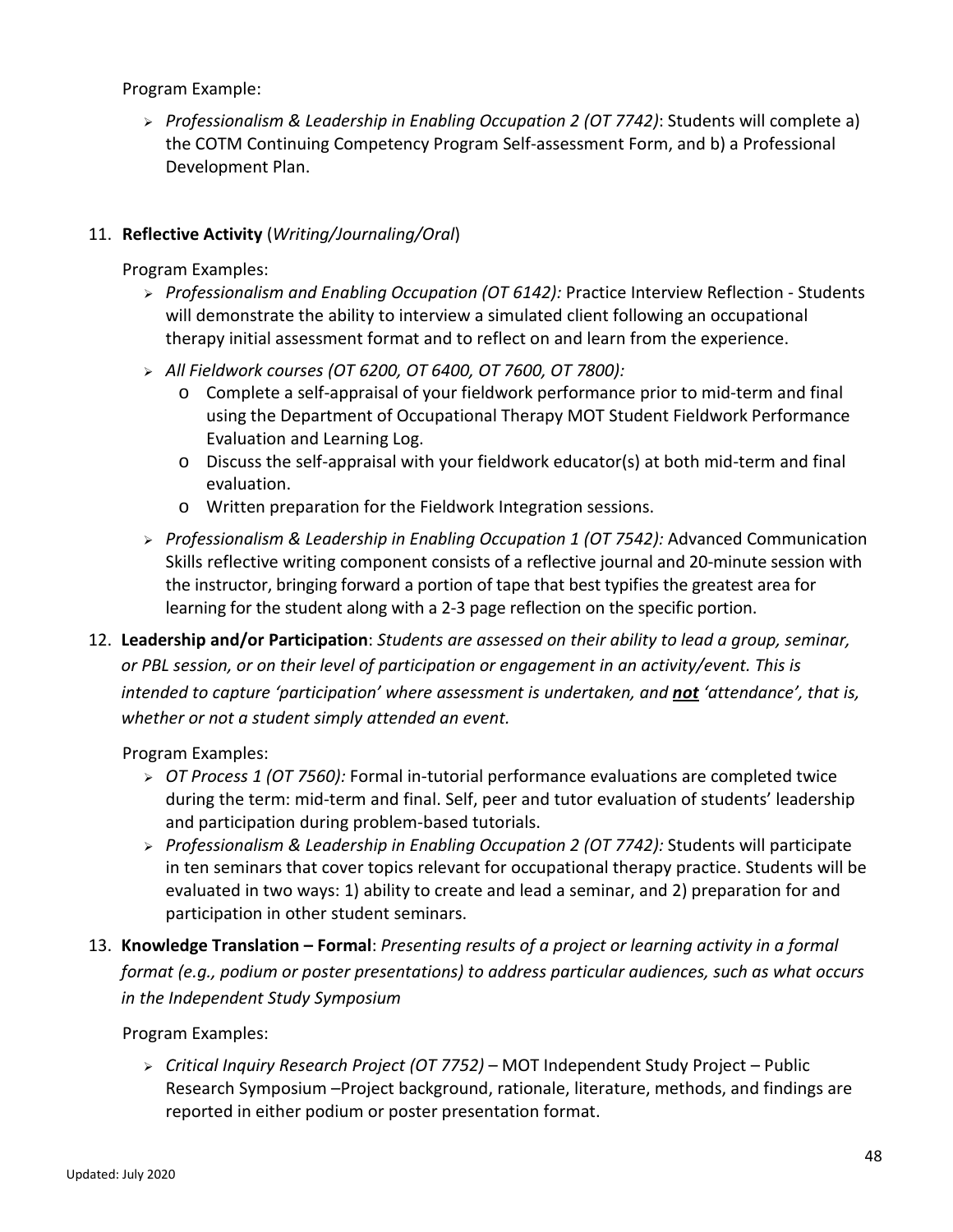- *Professionalism & Leadership in Enabling Occupation 2 (OT 7742)*: Client-Centred Macro Environment Project – community advocacy project, public poster presentation.
- 14. **Knowledge Translation – Less Formal:** *Presenting results of a project or learning activity in a less formal format, such as in peer teaching activities (e.g., legal issues presentations in the Enabling and Professional Development Skills course or teaching/learning activity in the Occupational Analysis and Adaptation course)*.

Program Examples:

- *Analysis of Occupation (OT 6300)* Teaching/learning assignment (learning to teach) teaching an activity to fellow students
- *Professionalism and Enabling Occupation (OT 6142):* Legal Issues Assignment teaching legislative acts relevant to occupational therapy practice to fellow students
- *Professionalism & Leadership in Enabling Occupation 1 (OT 7742)*: Program Development and Evaluation Assignment – students develop a new OT program and create an evaluation plan – presentation to classmates who assume a role of potential funders of the proposed program
- 15. **Application of Knowledge**: *Students demonstrate understanding and synthesis of academic knowledge through practical application in an assignment*

Program Examples:

- *Human Determinants of Occupational Performance (OT 6100):*
	- Anatomy glove drawing: students demonstrate application of pre-existing anatomy knowledge by recreating structures onto a simulated hand (glove)
	- Writing a client vignette: students base vignette on fieldwork experience incorporating client occupational performance issues and underlying performance components, taking into account the client's demographic, health, social, and occupational engagement history
	- Analysis of Functional Motion: students analyze upper extremity motion that occurs during performance of a videotaped functional activity
- *Analysis of Occupation (OT 6300):* Activity Analysis Reports: students analyze occupations and activities according to required performance components.
- 16. **Fieldwork Evaluation**: *Students are assessed on their professional behaviours, communication skills, and clinical skills related to the OT process*